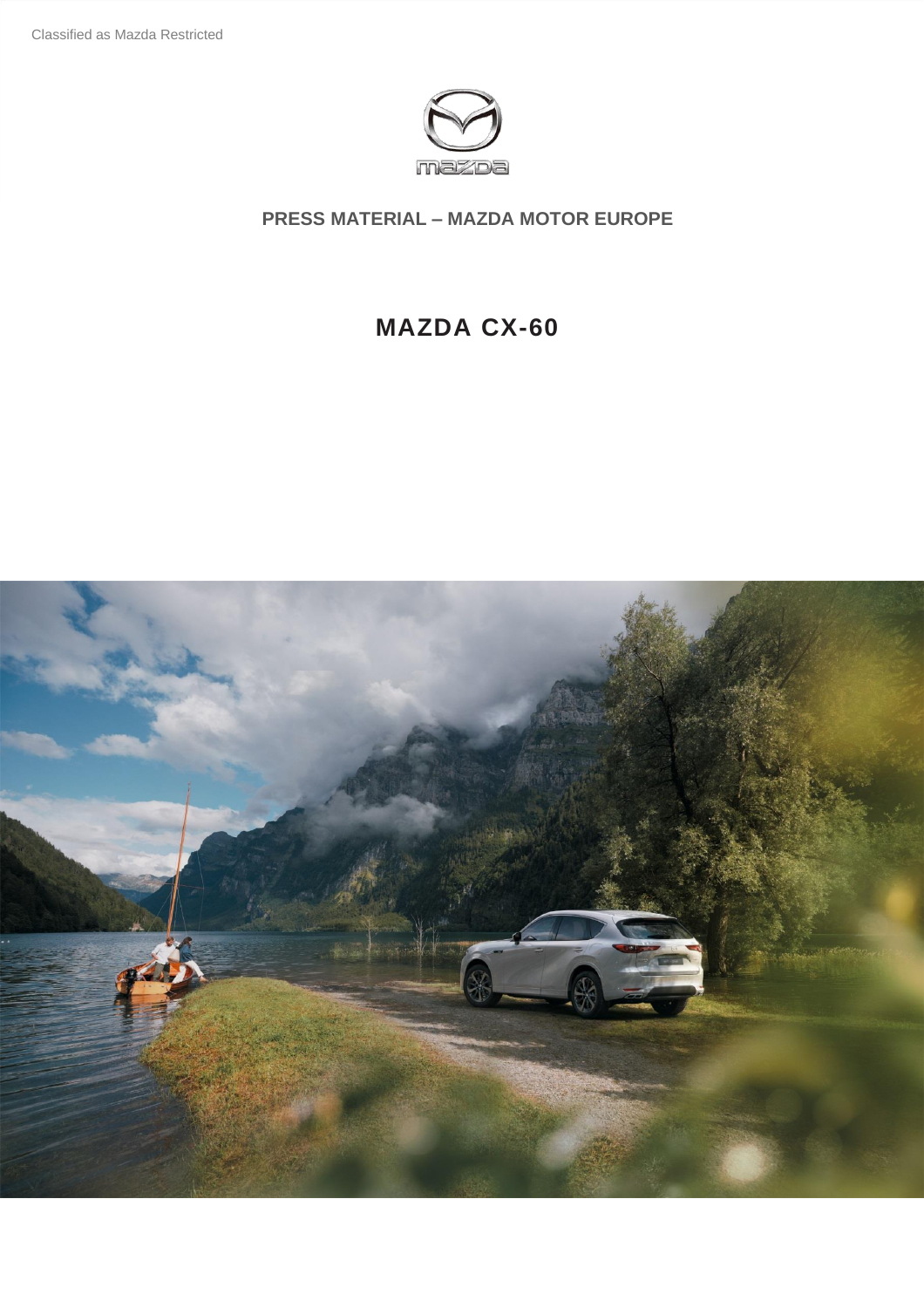

#### **CONTENTS**

| 1  INTRODUCTION                                 | 3  |
|-------------------------------------------------|----|
| 2  AT A GLANCE                                  | 5  |
| 3  DESIGN                                       | 9  |
| 4  GRADE STRUCTURE                              | 17 |
| 5  POWERTRAIN                                   | 19 |
| 6  DRIVING DYNAMICS                             | 24 |
| 7 SAFETY                                        | 29 |
| 8  TECHNICAL SPECIFICATIONS ALL-NEW MAZDA CX-60 | 33 |
| 9  CONTACTS                                     | 38 |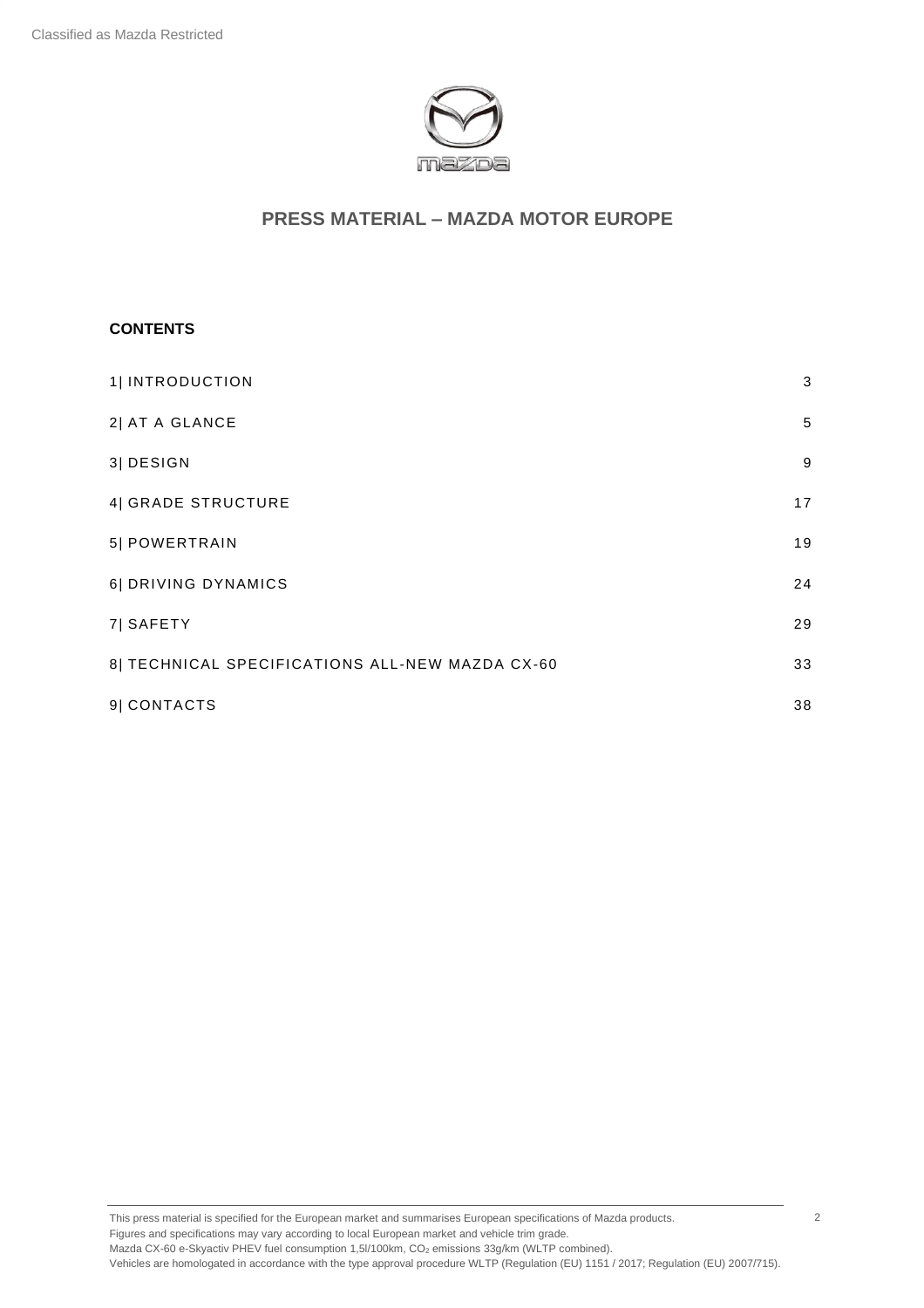

## <span id="page-2-0"></span>**1| INTRODUCTION**

The all-new Mazda CX-60 introduces the company's first plug-in full hybrid technology to the European SUV market. Expanding Mazda's SUV line-up, the all-new Mazda CX-60 is the first of two new models from the company's Large Product group to be introduced throughout Europe during the next two years.

Demonstrating Mazda's commitment to a multi-solution approach to sustainable mobility and the principal of the right solution at the right time, the Mazda CX-60 meets the growing needs of the segment with a wider choice of SUVs combining the latest environmental performance with the driving pleasure inherent in every Mazda.

Showcasing the company's first plug-in full hybrid powertrain, Mazda's new flagship model, the Mazda CX-60 PHEV, represents everything that Mazda has built into its DNA over the last 100 years, from outstanding exterior and interior design to the finest Japanese craftsmanship, the latest innovations in human-centric technologies and world-leading powertrains

The imposing strength of the Mazda CX-60's beautiful and dynamic styling conveys the intelligence and elegance of the latest developments in Kodo design woven into the toughness of the striking front-engine, rear-wheel drive SUV architecture.

The elegant, premium quality interior design mixes different materials and textures such as maple wood, nappa leather, uniquely worked Japanese textiles, chrome details, and a specially detailed instrument panel stitching.

Human-centric technologies have been rethought and refined to perfect the Jinba-Ittai driving experience and, more than ever, meet the individual needs of the driver. The ground-breaking Mazda Driver Personalisation System will recognise the occupant of the driver's seat and automatically adjust the surroundings – seat position, steering wheel, mirrors, HUD, even the sound and climate control settings – to fit their physique as well as their personal preferences.

The Mazda CX-60 PHEV spearheads the European introduction of plug-in hybrid models with a powertrain which combines a Skyactiv-G 2.5, four-cylinder direct injection petrol with a large, 100 kW electric motor and a 355V, 17.8 kWh high-capacity battery.

This combination of engine and motor delivers a total system output of 327 PS/241 kW and abundant torque of 500 Nm, making it the most powerful road car Mazda has ever produced. The Mazda CX-60 PHEV delivers highly impressive performance, accelerating from 0-100 km/h in just 5.8 seconds, and on to a limited maximum speed of 200 km/h.

Conversely, and most notably when running on electric motor power alone, the new Mazda PHEV displays outstanding environmental credentials. WLTP combined fuel consumption is just 1.5l/100 km, and WLTP combined CO<sup>2</sup> emissions only 33g/km.

The Mazda CX-60 e-Skyactiv PHEV offers 63 km of motor-powered driving with the vehicle running at 100 km/h or less.

This press material is specified for the European market and summarises European specifications of Mazda products. Figures and specifications may vary according to local European market and vehicle trim grade. Mazda CX-60 e-Skyactiv PHEV fuel consumption 1,5l/100km, CO<sub>2</sub> emissions 33g/km (WLTP combined).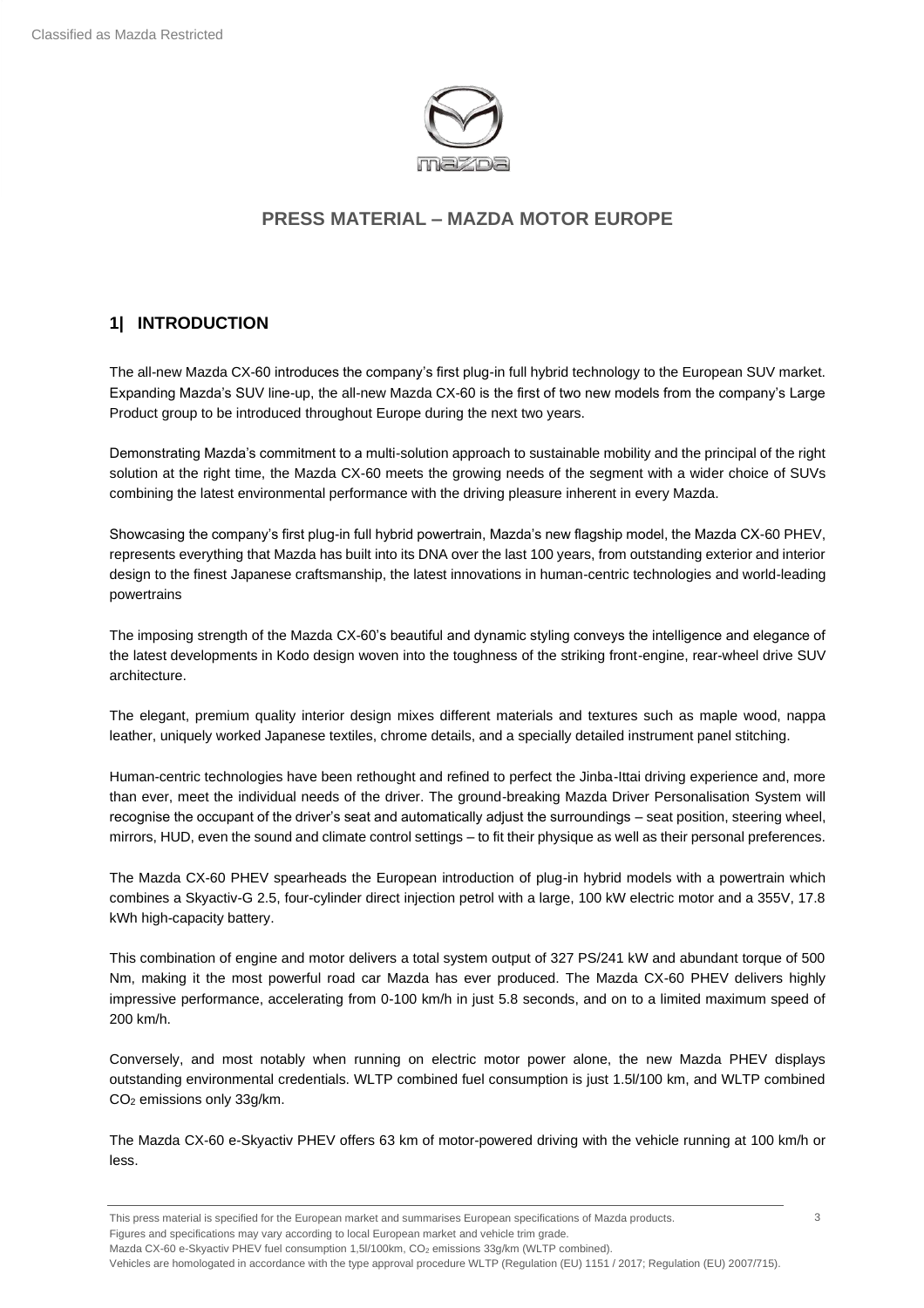

The positioning of the high voltage battery between the front and rear axles and as low as possible within the bodyshell gives the new Mazda CX-60 PHEV a particularly low centre of gravity. This, combined with a permanent all-wheel drive system incorporating shaft-driven transfer of torque between the axles, gives the car superior handling characteristics on a par with the best in the premium segment.

Developed using the 'right sizing' concept which calls for optimised displacement to improved fuel and power efficiency, new generation, straight-six, 3.0 litre e-Skyactiv X petrol and 3.3 litre Skyactiv-D diesel engines with two different power outputs will also be introduced. Featuring M Hybrid Boost - Mazda's 48V mild hybrid system - they combine high output with excellent fuel economy and emissions performance.

All three powerplants are mated to a new eight-speed automatic transmission and Mazda's i-Activ All-Wheel Drive system. The e-Skyactiv D diesel unit and the e-Skyactiv X petrol engine may also be equipped with rear-wheel drive only. Mazda Intelligent Drive Select (Mi-Drive) offers a choice of four drive modes (plus EV mode for the PHEV) to provide optimum control and driving pleasure in every driving scenario.

The all-new Mazda CX-60 is based on Mazda's Skyactiv Multi-Solution Scalable Architecture, which features numerous enhancements that offer excellent driving dynamics. Adopting Mazda's human-centric approach, these include bodyshell rigidity that ensures drivers can feel vehicle response without lag, seats that make it even easier for every occupant to maintain balance while the car is moving, suspension that stabilises vehicle posture while driving, and a Mazda-unique vehicle posture control system - Kinematic Posture Control (KPC).

A comprehensive range of advanced i-Activsense driver assistance systems ensures active safety at the highest level, and targets a Euro NCAP 5-star safety rating.

Several new technologies debut in the Mazda CX-60: See-Through View - a next-generation 360-degree monitor with extended field of view at low speeds; Hill Descent Control (HDC), which assists in safely descending steep slopes with slippery or rough road surfaces; Cruise Control (i-ACC), which can now incorporate speed limits from Traffic Sign Recognition; and Vehicle Exit Warning (BSM) for rear-approaching road users.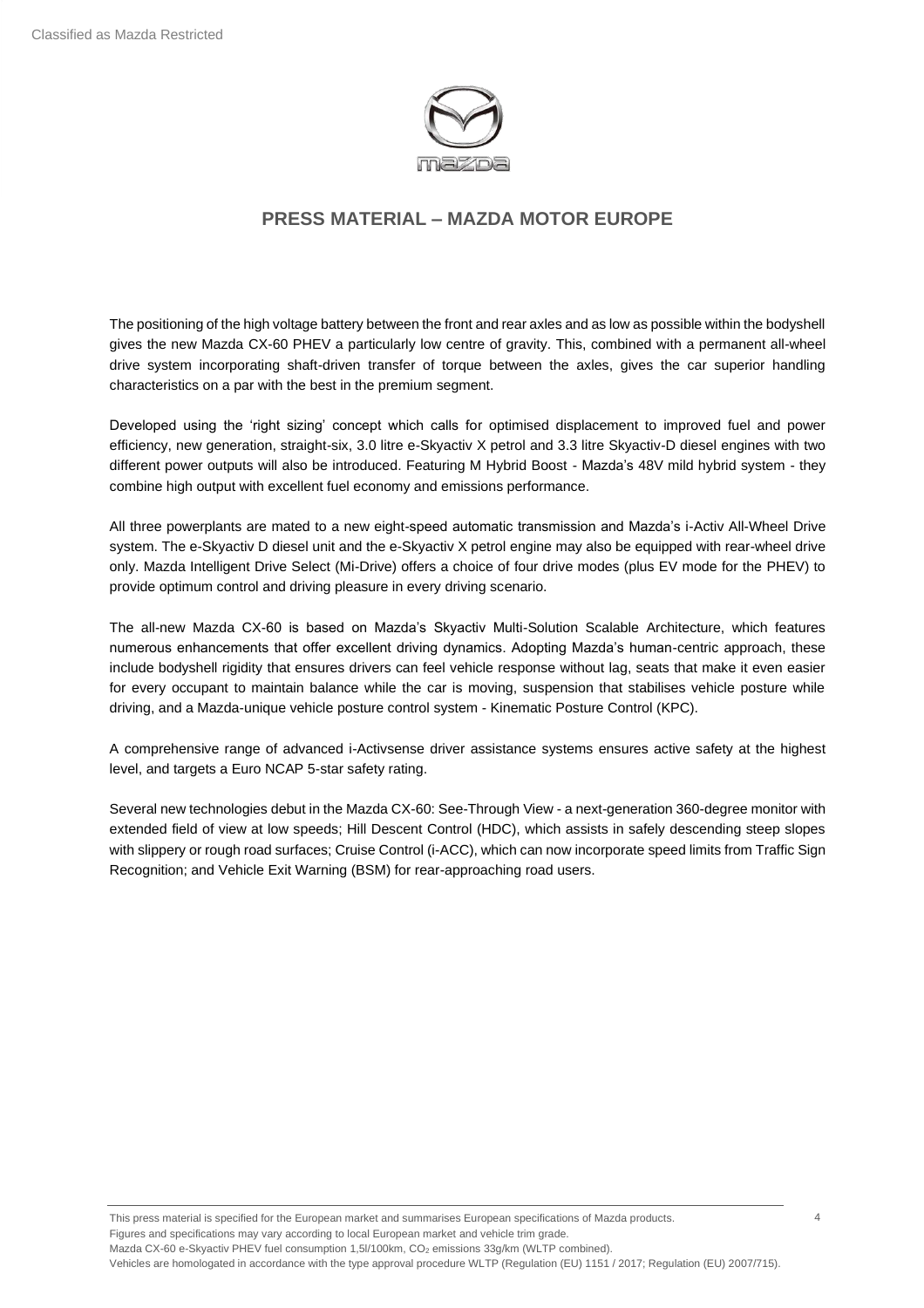

## <span id="page-4-0"></span>**2| AT A GLANCE**

#### **EXTERIOR DESIGN**

- Latest developments in Kodo design woven into the toughness of the imposing front-engine, rear-wheel drive SUV architecture
- Deeply sculpted front face and long nose/truncated rear silhouette create a powerful and dynamic shape
- New higher aspect front grille, signature wing with illumination function and vertically stacked front lamp design
- New Rhodium White signature body colour
- Choice of 18- or 20-inch aluminium alloy wheels

#### **INTERIOR DESIGN**

- Interior expresses the strength of the Mazda CX-60's front-engine, rear-wheel drive SUV architecture
- Wide instrument panel features continuous lines which run through the sides air vents into the door trim, reinforcing the spaciousness of the interior
- Strong shape of the centre console penetrates the cabin space from front to back
- Ergonomically excellent, natural and supportive driving position. Seat height adjustment without occupant posture change, steering wheel 45 mm rake and 70 mm reach adjustment
- New Driver Personalisation System recognises the driver and automatically adjusts seat position, steering wheel, mirrors, HUD, even the sound and climate control settings
- HMI (Human Machine Interface) features a full TFT-LCD driver's instrument binnacle, a large window Head-up Display (HUD) and a 12.3-inch infotainment centre display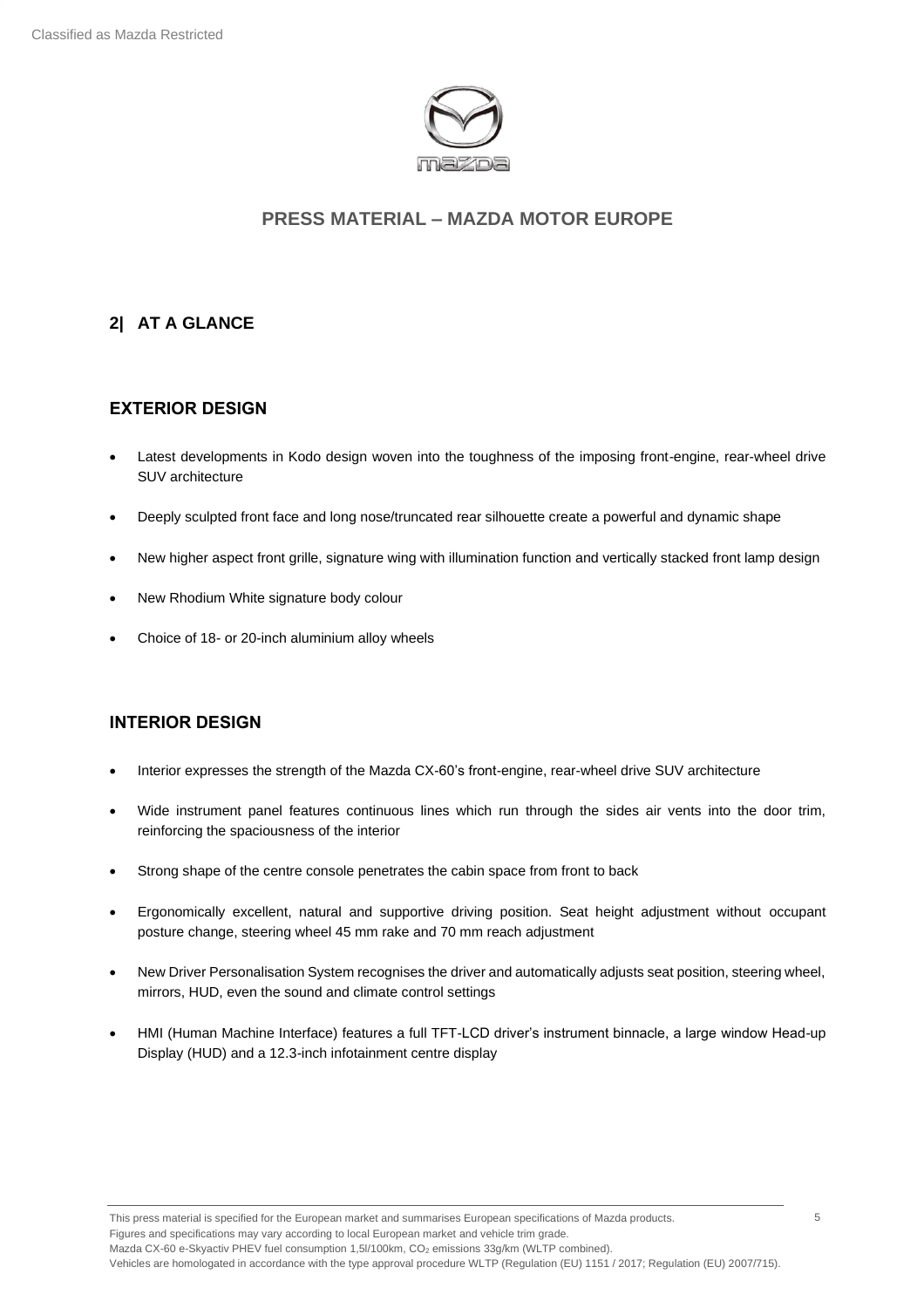

#### **PACKAGING**

- Mazda CX-60 is 4745 mm long, 1890 mm wide, 1680 mm high, and has a 2870 mm wheel base
- 1,504 mm of shoulder room in the front seats (44 mm more than the CX-5), and 1,441 mm in the rear seats (50 mm more than the CX-5)
- 570 litre loadspace capacity, increasing to 1148 litres with the rear seats folded flat and 1726 litres when loaded to the ceiling
- Wireless Android Auto™ for the first time in a Mazda, and wireless Apple CarPlay®
- Mazda Harmonic Acoustics system with new technology to remove shot noise included in digital audio sources such as CDs – a first ever on genuine car audio
- 12-speaker Bose Sound System with SoundStage Signal processing, and BassMatch, Centrepoint 2 Surround and Audio Pilot 2 Noise Compensation technology.

#### **GRADE STRUCTURE**

- Choice of four model grades: **Prime-line** base grade, **Exclusive-line** mid grade, and **Takumi** and **Homura** high grades.
- All grades feature dual zone-air-conditioning, a 12-inch colour TFT central touch screen, DAB radio, Bluetooth, Wireless Apple CarPlay and Android Auto, sat nav, and cruise control.
- Mid and high grades may be further equipped with different option packs: **Driver Assistance, Convenience & Sound, Panoramic sunroof** and **Comfort**

## **POWERTRAIN**

- Mazda's first PHEV powertrain: Skyactiv-G 2.5, four-cylinder direct injection petrol engine, 100 kW electric motor and a 355V, 17.8 kWh high-capacity lithium-ion battery
- Mazda CX-60 e-Skyactiv PHEV total system output of 327 PS/241 kW and 500 Nm of torque the most powerful road car Mazda has ever produced
- Highly impressive performance 0-100 km/h in 5.8 seconds, maximum speed of 200 km/h (limited).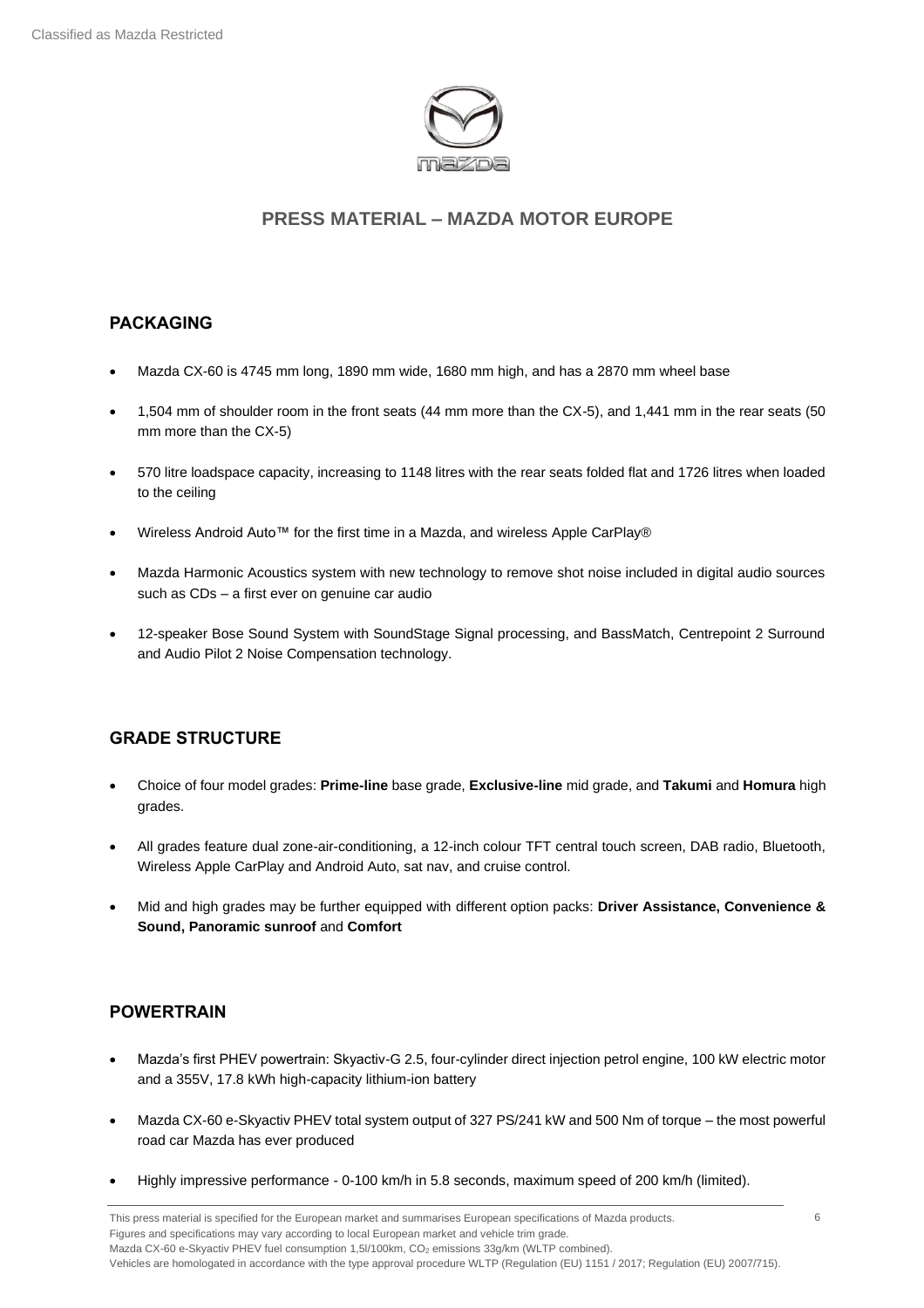

- Outstanding environmental credentials WLTP average fuel consumption is 1.5l/100km and CO<sub>2</sub> emissions just 33 g/km<sup>1</sup>
- 63 km of electric motor-powered driving with the vehicle running at 100 km/h or less.
- With normal AC charging, battery can be fully charged from empty in four hours.
- New generation, straight-six, 3.0 litre e-Skyactiv X petrol, and 3.3 litre Skyactiv-D diesel engines with two different power outputs will also be introduced.
- Straight-six engines feature M Hybrid Boost Mazda's 48V mild hybrid system
- Mazda CX-60 MHEV powertrains adopt a regenerative-friction brake coordination system
- All three powerplants mated to new eight-speed automatic transmission and Mazda's i-Activ All-Wheel Drive system.
- e-Skyactiv D diesel and the e-Skyactiv X petrol may also be equipped with rear-wheel drive only.
- Mazda Intelligent Drive Select (Mi-Drive) offers a choice of four drive modes (plus EV mode for the PHEV)

#### **DRIVING DYNAMICS**

- CX-60 based on Mazda's Skyactiv Multi-Solution Scalable Architecture, designed to be compatible with the SUV's longitudinal front-engine rear-wheel drive mechanical layout
- Bodyshell rigidity that ensures drivers can feel vehicle response without lag
- Positioning of high voltage battery between the front and rear axles and as low as possible for a particularly low centre of gravity
- New seat design with improved body support and increased seat mount rigidity making it easier for every occupant to maintain balance while the car is moving
- Double wishbone front and multi-link rear suspension systems designed to control the sprung mass (vehicle body) smoothly during cornering and stabilise vehicle posture
- Dual-pinion electric power steering (EPS) increased rigidity of the EPS motor and parts to which it connects
- Kinematic Posture Control (KPC) Mazda-unique technology stabilises vehicle posture when cornering, braking the inside rear wheel to mitigate roll and draw the car body downwards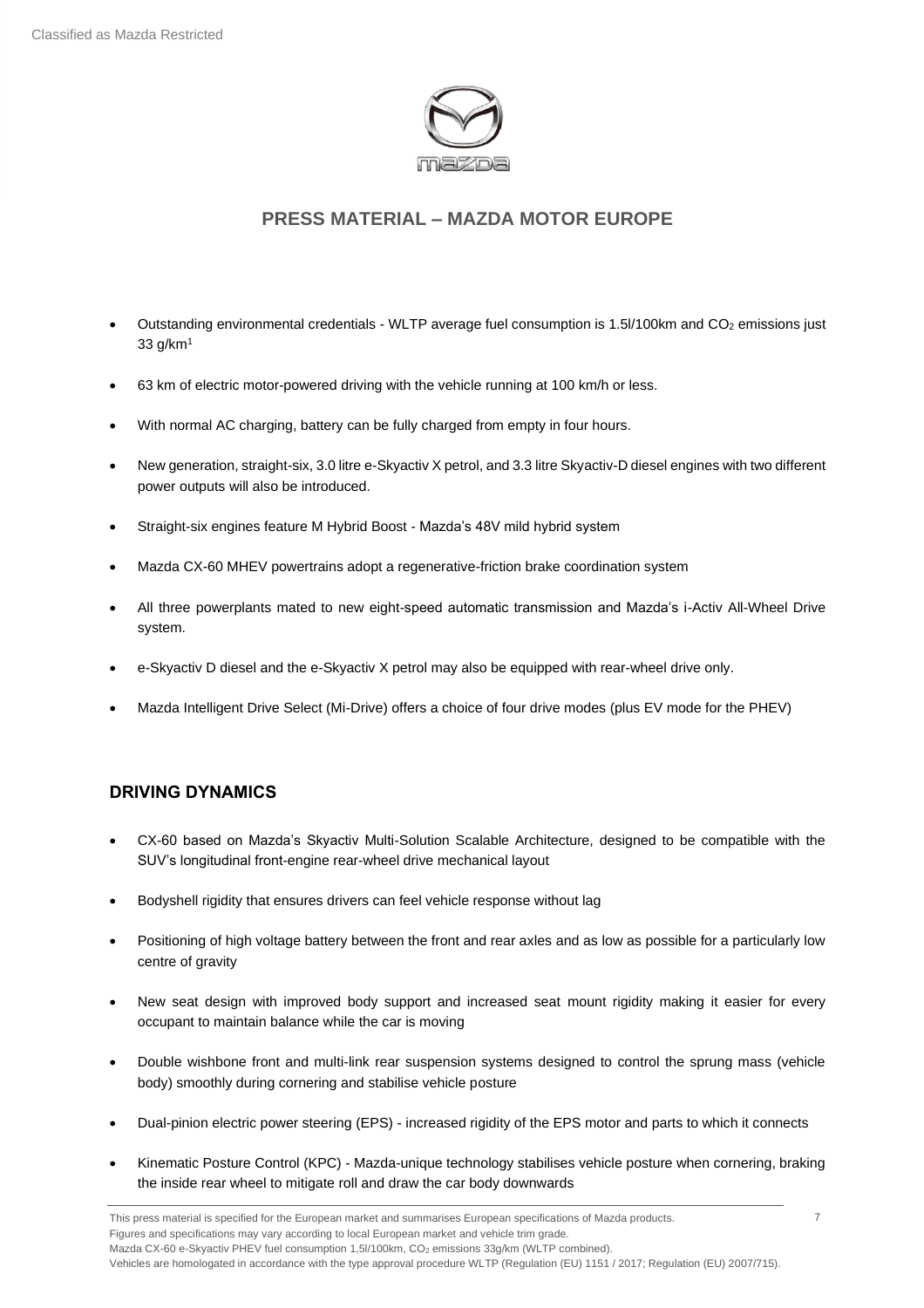

• New CX-60 PHEV has a towing capacity of 2,500 kg

#### **SAFETY**

- i-Activsense driver-supporting safety technologies deliver class-leading active safety performance and target a Euro NCAP 5-star safety rating
- New See-Through View next-generation 360° view monitor which improves close proximity visibility when driving at low speeds
- Turn Across Traffic Assist, SBS-R pedestrian detection, Emergency Lane Keeping, i-Adaptive Cruise Control (i-ACC), and BSM Vehicle Exit Warning
- Mazda CX-60 e-Skyactiv PHEV has comprehensive high voltage protection measures, physical protection of the battery, and power shut off in the event of a collision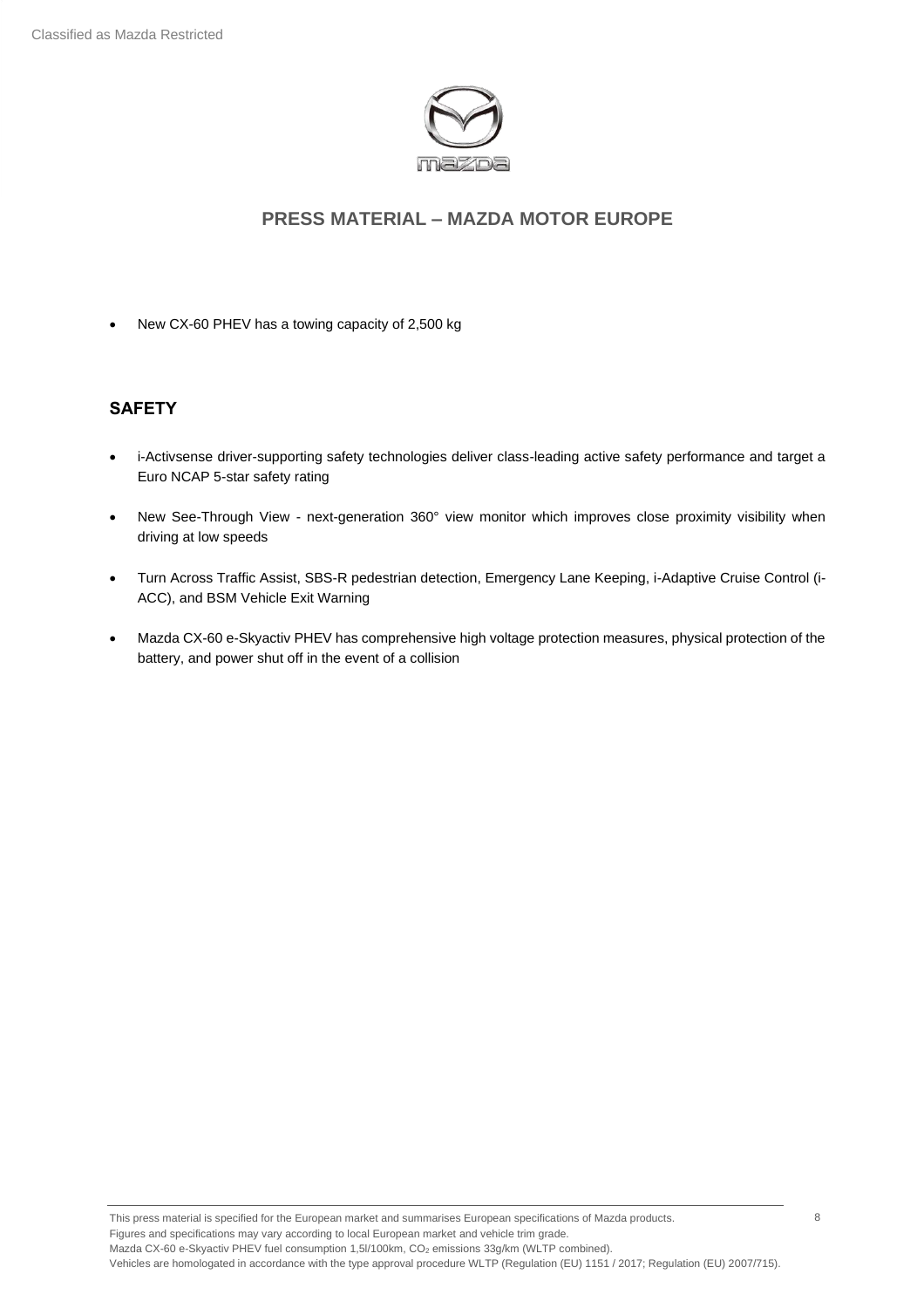

### <span id="page-8-0"></span>**3| DESIGN**

### **EVOLUTION OF KODO DESIGN**

Mazda's 'Kodo-Soul of Motion' design philosophy entered phase two with the launch of the Mazda3. For the Mazda CX-60, the company took on the challenge of creating a design that would instantly reflect the enhancement and further advancement of Kodo design.

Conceived under the design concept 'Noble Toughness', the imposing strength of the Mazda CX-60's beautiful and dynamic styling conveys the intelligence and elegance of the latest developments in Kodo design - the Japanese concept of Ma, which is the calm and dignified beauty of empty space - woven into the toughness of the striking frontengine, rear-wheel drive SUV architecture.

The elegant, premium quality interior design further introduces the ideas of Kaichou - an element of harmony which mixes different materials and textures such as maple wood, nappa leather, uniquely worked Japanese textiles and chrome details, and Musubu – the art of binding which was the inspiration for a specially detailed instrument panel stitching.

The deeply sculpted front face and long nose/truncated rear silhouette create a powerful and dynamic framework and an imposing SUV-like presence in a form with simple beauty and elegance, as well as a roomy and richly detailed interior space.

The Takumi and Homura model grades add extra touches of visual and tactile quality that endow the Mazda CX-60 with a tough yet dignified exterior and a spacious and luxurious interior.

#### **EXTERIOR DESIGN**

Careful and meticulous development of the imposing front face and long nose/truncated rear silhouette give the Mazda CX-60 its powerful and dynamic shape. The Kodo design concept of 'breathing life into a car' aims to create a form in which the car as a moving object resembles a living create running at full speed.

Its framework expresses stability, much as a living organism uses its skeletal structure and muscles to firmly grip the ground. This is the essence of Kodo design. The Mazda CX-60 uses its strong framework to convey its skeletal appeal when viewed from any angle.

The front grille adopts an adjusted aspect ratio which shows off the height of the grille more than on other Mazdas. The signature wing now features illumination functionality to further accentuate the powerful look of the grille.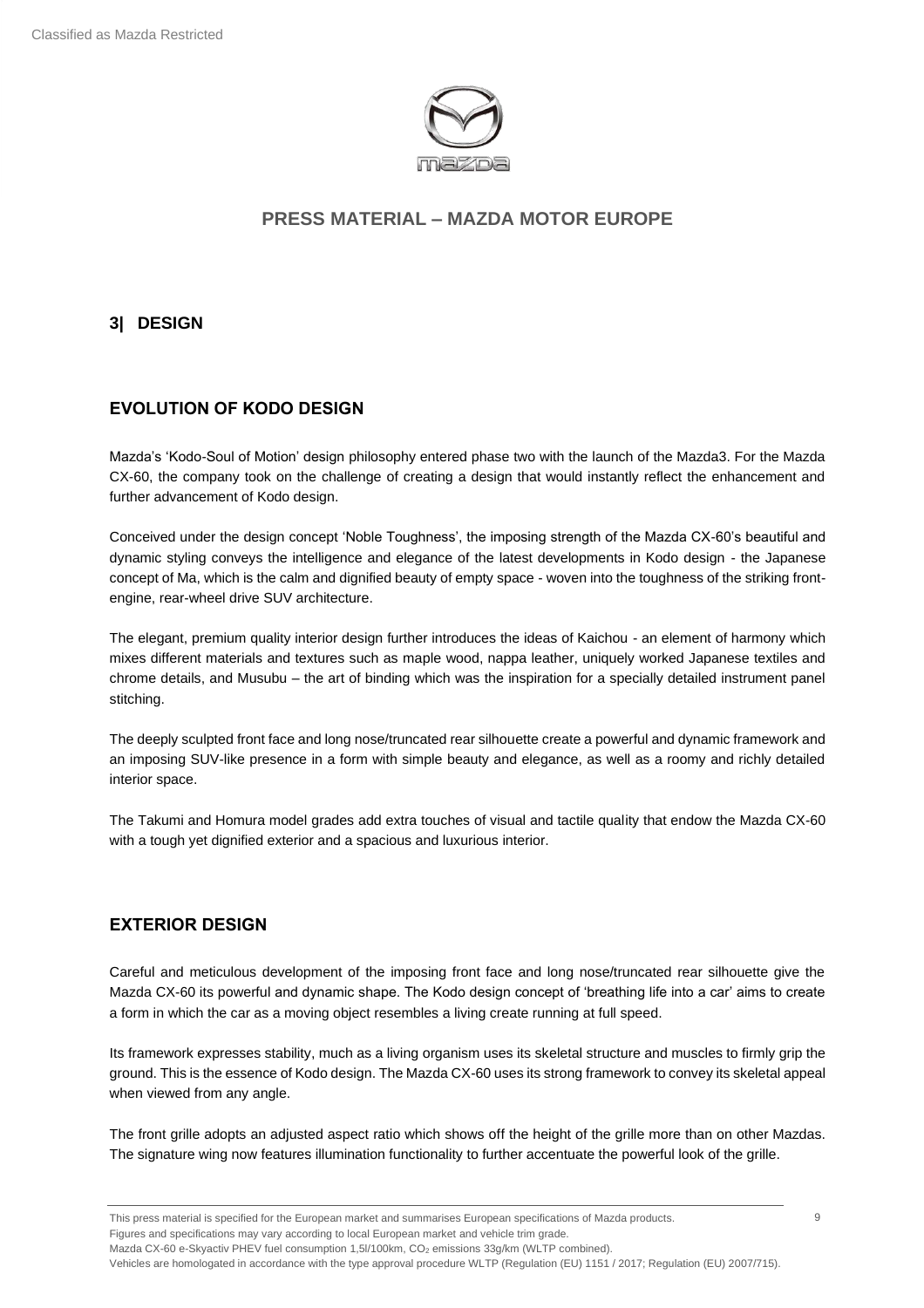

The front lamp design is also new for Mazda. Unlike previous models, the Mazda CX-60 headlight arrangement features vertically stacked lamps and an L-shaped lighting signature to create an new expression that conveys the strength of an SUV.

In profile, the relatively rearward positioning of the cabin on the body lends the vehicle a dynamic sense of movement. The SUV's sense of commanding toughness is enlivened by elegant surface treatment, with a streak of light which beams down from the cabin's rear edge and grazes the rear wheel arch before reaching the ground. This simple yet powerful motion represents a boldness seen in Japanese calligraphy and modern art, in refusing to be bound by the frame of the canvas.

In keeping with the practice of adding an emblem to the front wing of sports cars, the Mazda CX-60 features a side signature to reflect the excellent driving performance offered by its front-engine, rear-wheel drive architecture.

The rear lighting signature also adopts an L-shaped design to match that of the front lamp clusters. The widely spread consecutive horizontal styling creating a lighting signature appropriate to a premium class vehicle.

Created through a further evolution of Mazda's Takuminuri painting technology, a new Rhodium White finish joins the company's Soul Red Crystal and Machine Grey as a third signature body colour.

The choice of white was inspired by the Japanese aesthetic belief that less is more, and the 'nothingness' of Zen Buddhism, creating the image of a machine focused on the dense luminosity of metal. In contrast to a conventional white pearl finish, Rhodium White has a hard shine with an even more dense particle texture, accentuating the Mazda CX-60's powerful, graceful form.

In all, a choice of eight body colours are available: Jet Black, Deep Crystal Blue, Sonic Silver, Platinum Quartz, Arctic White, Rhodium White, Machine Grey and Soul Red Crystal.

The new Mazda CX-60 may be fitted with either 18-inch or 20-inch alloy wheels.

#### **INTERIOR DESIGN**

The interior design follows the exterior in expressing the strength of the Mazda CX-60's front-engine, rear-wheel drive SUV architecture. The wide instrument panel features continuous lines which run through the sides air vents into the door trim, reinforcing the spaciousness of the interior.

The strong shape of the centre console penetrates the cabin space from front to back, expressing both structural strength and the presence of a longitudinally mounted engine, a new 8-speed automatic transmission, and rear-wheel drive.

This press material is specified for the European market and summarises European specifications of Mazda products. Figures and specifications may vary according to local European market and vehicle trim grade. Mazda CX-60 e-Skyactiv PHEV fuel consumption 1,5l/100km, CO<sub>2</sub> emissions 33g/km (WLTP combined).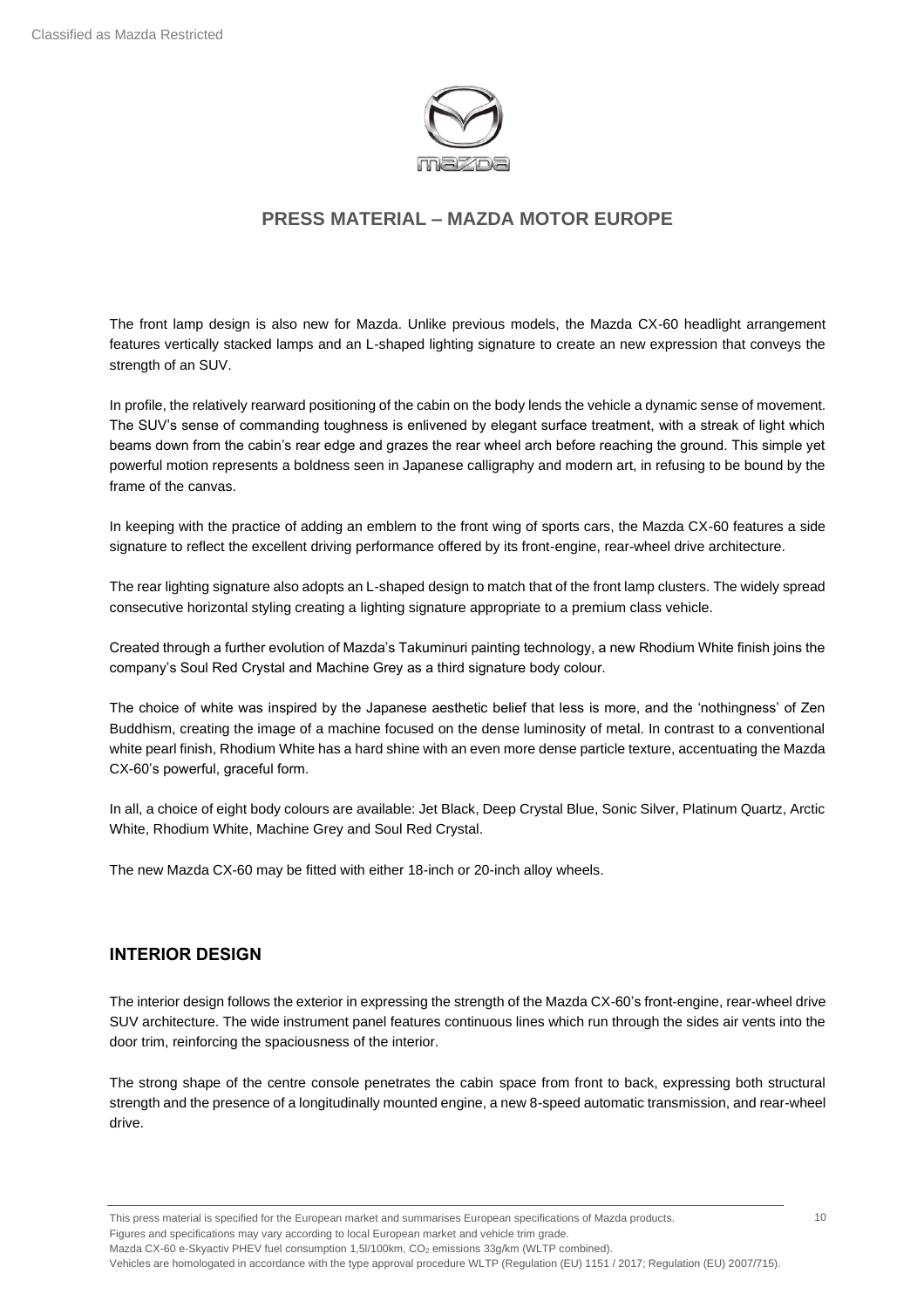

Uniquely Mazda and deeply rooted in Japanese heritage, the interior celebrates the living quality of natural wood grain and high quality woven textiles, with Japanese craftsmanship achieving the highest levels of quality in both materials. Textures are created using both traditional methods and new technologies.

The treatment of the maple wood trim reflects the Japanese aesthetic of Hacho – asymmetrical balance, or intentional unevenness. The woven fabrics' diverse patterns and yarns respond sensitively to changes in light, and a Japanese stitching technique called Kakenui creates 'hanging stitching' seams with spaces between the trim fabrics revealing a glimpse of the material beneath.

White ambient lighting on the front and rear door trim brings out the best of the colour and texture of the interior finishes.

Optional mid and high grade versions of the Mazda CX-60 feature a large, 1060 mm x 995 mm panoramic roof to expand the range of visibility and light for rear seat passengers. The roofline between the B pillars has been designed to reduce weight and enhance safety against side impacts.

#### **DRIVING POSITION**

The Mazda CX-60 shares the same carefully considered cockpit design found on all Mazda cars, with a horizontally symmetrical layout centred on the driver. It offers an ergonomically excellent driving position that feels natural and supportive, and allows the driver to focus on road and traffic ahead.

The development of a notably slim eight-speed automatic transmission has minimised any increase in transmission tunnel width, allowing for the ideal pedal and seat placement, and knee space beside the centre console, even for those of a larger build.

In addition to the further development of seats that make it easier for occupants to maintain their natural sense of balance (see Driving Dynamics), the seat height adjustment has been designed to allow occupants to alter their seat height without either changing their posture or having to adjust the slide mechanism again after using the lifter. The steering wheel offers a 45 mm rake and 70 mm reach adjustment range.

Greater comfort and physical support is offered by a centre armrest which is 230 mm longer and 37 mm wider than that of the CX-5. The Commander Control knob has been moved forward by 132 mm and raised 82 mm to allow its operation with the user's arm resting comfortably on the centre armrest. Both the front door grips and armrests have been designed to offer enhanced grip and support. The door armrests are now set at the same height as the centre armrest for ergonomic symmetry and maximum occupant comfort.

This press material is specified for the European market and summarises European specifications of Mazda products. Figures and specifications may vary according to local European market and vehicle trim grade. Mazda CX-60 e-Skyactiv PHEV fuel consumption 1,5l/100km, CO<sub>2</sub> emissions 33g/km (WLTP combined). Vehicles are homologated in accordance with the type approval procedure WLTP (Regulation (EU) 1151 / 2017; Regulation (EU) 2007/715).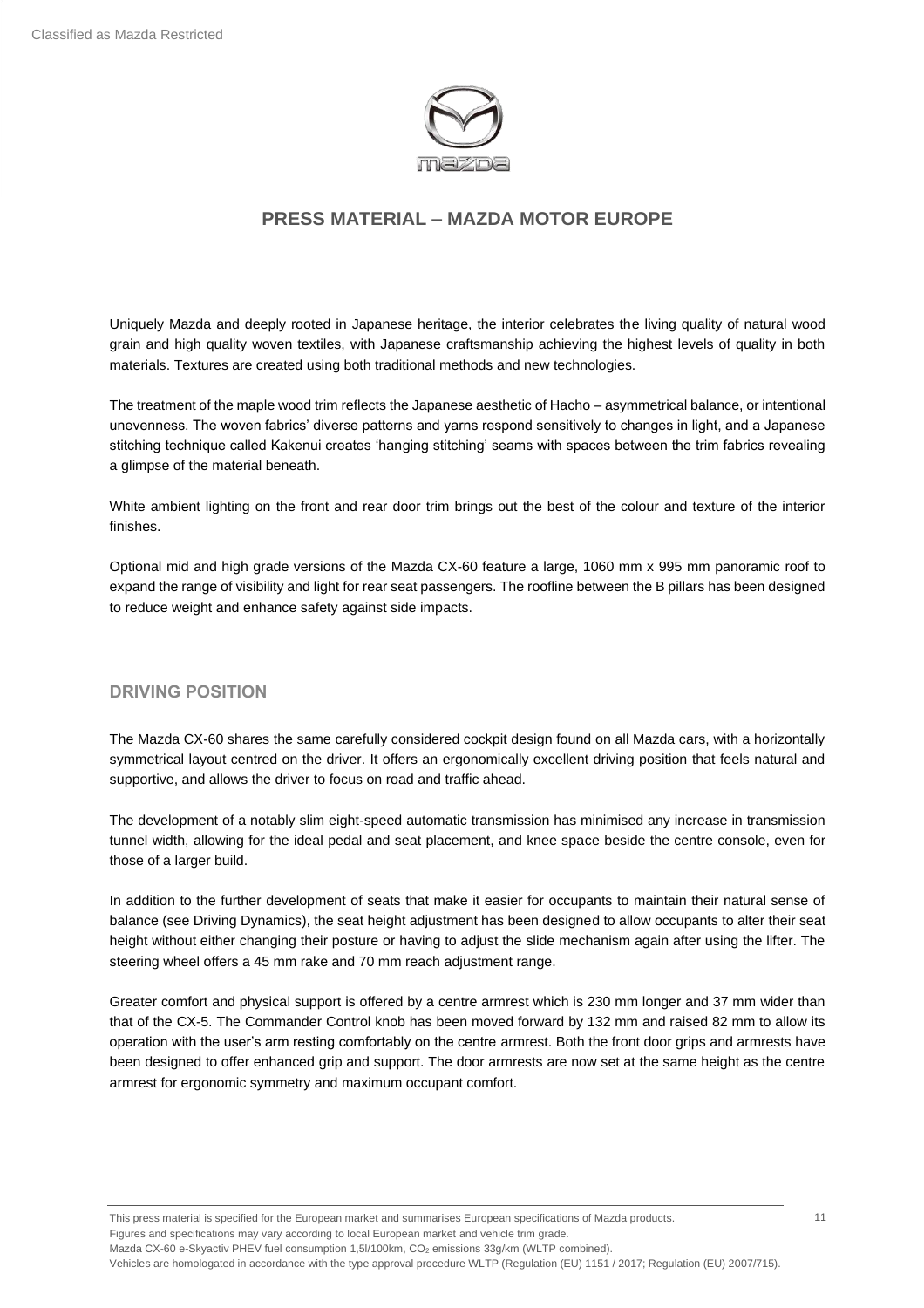

#### **DRIVER PERSONALISATION SYSTEM**

The Mazda CX-60's new Driver Personalisation System comprises three functions; an automatic driving position guide; automatic setting restoration; and ingress/egress assistance.

The automatic driving position guide uses a camera to detect the position of the driver's eyes and input regarding the driver's height to estimate their physique, then automatically adjusts the seat, steering wheel, HUD and door mirrors to match the driver's eye position.

Automatic setting restoration uses facial recognition, and data on more than 250 adjustments and settings stored in the vehicle - including the driving position, audio and air-conditioning - to quickly and automatically restore the settings for each individual when the driver changes. The system can store settings for up to six people, plus guests.

In addition, the ingress/egress assistance function makes it easier for the driver to get in and out of the car by sliding the steering wheel and seat out of the way.

#### **VISIBILITY**

The Mazda CX-60's seating is set higher to secure a clear and unobstructed view. A clear view of the bonnet from the driver's seat makes it easier for the driver to gain a clear sense of the vehicle's extremities and place it accurately on the road; an asset when driving on narrow roads or in parking lots.

The shape of the Mazda CX-60's bonnet has been carefully designed to make it easier for the driver to identify the leading edge of the vehicle. The bonnet's diagonal forward visibility threshold (the amount of road surface hidden by the vehicle corner diagonally opposite the driver) has been shortened by 303 mm compared to that of the CX-5, and its forward visibility threshold (the amount of road surface hidden by the vehicle directly in front of the driver) has also been shortened by 100 mm.

The CX-60 has also been designed to make it easier to visually check diagonally behind the vehicle, allowing the driver to change lanes with greater peace of mind. In addition, the base of the A pillar has been given a large, curved shape to make it easier to identify children at intersections.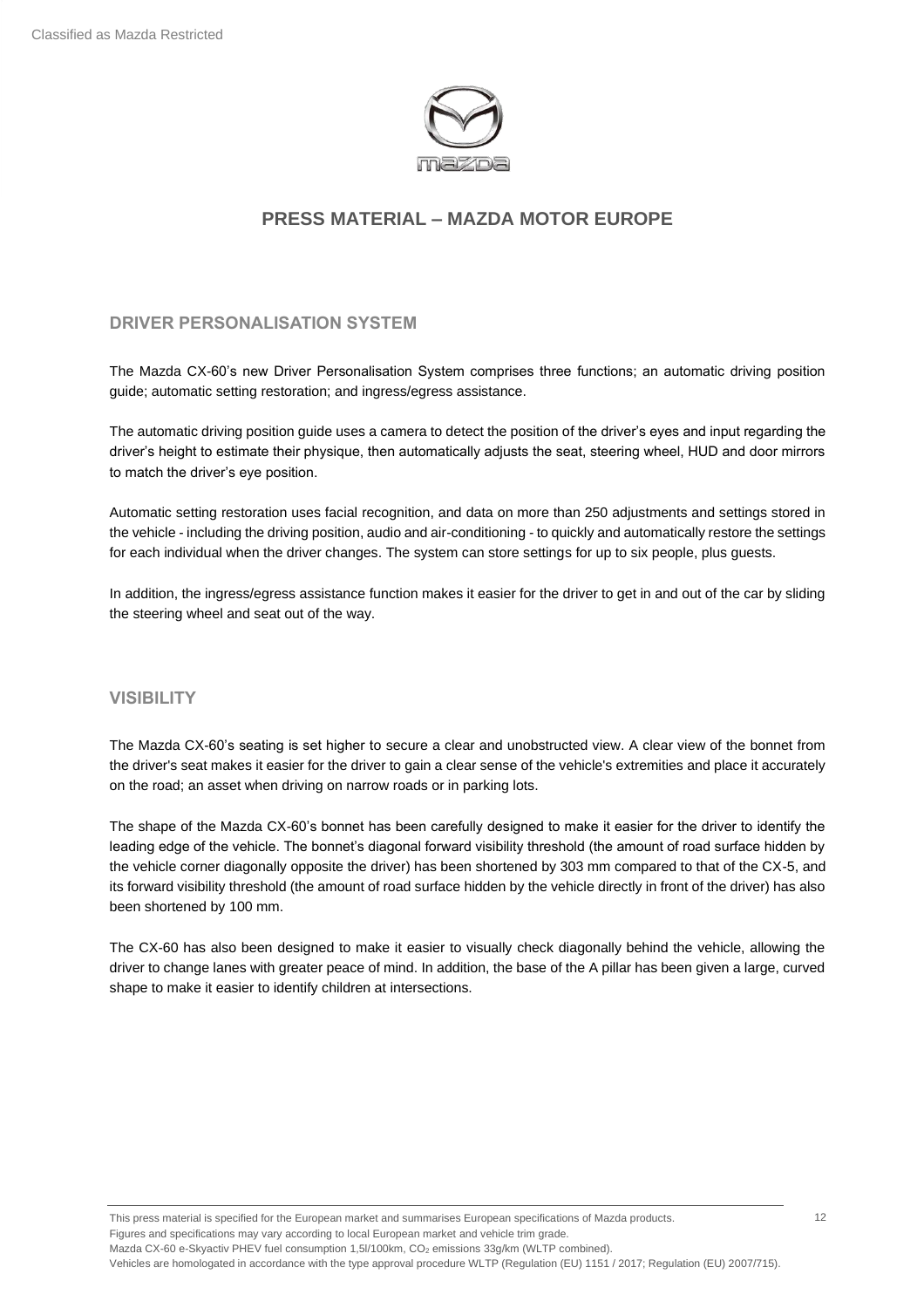

**HUMAN MACHINE INTERFACE (HMI)**

The driver's cockpit area features three main instrument displays: a full TFT-LCD driver's instrument binnacle, a large window Head-up Display (HUD) and a 12.3-inch infotainment centre display.

The driver's instrument screen has been enlarged to a full 12.3-inch display. In addition to driving assist modes and warning displays, it also supports the Driver Personalisation System (see below) to optimise visibility of reach driver. In addition, the dynamic start-up and Mi-Drive mode displays enhance safety and security through improved visibility.

The HUD screen area is three times larger than that of the Mazda CX-30. This reduces unnecessary eye movement, provides the driver with essential information in an easy -to-understand manner, and heightens the sense of security while driving.

The text display has been enlarged and navigation data expanded to provide the driver with more detailed information on the road ahead. In addition, Advanced Driver-Assistance Systems (ADAS) settings and operation status information is optimally displayed to enable at-a-glance reading.

#### **PACKAGING**

The all-new Mazda CX-60 is 4745 mm long, 1890 mm wide and 1680 mm high, and has a 5.4 metre turning circle. Its 2870 mm wheel base offers spacious accommodation for all occupants, as well as generous loadspace.

#### **CABIN AND LOADSPACE**

The Mazda CX-60 cabin has ample width, offering 1,504 mm of shoulder room in the front seats (44 mm more than the CX-5), and 1,441 mm in the rear seats (50 mm more than the CX-5). The rear seats offer enough legroom for passengers to sit with their legs straight instead of needing to twist their lower body – even those with a large physique can maintain a comfortable and stable posture whilst seated.

Including under-floor storage, the Mazda CX-60 has a 570 litre loadspace capacity, increasing to 1148 litres with the rear seats folded flat and 1726 litres when loaded to the ceiling. The usability of the cargo area has been greatly improved over that of the CX-5. The width of the tailgate opening has been increased to 1,082 mm (35 mm wider than the CX-5) and the height of the opening is 758 mm.

The height difference between loadspace floor and the tailgate sill has also been minimised for easier loading, and irregularities in the walls have been removed to offer a cleaner cargo bay shape. The loadspace is equipped with a 12V DC power outlet (optional 1,500 W AC for e-Skyactiv PHEV model with puncture repair kit).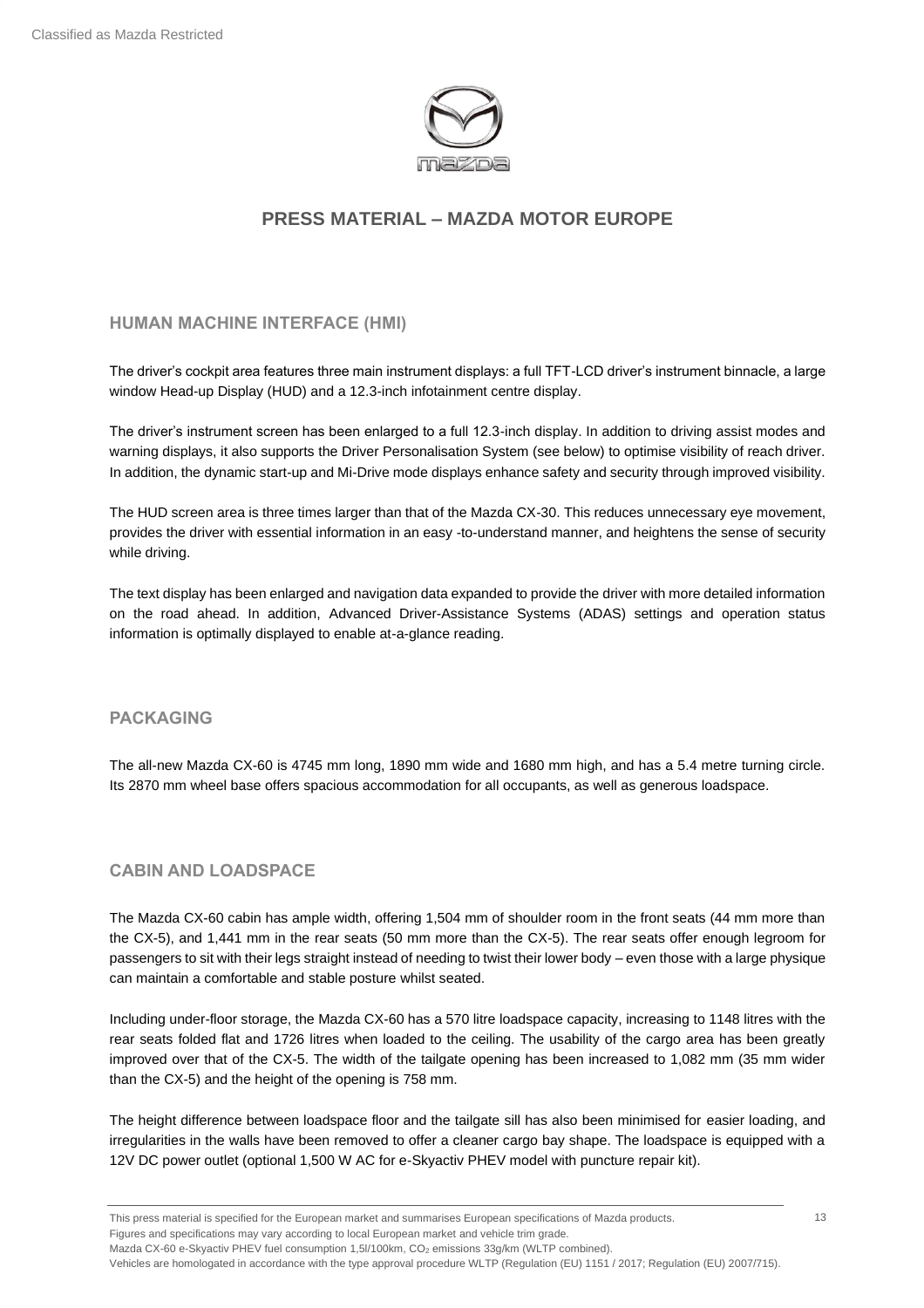

The Mazda CX-60 may also be equipped with an optional hands-free powered tailgate. Activated by a sensor under the rear bumper, the tailgate can be both opened and closed by users even when both hands are full.

### **MAZDA CONNECT WITH APPLE CARPLAY AND ANDROID AUTO**

The Mazda CX-60 features the latest version of Mazda Connect, which includes enhancements such as a quicker start up, improved image and sound quality, a built-in 3D gyro sensor, and a free word search function that lets users search for destinations by entering a combination of keywords.

The system supports wireless Apple CarPlay® and, for the first time in a Mazda, wireless Android Auto™, as standard, to ensure a convenient user experience with smart phone integration.

#### **MYMAZDA APP**

The latest MyMazda App is available for free from the Apple App Store and the Google Play Store. It introduces Connected Services across Europe with advanced functionality that removes any barriers between the car and driver to create a seamless ownership experience.

Numerous convenience and peace of mind functions include the following: Vehicle Finder helps the driver to find the car if it is parked in a large car park. When searching for the vehicle in a distant, non-visible location, its position can be identified on a map screen.

Remote Door Locking allows the driver who forgets to lock the vehicle doors to do so using the MyMazda App. The app will also notify the driver with an alert (and push notification if activated) when any vehicle door is not closed.

Before entering the vehicle, the MyMazda App can also be used to search for destinations when navigation guidance is required, and send the relevant information to the car. Multiple destinations, and places along the route, can be sent simultaneously.

A Vehicle Health Report function allows the owner to check information related to maintenance, such as the tyre pressure status. And owners can also be notified when scheduled maintenance is due.

Users can search for the nearest Mazda dealership and contact them directly via e-mail or telephone. The app also shows the vehicle's service history, and when the next service is due. Customers can directly schedule the next service and send a service request to the chosen Mazda dealership.

Mazda CX-60 e-Skyactiv PHEV fuel consumption 1,5l/100km, CO<sub>2</sub> emissions 33g/km (WLTP combined).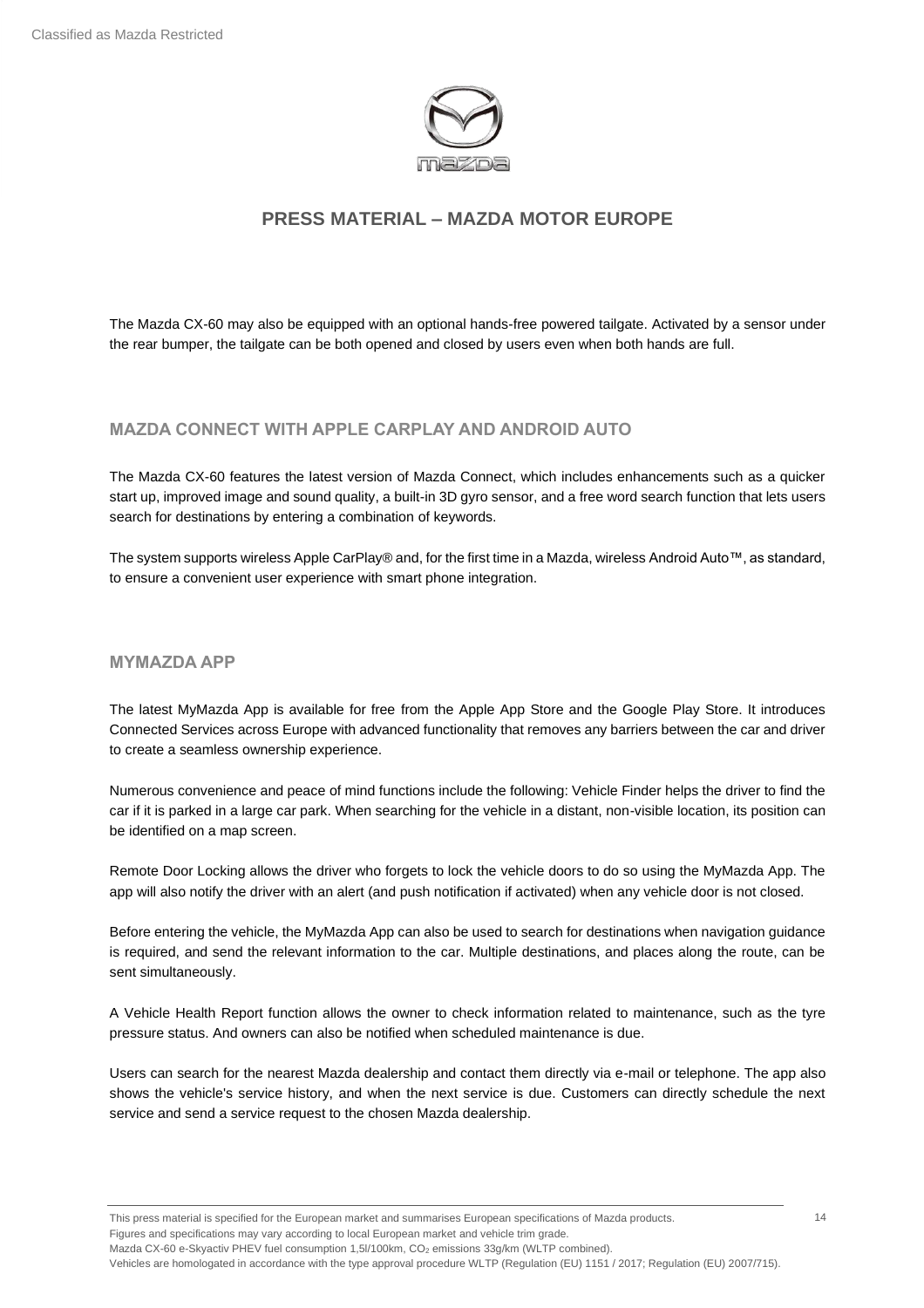

Through a Roadside Assistance function, information about a vehicle malfunction can be checked through the MyMazda App and customer support provided. Finally, if a door is pried open, the theft-alert function is activated and a Security Alert notifies the MyMazda App of the cause and the alert activation.

To use the MyMazda App, customers must register, and may then download it for free. They can then add their car to the app and enrol with Connected Services. Main drivers of the vehicle can also invite second drivers to the car, who will then also have access to connected vehicle functions. The functions available to the second driver can be chosen by the main driver.

#### **AUDIO SYSTEMS**

The Mazda CX-60 features an enhanced version of the Mazda Harmonic Acoustics system originally developed for the Mazda3.

The size of the front cowl side woofers has been increased from 3 litres to 4.8 litres by using part of the vehicle frame to house them.

The front cowl side woofers are located in a space in the sides of the front cowl created by pushing the front tyre housing further forward to achieve ideal driving position ergonomics. The outer shell of the woofer box is used to reinforce the part of the vehicle frame to which it is welded. As a result, the Mazda CX-60 audio system has a greater bass dynamic range and higher quality sound reproduction.

Developed over the course of six years, the system amplifier is located under the Mazda CX-60's right front seat. The high quality amplifier is the result of multiple, high-end audio technologies that work together to produce top quality sound.

They include a stable power supply, the use of a custom-made capacitor that's unique to Mazda, and phoneme tuning that reproduces subtle and delicate sounds to playback as much audio information as possible.

Audio quality is further enhanced by the use of MSR NR (Master Sound Revive Noise Reduction) technology, which removes shot noise included in digital audio sources such as CDs – a first ever on genuine car audio.

Other enhancements include the addition of a second cone to the speakers under the centre cap. This extends the upper midrange and further improves then sound connection with the tweeters, which reproduce the higher frequencies.

This press material is specified for the European market and summarises European specifications of Mazda products. Figures and specifications may vary according to local European market and vehicle trim grade. Mazda CX-60 e-Skyactiv PHEV fuel consumption 1,5l/100km, CO<sub>2</sub> emissions 33g/km (WLTP combined). Vehicles are homologated in accordance with the type approval procedure WLTP (Regulation (EU) 1151 / 2017; Regulation (EU) 2007/715). 15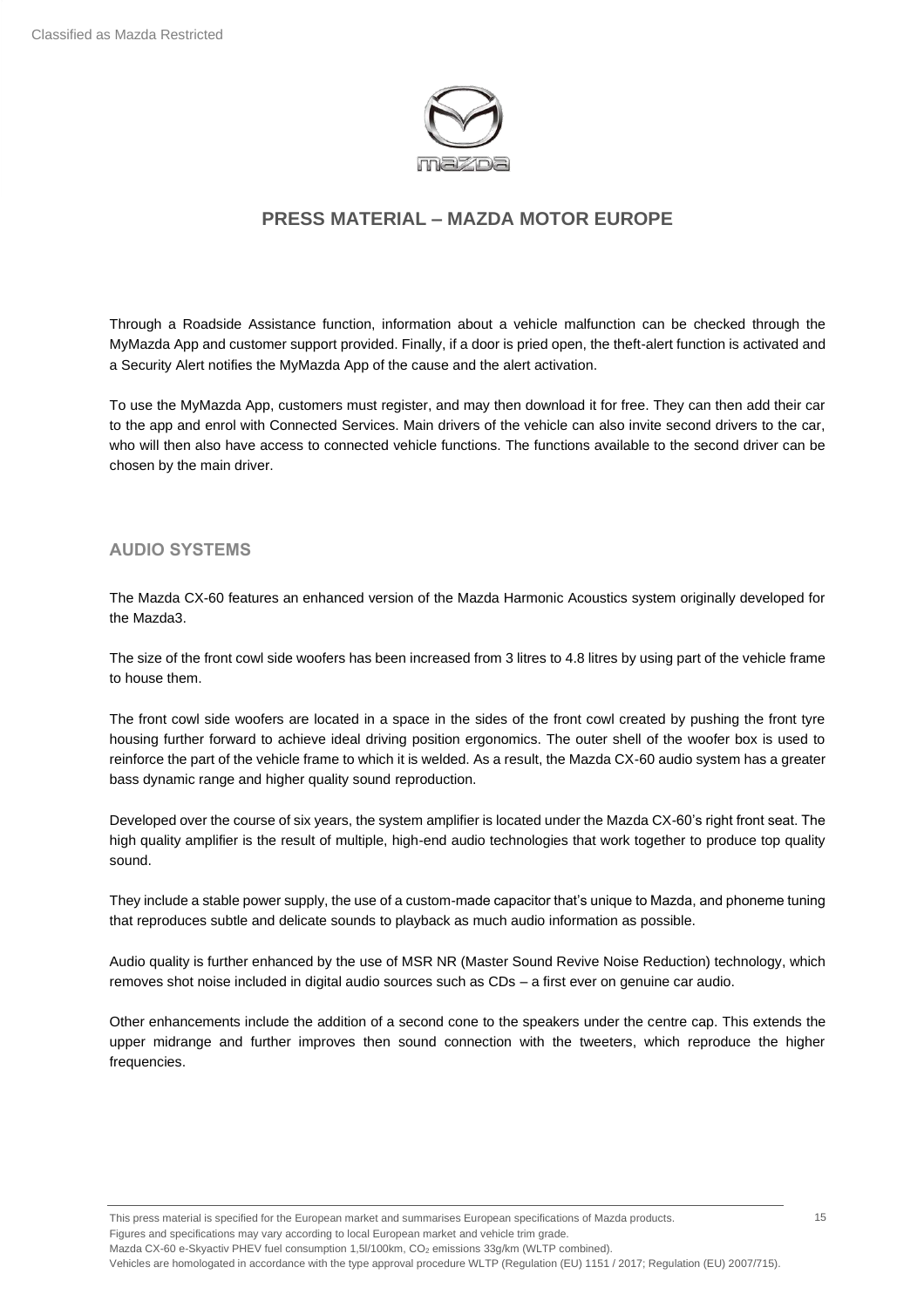

**BOSE PREMIUM SOUND SYSTEM**

The Mazda CX-60's 12-speaker Bose sound system is unique in both its design and its performance. It takes the Bose BassMatch engineering approach to the next level, providing a powerful listening experience with deep, lowfrequency impact for all occupants.

Located under the right-hand front seat, the heart of the system is a Bose digital amplifier with nine channels of custom equalisation and digital signal processing, including Bose Centerpoint 2 surround sound technology, Bose SurroundStage processing and Bose AudioPilot 2 noise-compensation technology.

The 12 high-performance speakers comprise: one 80 mm Twiddler in the centre of the instrument panel; two 25 mm neodymium tweeters, one in each door mirror patch; two 115 mm high-excursion neodymium woofers, each in a fourlitre custom engineered cowl-side bass enclosure utilising the body frame; four 80 mm neodymium mid/high range speakers – one in each door; two rear 65 mm surround speakers – one mounted in each C pillar; and one 130 mm neodymium woofer in a 10 litre custom-engineered bass enclosure in the spare wheel housing.

The BassMatch cowl-side enclosures utilise perfect 'drive points' to deliver tighter, more powerful bass while reducing 'door buzz'. Combined with the rear bass enclosure and tuning, the overall dynamic range, clarity and image width of the sound system is enhanced.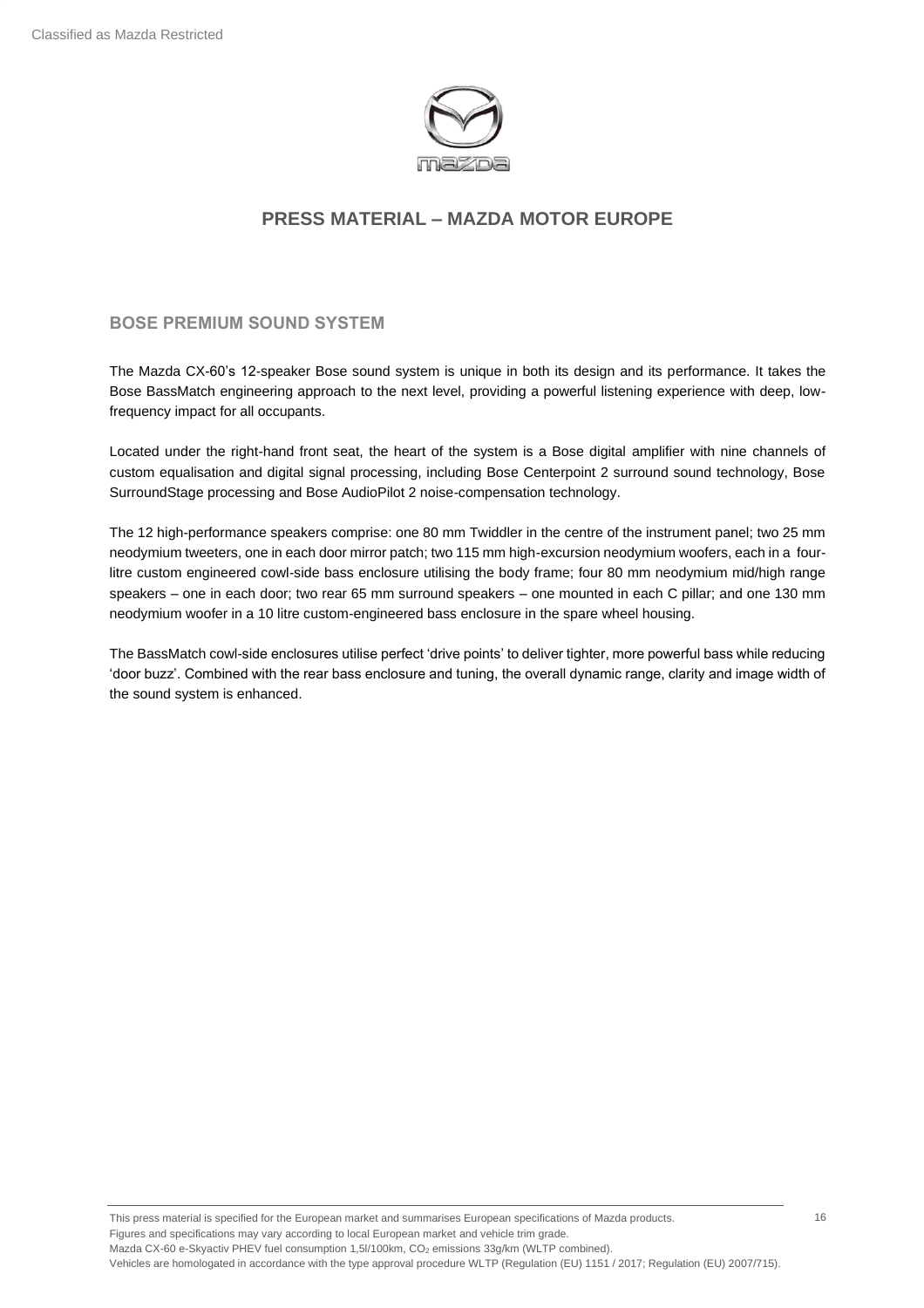

## <span id="page-16-0"></span>**4| GRADE STRUCTURE**

The Mazda CX-60 is available in a choice of four model grades: A Prime-line base grade, an Exclusive-line mid grade, and Takumi and Homura high specification and superior quality grades.

Mid and high grades may be further equipped with different option packs: Driver Assistance, Convenience & Sound, Panoramic sunroof and Comfort

The Prime-line grade is designed to be the most robust of the model range. The exterior features a Black honeycomb grille design, all-LED lamps, Black surrounds to the glazed areas and 18-inch Grey metallic alloy wheels.

The interior is finished in durable plastics, with shapes and grains that reflect the rugged image of a reliable and dependable SUV. Cloth interior upholstery is complimented by a black interior with titanium accents, and a leathertrimmed steering wheel and gear lever.

A comprehensive equipment specification includes electric windows, 6-way adjustable driver and front passenger seats, dual zone-air-conditioning, a 12-inch colour TFT central touch screen and HMI Command controller, DAB radio with 8 speakers, Bluetooth, Wireless Apple CarPlay and Android Auto, sat nav, and automatic cruise control.

Exclusive-line adds a bar type piano Black grille, piano Black glazing surrounds, 20-inch Silver metallic alloy wheels, front and rear signature illumination, smart keyless entry and wiper de-icing. 18-inch alloy wheels are also available for RHD markets.

On board, a Black leather interior features a dashboard finished in Black faux-leather vinyl with titanium piping. Roof pillars and the roof lining are finished in lighter colours to soften the overall look.

The upgraded equipment specification adds a Head-Up Display (HUD), front seats with 10-way power adjustment, seat heating, ventilation and automatic setting resortation, a heated steering wheel, and glove box and front footwell illumination.

Takumi has been created for the urban environment. The exterior features an exclusive front bumper design, a bar type piano Black grille, a bright metal finish to the front signature wings, side signatures and glazing surrounds, and 20-inch, Black metallic, diamond-cut machined alloy wheels.

The White Nappa leather upholstered interior celebrates the living quality of natural wood grain and high quality woven textiles, with Japanese craftsmanship achieving the highest levels of quality in both materials. Textures are created using both traditional methods and new technologies.

The treatment of the maple wood trim reflects the Japanese aesthetic of Hacho – asymmetrical balance, or intentional unevenness. The woven fabrics' diverse patterns and yarns respond sensitively to changes in light, and a Japanese stitching technique called Kakenui creates 'hanging stitching' seams with spaces between the trim fabrics revealing a glimpse of the material beneath. White ambient lighting on the front and rear door trim brings out the best of the colour and texture of the interior finishes.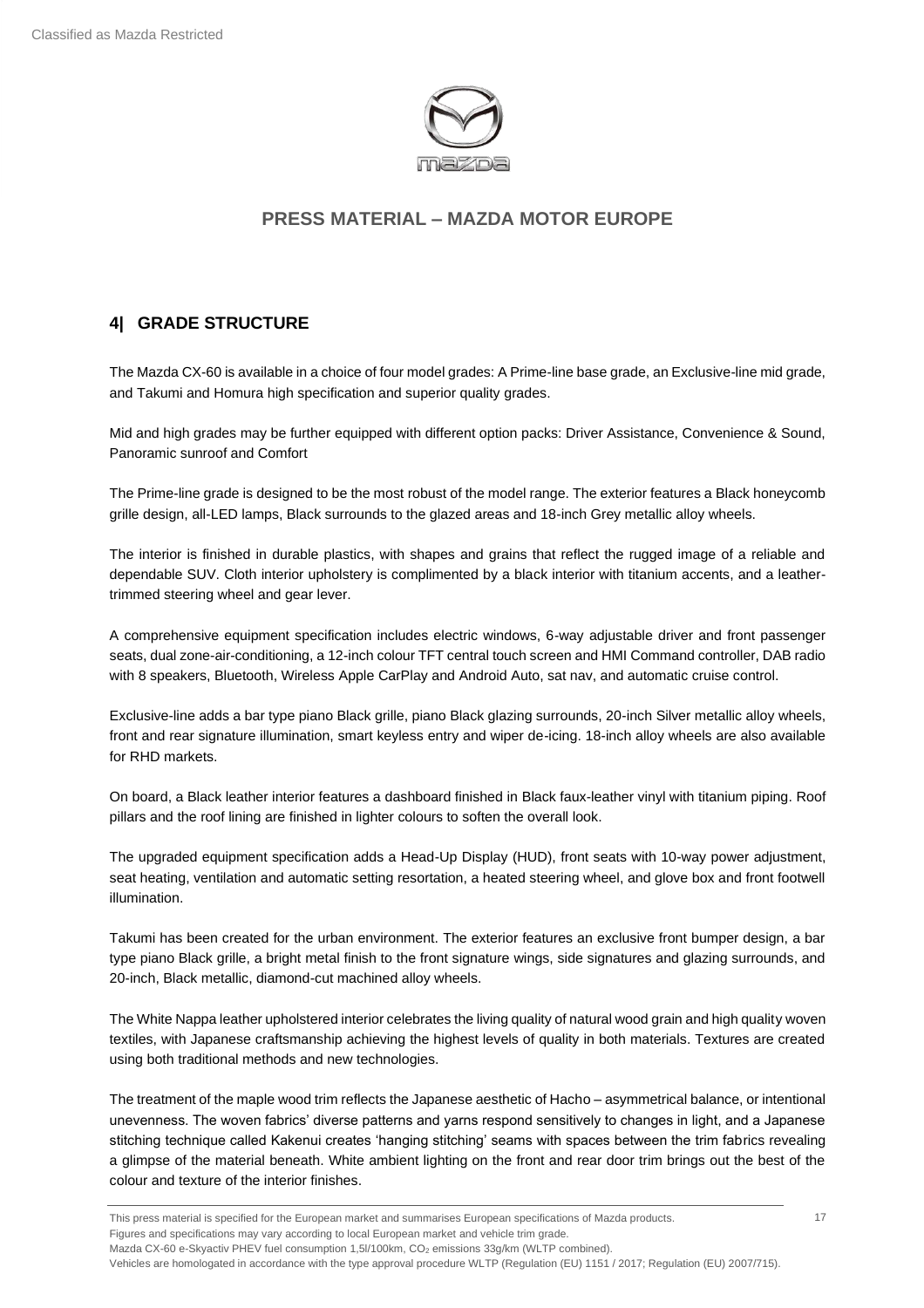

The Takumi equipment specification matches that of the Exclusive-line with Comfort grade, with the addition of rear footwell lighting, and a Black leather wrapped steering wheel with White stitching and power adjustment. The Mazda CX-60's new Driver Personalisation System is fitted, using face recognition to adjust the seat, HUD and door mirrors to previously memorised positions.

Homura features a uniform exterior body colour, balancing elegance and strength with a sense of dignity. The exclusive front bumper design accentuates the intake and creates more surface area for the body colour below the bumper. The exterior trim combines a piano Black honeycomb grille with jet Black signature wing and side signature plating, and all-Black door mirrors, exhaust garnish and aerodynamic, 20-inch Black metallic alloy wheels.

The Black interior with standard leather upholstery creates a more driving-focused environment, and white ambient lighting on the front and rear door trim brings out the best of the high quality interior finishes.

The Homura specification matches that of the Exclusive-Line with Comfort grade, with the addition of rear footwell lighting and power steering wheel adjustment. Once again, Mazda's new Driver Personalisation System is fitted.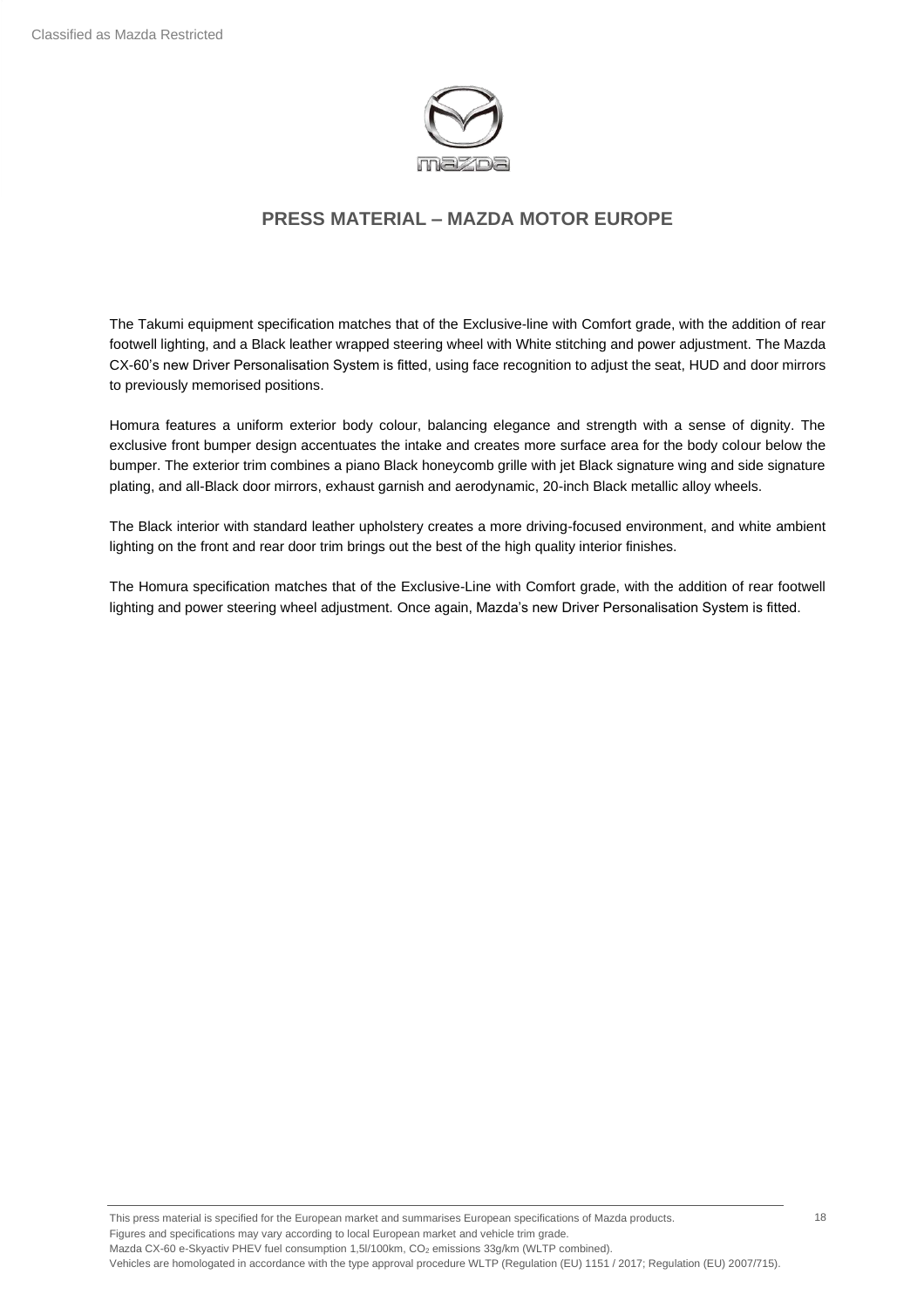

## <span id="page-18-0"></span>**5| POWERTRAIN**

Taking a further step towards realising its 'Sustainable Zoom-Zoom 2030' declaration, Mazda has set a goal to electrify all vehicles it produces by 2030. Hence the new Mazda CX-60 not only launches the company's first PHEV, but also includes 48V Mazda M Hybrid Boost technology in its line-up.

The all-new Mazda CX-60 adopts Mazda's Skyactiv Multi-Solution Scalable Architecture for its longitudinal power units. This makes it possible to take further steps in electrification and satisfy environmental requirements with the company's newly developed in-line six-cylinder petrol and diesel engines, as well as Mazda M Hybrid Boost vehicles and PHEVs.

The Mazda CX-60's longitudinal powertrain format offers many advantages. These include the ability to mount motors and batteries of different sizes in the same layout for both the Mazda M Hybrid Boost vehicles and PHEV versions, and the facility to place the motor on the same axis as the engine and transmission.

The Mazda CX-60 powertrain line-up features three new engines: Mazda's first PHEV -a 2.5 litre, four-cylinder e-Skyactiv G petrol unit with electrification technology, and two straight-six engines: a 3.3 litre e-Skyactiv D diesel unit and a 3.0 litre e-Skyactiv X petrol engine.

All three powerplants are mated to a new eight-speed automatic transmission and Mazda's i-Activ All-Wheel Drive system. The e-Skyactiv D diesel unit and the e-Skyactiv X petrol engine may also be equipped with rear-wheel drive only.

Mazda Intelligent Drive Select (Mi-Drive) offers a choice of four drive modes (plus EV mode for the PHEV) to provide optimum control and driving pleasure in every driving scenario.

The six-cylinder engines were developed based on the 'right sizing' concept, which calls for optimising displacement to improve fuel and power efficiency. Combining eight-speed automatic transmission with the electrification of Mazda's 48V mild hybrid system, M Hybrid Boost, all three units are designed to dramatically improve power delivery and driving pleasure, while at the same time enhancing environmental performance.

## **2.5 LITRE E-SKYACTIV PHEV**

Mazda's first PHEV powertrain combines a modified version of the Skyactiv-G 2.5, four-cylinder direct injection petrol engine found in the CX-5 with a large, 100 kW electric motor and a 355V, 17.8 kWh high-capacity lithium-ion battery.

The petrol engine develops a maximum power output of 141 kW at 6000 rpm and 261 Nm of torque. The electric motor delivers 100 kW of power and 250 Nm of torque from zero rpm.

Mazda CX-60 e-Skyactiv PHEV fuel consumption 1,5l/100km, CO<sub>2</sub> emissions 33g/km (WLTP combined).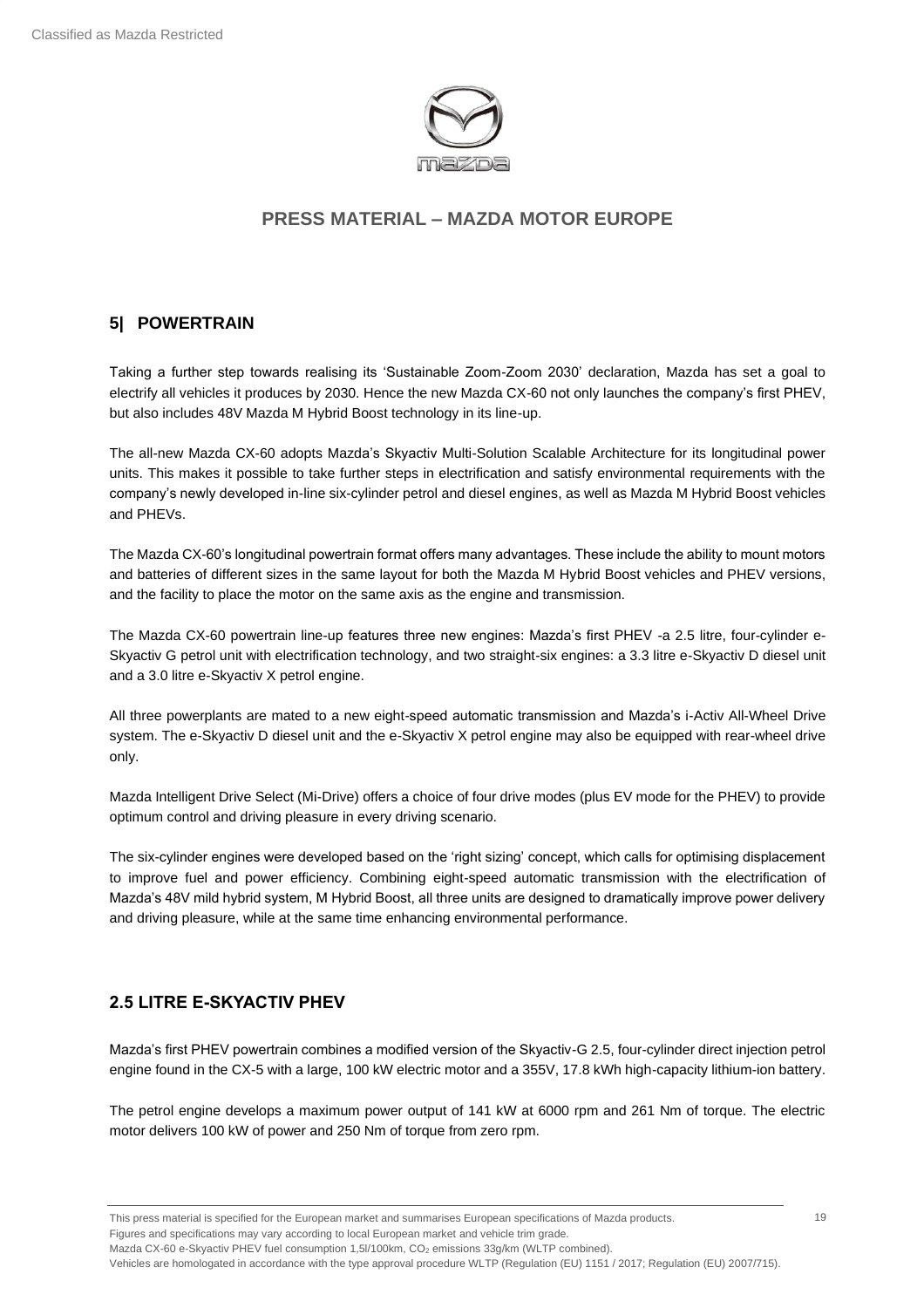

With intake tuning to improve torque at the most frequently used mid- to low-speed ranges – 1,500 to 3,000 rpm, this combination of engine and motor delivers a total system output of 327 PS/241 kW and abundant torque of 500 Nm, making it the most powerful road car Mazda has ever produced.

The Mazda CX-60 e-Skyactiv PHEV delivers highly impressive performance, accelerating from 0-100 km/h in just 5.8 seconds, and on to a limited maximum speed of 200 km/h.

Conversely, and most notably when running on electric motor power alone, the new Mazda PHEV displays outstanding environmental credentials. WLTP combined fuel consumption is just 1.5l/100 km, and WLTP combined CO<sup>2</sup> emissions only 33g/km.

The Mazda CX-60 e-Skyactiv PHEV offers 63 km of motor-powered driving with the vehicle running at 100 km/h or less.

## **3.0 LITRE E-SKYACTIV X**

The 3.0 litre inline six-cylinder e-Skyactiv X takes advantage of the good vibration balance inline six-cylinder engines are known for, and combines this with enhancements to the precise combustion control technology developed for the four-cylinder e-Skyactiv X, resulting in another unit that responds to the issue of right-sizing.

The larger capacity enables the pushing of more air into the engine removing the need for turbocharging. This enabled Mazda to create a unit with a simple base structure to which is added a double overhead camshaft and variable valve timing that changes the camshaft phase reliably and instantly. As a result, internal EGR control achieves combustion with a low ratio of fuel to air.

The engine delivers smooth acceleration and an engaging sound. Moreover, due to enhanced lean combustion technology, the unit also achieves the same fuel economy as the four-cylinder e-Skyactiv X engine.

## **3.3 LITRE E-SKYACTIV D**

Adopting a right-sizing approach and calculating the optimal emissions from the Mazda CX-60 based on its weight, Mazda's inline six-cylinder diesel engine features a capacity increased from 2.2 to 3.3 litres, as well as an increase in the speed range at which lean burn (High-efficiency combustion with minimal fuel consumption) is possible.

As well as enhancing output performance through increased engine capacity, Mazda has designed the unit to use surplus air to improve combustion. This results in a more agile acceleration response, lower  $NO<sub>x</sub>$  emissions at high rpm and output, and better thermal efficiency due to a greater lean burn speed range.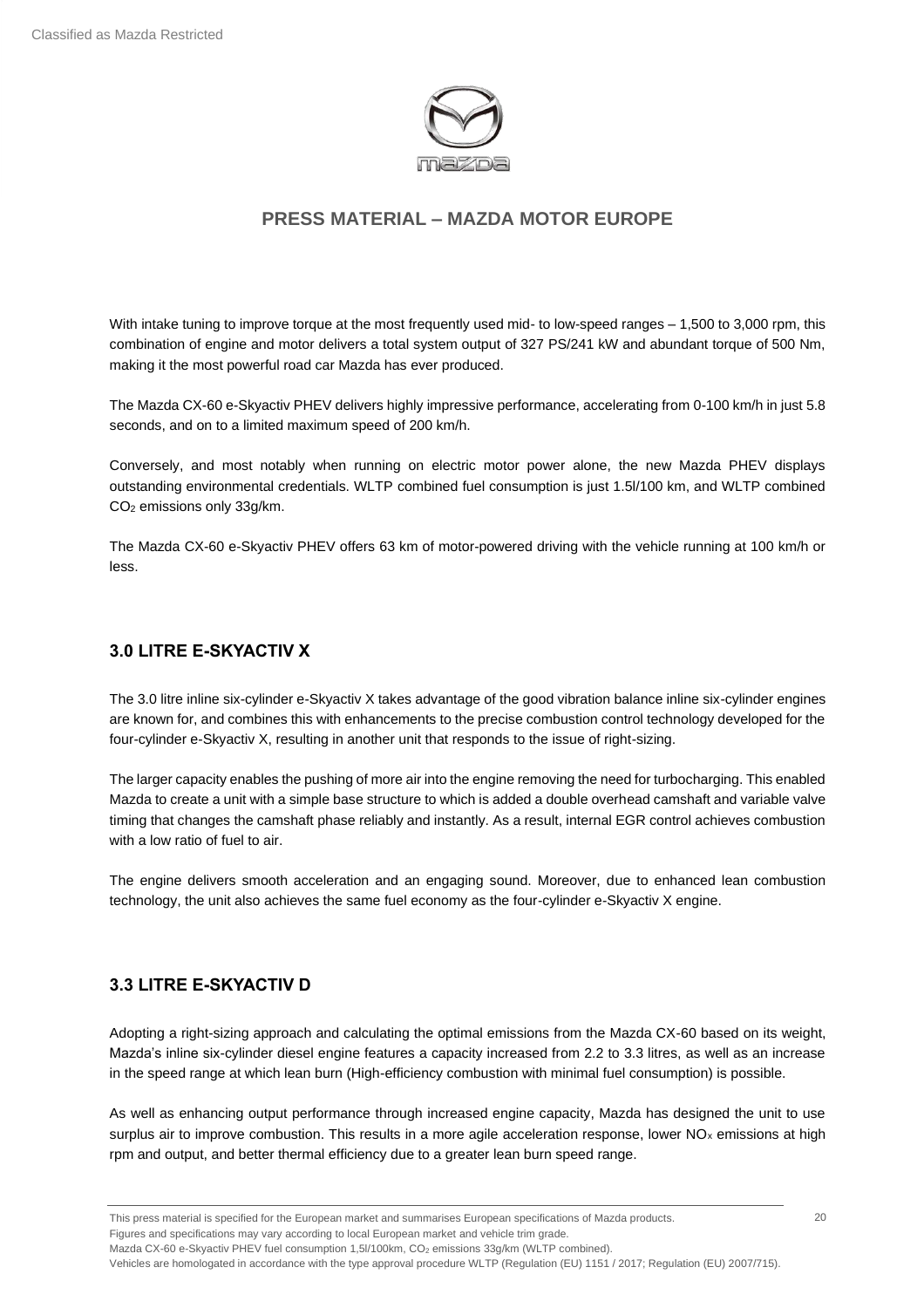

Two technologies in particular ensure all surplus air is used during combustion, regardless of engine speed: the use of egg-shaped combustion chambers that divide the air-fuel mixture into two regions within the piston bowl, resulting in a greater lean burn area with minimal unburned residue; and high pressure fuel supply technology that enables fast and precise injection. Together, these two technologies contribute significantly to the Mazda CX-60's outstanding driving range.

Additionally, the inline six-cylinder unit uses a simple structure, resulting in an engine weight similar to that of a conventional four-cylinder diesel, thus minimising the difference in handling balance despite the higher engine capacity.

#### **M HYBRID BOOST (48V MILD HYBRID SYSTEM)**

A first for the company, Mazda's MHEV48 hybrid technology equips both of the Mazda CX-60's straight-six powerplants. When paired with the diesel engine, it offers not only the value of even better fuel economy, but also improved environmental performance by using the electric motor to support the engine in the light load (idle to low speed) range where internal combustion engines are not very efficient.

The support provided by the motor when pulling away from a standing start can be felt the instant the driver applies the throttle, contributing to the evolution of the Jinba-Ittai driving experience.

#### **REGENERATIVE BRAKING**

Mazda CX-60 MHEV powertrains adopt a regenerative-friction brake coordination system. This coordinates control of the friction brakes and motor energy regeneration system to achieve the intended braking force will recovering energy without waste.

It uses a brake-by-wire system to detect the required level of braking force whilst generating as much energy as possible within this range. It then compensates for any shortfall by braking force generated by the friction brakes, achieving both a natural braking feel and good fuel economy.

The compact and innovative brake-by-wire system unit integrates operation of the brakes, the brake booster and the brake control system. As the brakes are controlled by electrical signals, this set-up facilitates more intricate control of the brake compared to previous mechanical systems.

The Mazda CX-60 MHEV also adopts cooperative control of the AWD and motor regeneration systems. This works by increasing AWD fastening torque during motor-powered regenerative deceleration, stabilising vehicle posture during braking and regenerating more energy.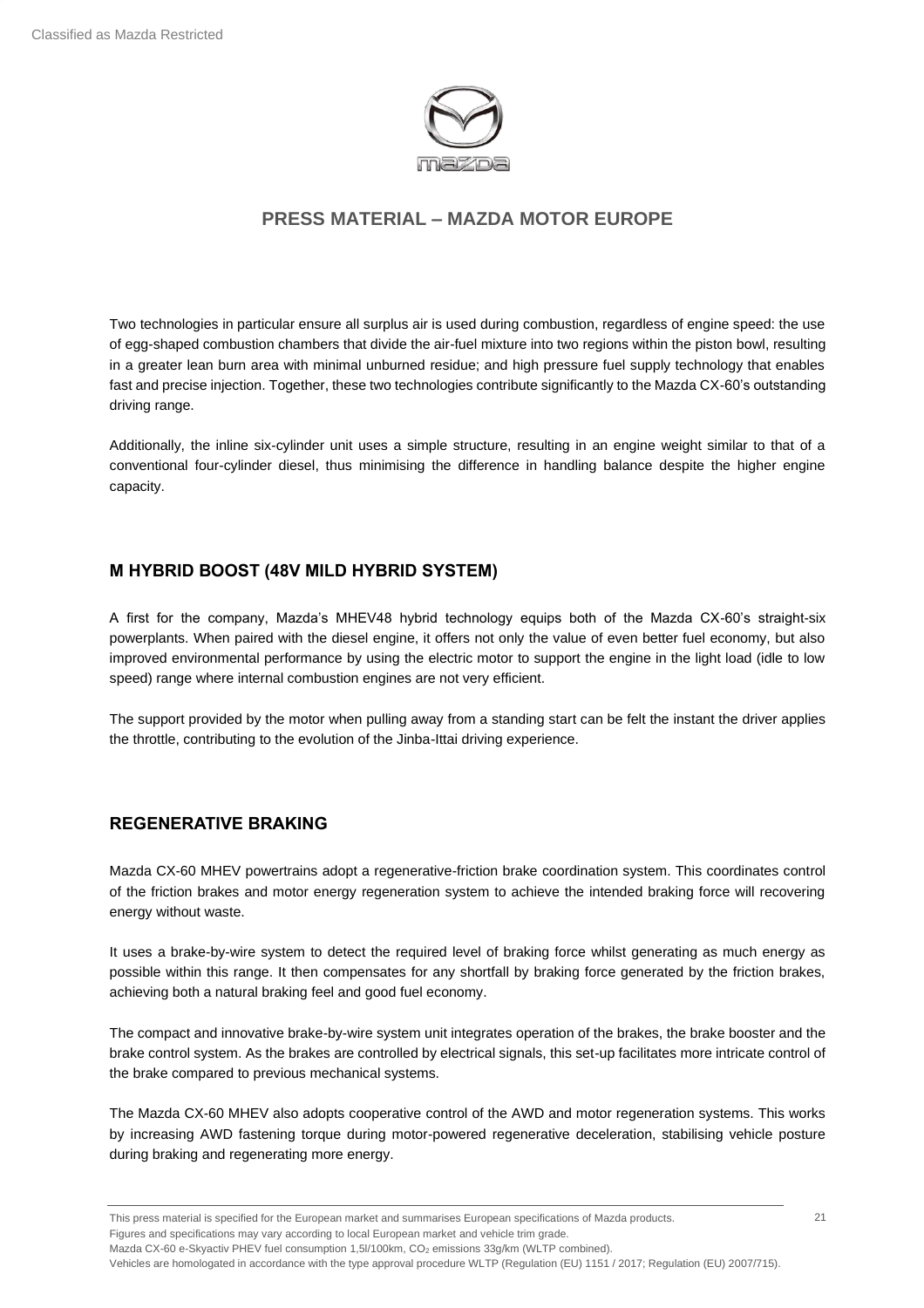

## **EIGHT-SPEED AUTOMATIC TRANSMISSION WITHOUT TORQUE CONVERTER**

Mazda's new eight-speed automatic transmission offers drivers smooth and responsive gear shifting with clear, smooth gear steps and a wide range, achieving the right balance of dynamic and environmental performance.

The new transmission shifts gears in the same manner as a torque converter transmission - via planetary gears and multi-plate clutches- but it does not have an hydraulic converter as an input clutch, rather, a multi-plate clutch as well as an integrated electric motor/generator.

By replacing the torque converter with a clutch, the torque of the engine and motor is transmitted directly, with fast and rhythmic shifting much like a manual transmission. In addition, the clutch's friction transmission and cooling functions have been evolved to achieve smooth starting and high efficiency.

The Mazda CX-60 e-Skyactiv PHEV's hybrid powertrain allows for the independent power mixing of the petrol engine and electric motor, and the new transmission helps to implement this smoothly at all speeds.

The compact design of Mazda's unique eight-speed transmission and the optimal layout of the entire powertrain effects a smaller transmission tunnel space, minimising the impact on the pedal box space and allowing for an ideal driving position.

## **I-ACTIV AWD**

Mazda's first cross-model longitudinal layout platform adopts an all-wheel drive system that uses an electronically controlled multi-plate clutch. This newly developed system achieves high traction performance and ideal handling characteristics, making it one of the best performing AWD systems on a production vehicle.

The AWD concept for the Mazda CX-60's new longitudinal vehicle platform involves a full-time all-wheel drive system that preserves the neutral cornering performance characteristics of a rear-wheel drive system but balances it with the stability of AWD.

The greater stability of its powerful traction on snow or other slippery surfaces, its straight line stability on highways and its handling performance on winding roads greatly surpass the previous i-Activ AWD system based on frontwheel drive power.

On the PHEV's hybrid system, the AWD system works with the regenerative coordinated braking to optimise front and rear wheel regenerative distribution so that more energy can be recovered from all four tyres during deceleration.

In Mi-Drive's Sport, Off-road and Towing modes, the AWD system's integrated control over the powertrain and braking systems optimises the distribution of drive force to all four wheels to handle various driving environments.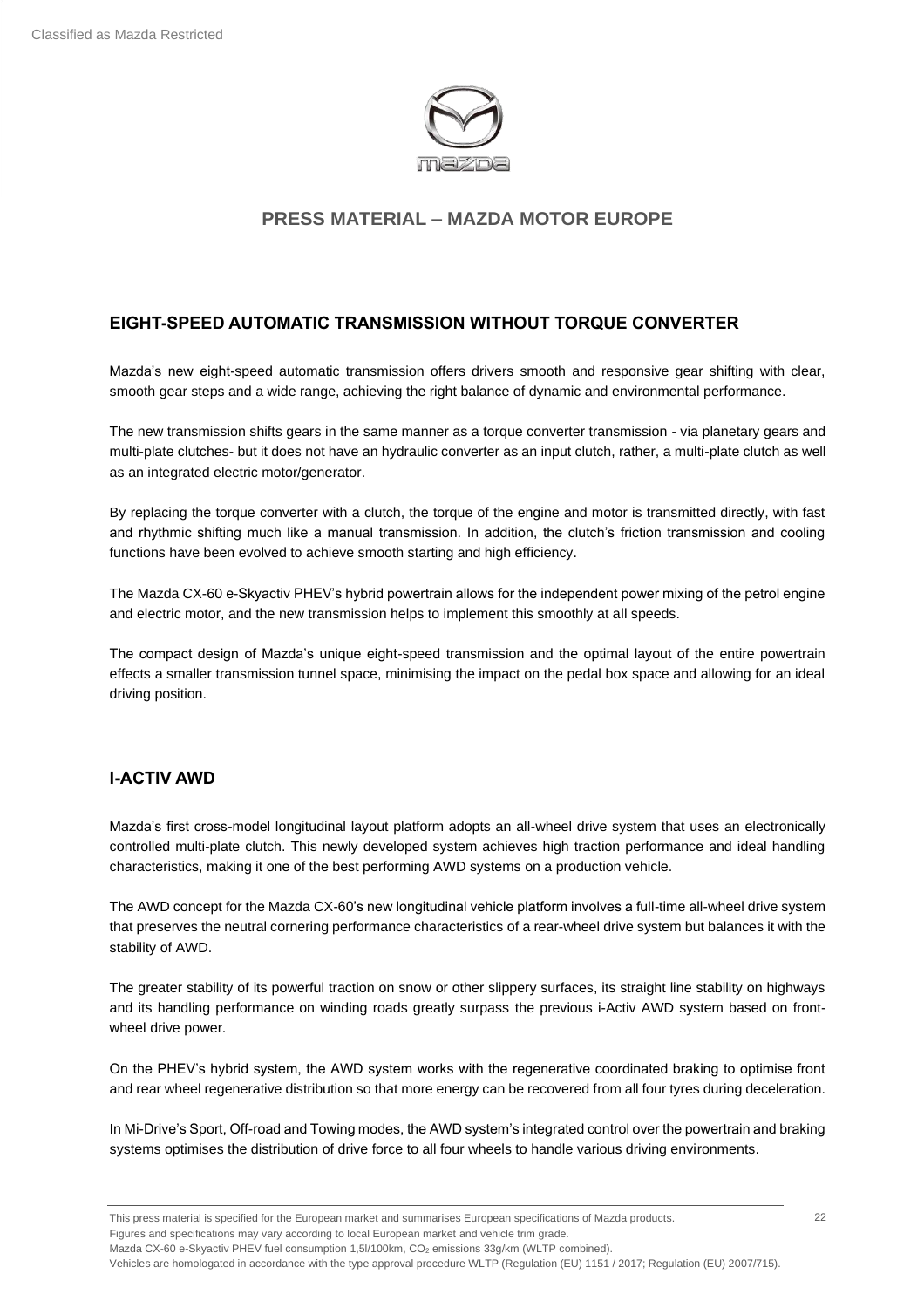

#### **MI-DRIVE**

The Mazda CX-60's evolved Mi-Drive Mazda Intelligent Drive Select system offers five switchable drive modes – **Normal, Sport, Off-Road, Towing** and **EV** (PHEV only) - to optimise grip, traction, performance, handling and safety in the widest possible range of driving environments.

**Normal** mode pursues the best balance of fuel efficiency and driving performance and offers a comfortable ride in all aspects of daily life.

**Sport** mode maximises the potential of the car's dynamic performance and enhances the responsiveness of the powertrain to support more aggressive driving. The AWD system increases its clamping force to improve manoeuvring stability and allow the driver to enjoy powerful driving with peace of mind.

**Off-Road** mode optimises the AWD system, Traction Control System (TCS) and other dynamic systems to deliver traction-oriented characteristics for greater performance on rough terrain. This mode also offers an 'off-road traction assist' function to help drivers free the vehicle if it ever gets stuck.

**Towing** mode optimises the AWD powertrain output characteristics for the increased weigh when a towing hitch is mounted to pull a trailer or a bike carrier or roof box is mounted, providing a satisfying ride. In addition, the AWD system is optimised for trailer towing to improve straight line stability.

**EV** mode (PHEV only) makes it possible to drive under electric motor power alone. For example, in areas where internal combustion-engined vehicles are banned, or when driving in a quiet residential area.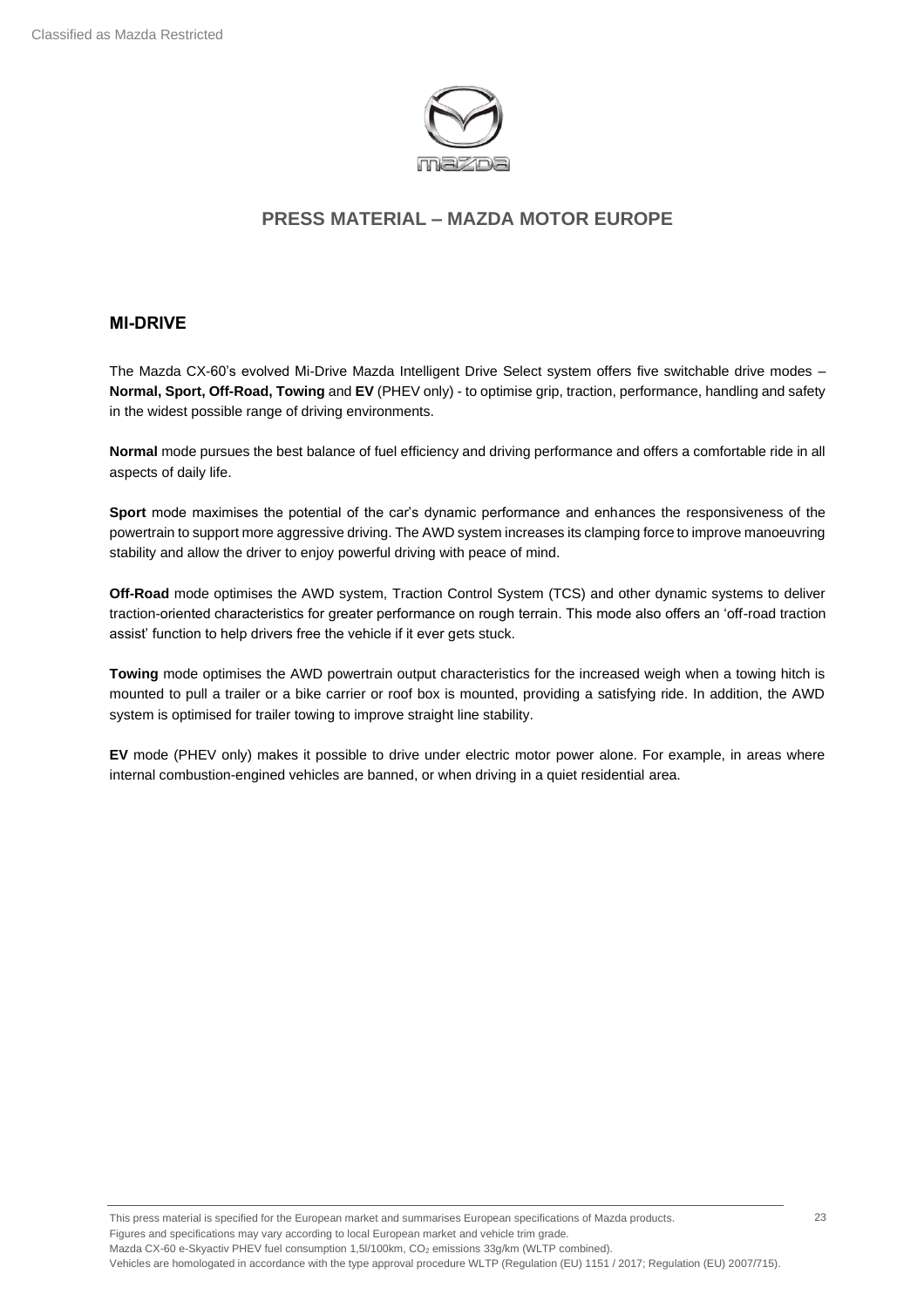

## <span id="page-23-0"></span>**6| DRIVING DYNAMICS**

The new Mazda CX-60 is based on Mazda's Skyactiv Multi-Solution Scalable Architecture, designed to be compatible with the SUV's longitudinal front-engine rear-wheel drive mechanical layout.

In addition to working with the company's new inline six-cylinder engines and making it easier to install electrification technologies such as M Hybrid Boost and e-Skyactiv PHEV systems, Skyactiv Multi-Solution Scalable Architecture features numerous enhancements that improve Jinba-Ittai driving.

Based on Mazda's human-centric approach, these include bodyshell rigidity that ensures drivers can feel vehicle response without lag, seats that make it even easier for every occupant to maintain balance while the car is moving, suspension that stabilises vehicle posture while driving, and a Mazda-unique vehicle posture control system - Kinematic Posture Control (KPC).

#### **BODYSHELL**

Mazda's goal with the Mazda CX-60 was to enable the driver to instantly sense the car's response to each control operation, resulting in a car that offers the driver a true sense of unity from behind the wheel.

The rigidity of the body structure was strengthened by taking advantage of the longitudinal powertrain layout to enlarge and strengthen the cross-section of the front frame. Increasing the rigidity of the frame member joints contributes to greater overall rigidity of the entire multi-ring body structure.

From the steering wheel to the front tyres, and from there to the front suspension, the body, the rear suspension, the rear tyres, the body and then the seat, power is transferred from the rigid elements of the human body – muscular strength and skeletal structure – to the car's mechanical rigid elements in order, and the feedback from the car is sensed without delay.

As a result, the Mazda CX-60's structural transmission characteristics allow the driver to feel as if the car is a natural extension of the human body.

The positioning of the high voltage battery between the front and rear axles and as low as possible within the bodyshell gives the new Mazda CX-60 PHEV a particularly low centre of gravity. This, combined with a permanent all-wheel drive system incorporating shaft-driven transfer of torque between the axles, gives the car superior handling characteristics on a par with the best in the premium segment.

This press material is specified for the European market and summarises European specifications of Mazda products. Figures and specifications may vary according to local European market and vehicle trim grade. Mazda CX-60 e-Skyactiv PHEV fuel consumption 1,5l/100km, CO<sub>2</sub> emissions 33g/km (WLTP combined). Vehicles are homologated in accordance with the type approval procedure WLTP (Regulation (EU) 1151 / 2017; Regulation (EU) 2007/715). 24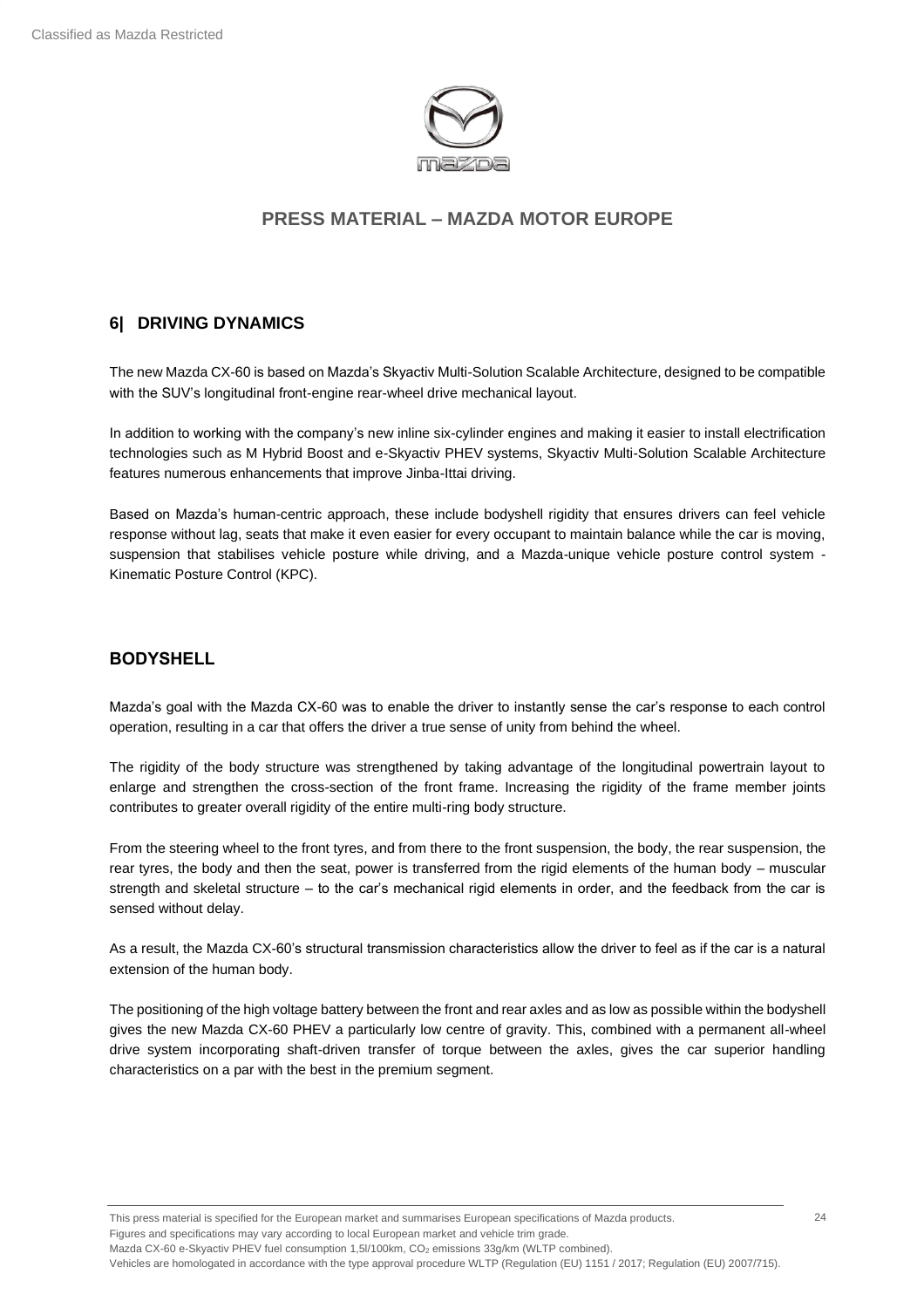

### **SEATS**

In Mazda's current line-up of Small Architecture models, the seats are already designed to support the pelvis correctly, so the mobility of the spine is ensured. This makes it easier for a person's reflexes to balance against lateral G-forces during corners.

The new Mazda CX-60's seats add support for the fulcrum points of body movement when operating the steering wheel, throttle pedal and brakes, creating a structure that supports the driver's subconscious attempts to maintain balance in response to G-forces from all directions.

To achieve this, Mazda increased the number of cushion springs from three to four, further improving the seat's support of the body and preventing the pelvis from rolling backwards. The seatback suspension mesh has been changed to a plate, reducing yaw rotation of the chest area. And seat mount rigidity had been increased to provide even more support.

In addition, for the polyurethane elements of the seats, the elasticity of the resin frame has been maintained but the resin coating on the cushion cells has been adjusted to balance damping and elasticity. This not only improves ride comfort, but also contributes to the faster transmission of force from the rear tyres, enabling the driver to feel more in sync with the vehicle and enjoy a more rhythmic driving feel.

Every seat is designed using the same concept as the driver's seat, enabling all cabin occupants to enjoy the drive without being swayed by the movement of the car.

## **SUSPENSION**

The new Mazda CX-60 features a double wishbone suspension system to the front and a multi-link set-up to the rear. Based on Mazda's Jinba-Ittai philosophy, the suspension has been designed to control the sprung mass (vehicle body) smoothly during cornering and stabilise vehicle posture in a wide variety of speed ranges.

Three measures ensure the springs and dampers operate smoothly, only moving straight up and down, with no lateral or longitudinal shaking in response to input from the tyres: the adoption of a suspension geometry that smooths vertical movement of the car body; zero offset between tyre input and the position of the damping support members; and an optimised rear suspension layout.

In addition, the adoption of aluminium die-casting for the top of the suspension on all four wheels increases rigidity. This has resulted in more efficient input transmission from the suspension to the vehicle body and, hence, quicker transmission of force from the front to rear suspension.

This press material is specified for the European market and summarises European specifications of Mazda products. Figures and specifications may vary according to local European market and vehicle trim grade. Mazda CX-60 e-Skyactiv PHEV fuel consumption 1,5l/100km, CO<sub>2</sub> emissions 33g/km (WLTP combined).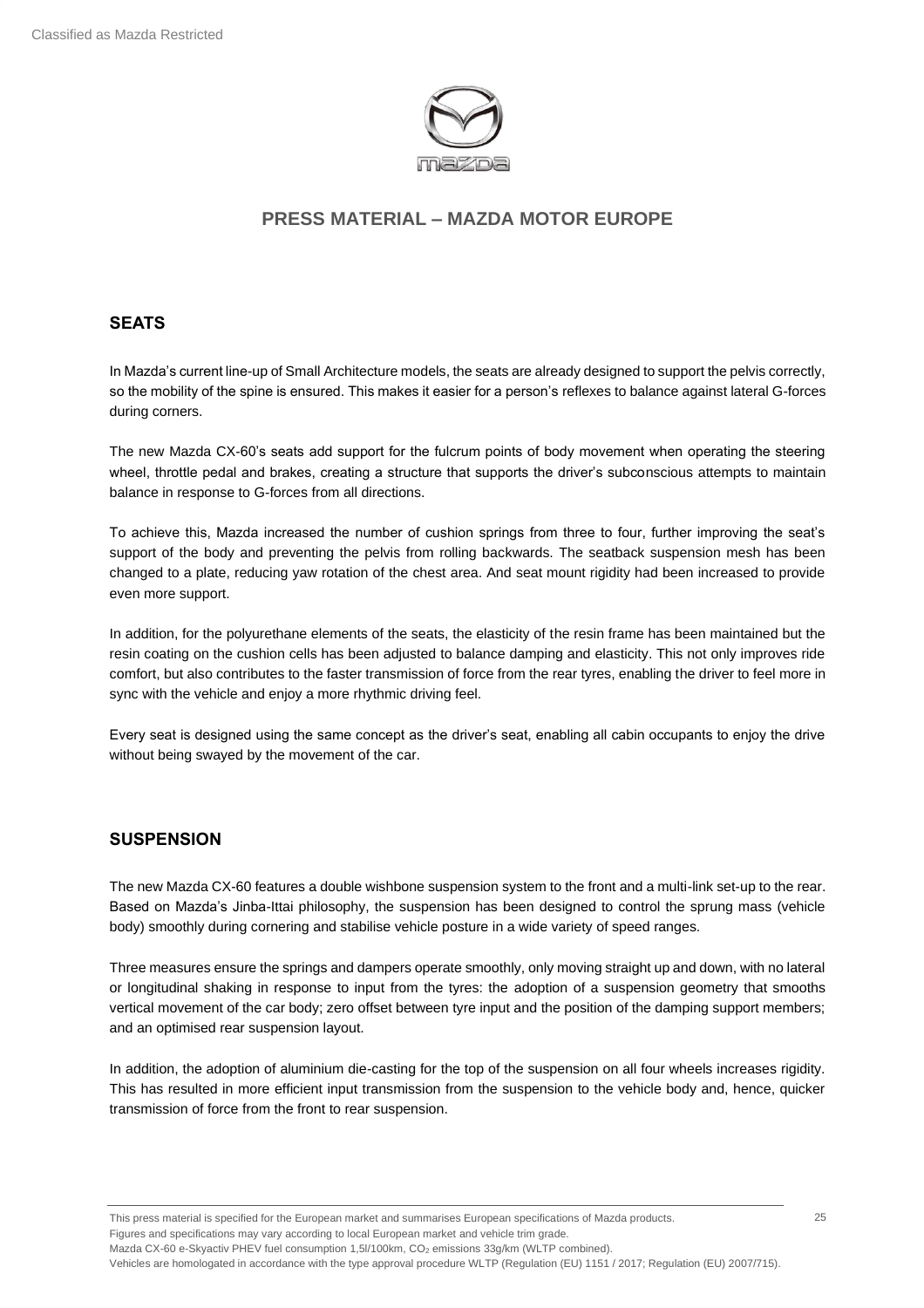

The front double wishbone set-up has control arms at the top and bottom. Making use of the additional space afforded by the longitudinally mounted powertrain, the suspension control arms have been extended and the longitudinal span secured.

Even the most basic parts of the suspension have been carefully designed to make the tyres grip the road surface better and stabilise vehicle movement even in situation such as cornering or driving on rough surfaces. Refining the suspension settings has resulted in a simple, smooth body movement which offers close communication between car and driver.

Using knowledge and experience gained from the MX-5, the rear multi-link suspension is designed to enhance ride comfort and reduce road noise without negatively affecting handling or stability. The use of metal ball joints in place of rubber bushes on the outer sides of the rear suspension links increases rigidity.

As a result, the structure transmits force from the rear tyres to the vehicle body more directly. This means that, in turn, vehicle response to driver input will be transmitted to the driver in a more direct manner, allowing the driver to experience a true sense of connection with the car.

The outcome of the new Mazda CX-60's human-centric suspension system design results in a chassis that enables drivers to experience smooth vehicle movement no matter what the driving situation and suspension that minimises head movement, enabling owners to enjoy intuitive control of the car at all times.

#### **STEERING**

Also used on the MX-5, the Mazda CX-60's dual-pinion electric power steering (EPS) increases the rigidity of the EPS motor and parts to which it connects that exert a large amount of power, creating a solid and consistent relationship between the steering wheel angle and front tyre angle. The result is a direct, clean steering feel that provides more precise and reassuring control over the car.

#### **KINEMATIC POSTURE CONTROL (KPC)**

Kinematic Posture Control (KPC) is a new, Mazda-unique technology that takes advantage of the way the Mazda CX-60's suspension structure is designed to facilitate smooth body movement and stable cornering even at high speeds.

The rear suspension of the Mazda CX-60 is designed to oppose lift force and draw the vehicle body downwards when the vehicle brakes. KPC makes the most of these suspension characteristics, stabilising vehicle posture when cornering under particularly high G-force by braking the inside rear wheel slightly to mitigate roll and draw the car body downwards.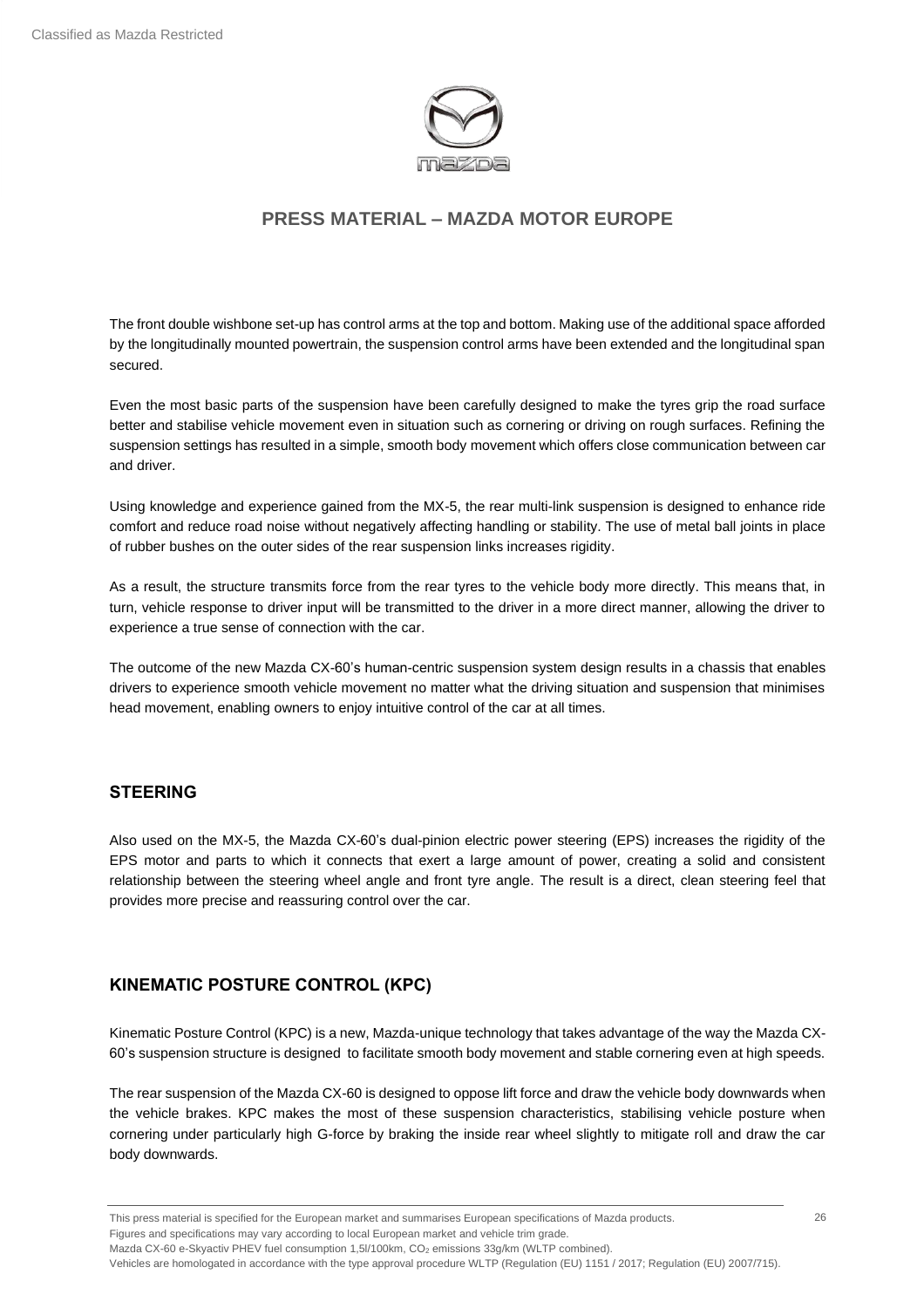

In addition, the system uses the speed difference between the rear wheels to detect the turning state in real time, using this information to make vehicle movement more linear, and stabilise vehicle posture as required. The KPC system adds no weight to the Mazda CX-60 at all.

#### **HILL DESCENT CONTROL (HDC)**

Mazda's Hill Descent Control supports safe downhill driving on steep slopes with slippery, rough surfaces such as off-road terrain or snow-covered hills. The system constantly monitors tyre rotation and uses this information to precisely control brake fluid pressure and stabilise vehicle movement, automatically keeping the car at a constant speed without the driver needing to use the brakes.

In the event the heels should slip when driving downhill with Hill Descent Control activated, ABS will automatically take control of the brakes. Once ABS is deactivated, HDC once again maintains the set descent speed.

HDC is operational at speeds of 3 to 20 km/h. It switches to standby at speeds of 20 to 30 km/h so that it can resume control at any time the vehicle returns to the operational speed range. At speeds of over 30 km/h, the system switches off automatically.

#### **TOWING CAPACITY**

The new CX-60 PHEV has a towing capacity of 2,500 kg (for 8% and 12% slope). To achieve this, the engine cooling performance has been enhanced. The radiator surface area has been increased and a side radiator added. A twolevel radiator structure has been adopted that cools high-temperature water on one level and low temperature water on another.

Under-bonnet airflow has also been optimised to achieve more efficient cooling through the fitting of a dual-latch bonnet, a wind guide to the side radiator, and strengthening of the ducts to reduce wind leakage.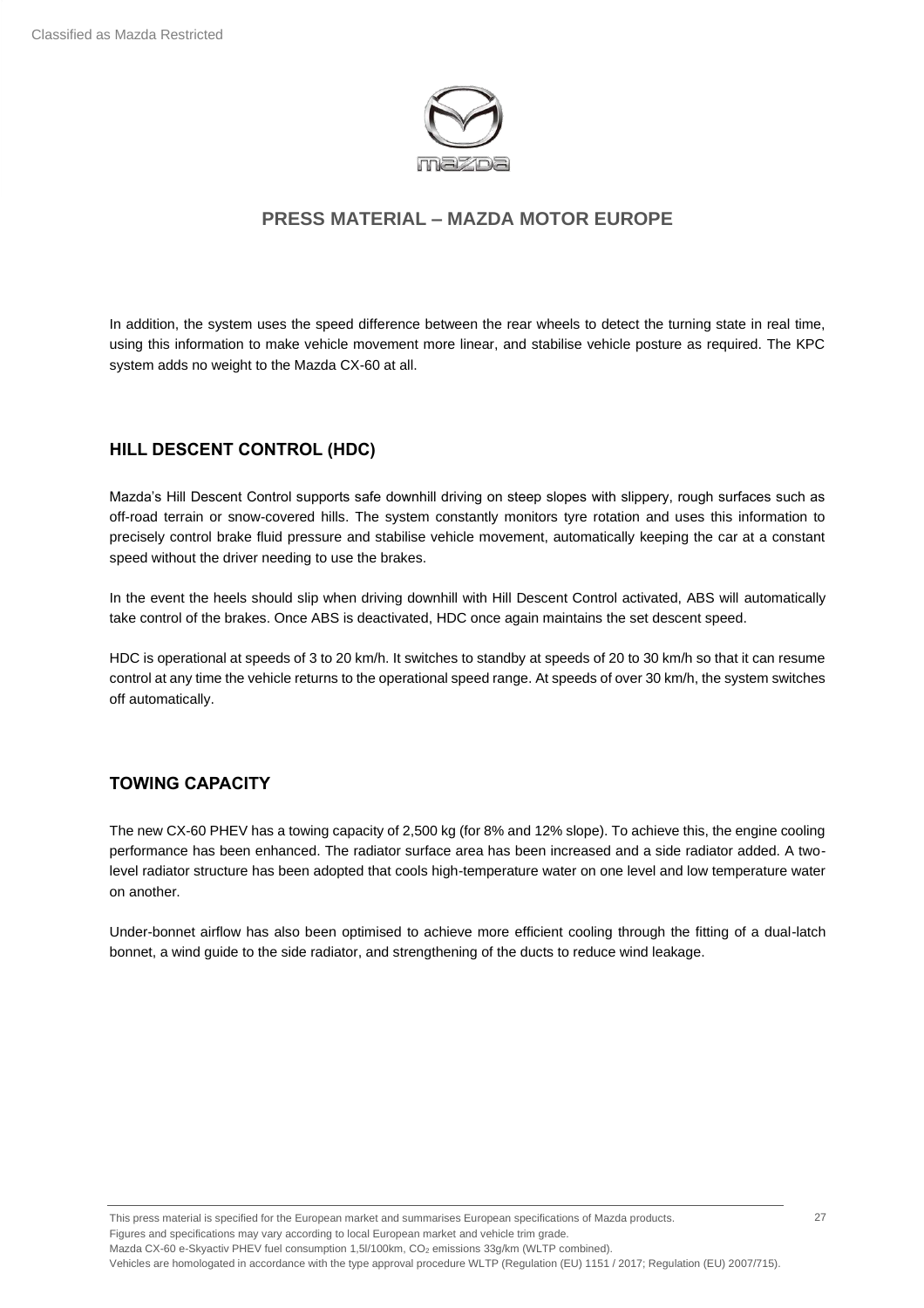

#### **QUIETNESS**

The Mazda CX-60 utilises both sound insulation and absorption technology to eliminate all unpleasant noise and give the cabin a uniquely refined Mazda quietness.

Sound insulation (noise transfer prevention) has been improved by reducing the number of holes and gaps in the floor to an absolute minimum, and by adopting a two wall, body panel and surface material structure to reduce wind noise.

Sound absorption has been enhanced through adjustment of the cushioning layer between the body panels and surface materials to better control wind noise and absorb more low frequency sounds such as road noise.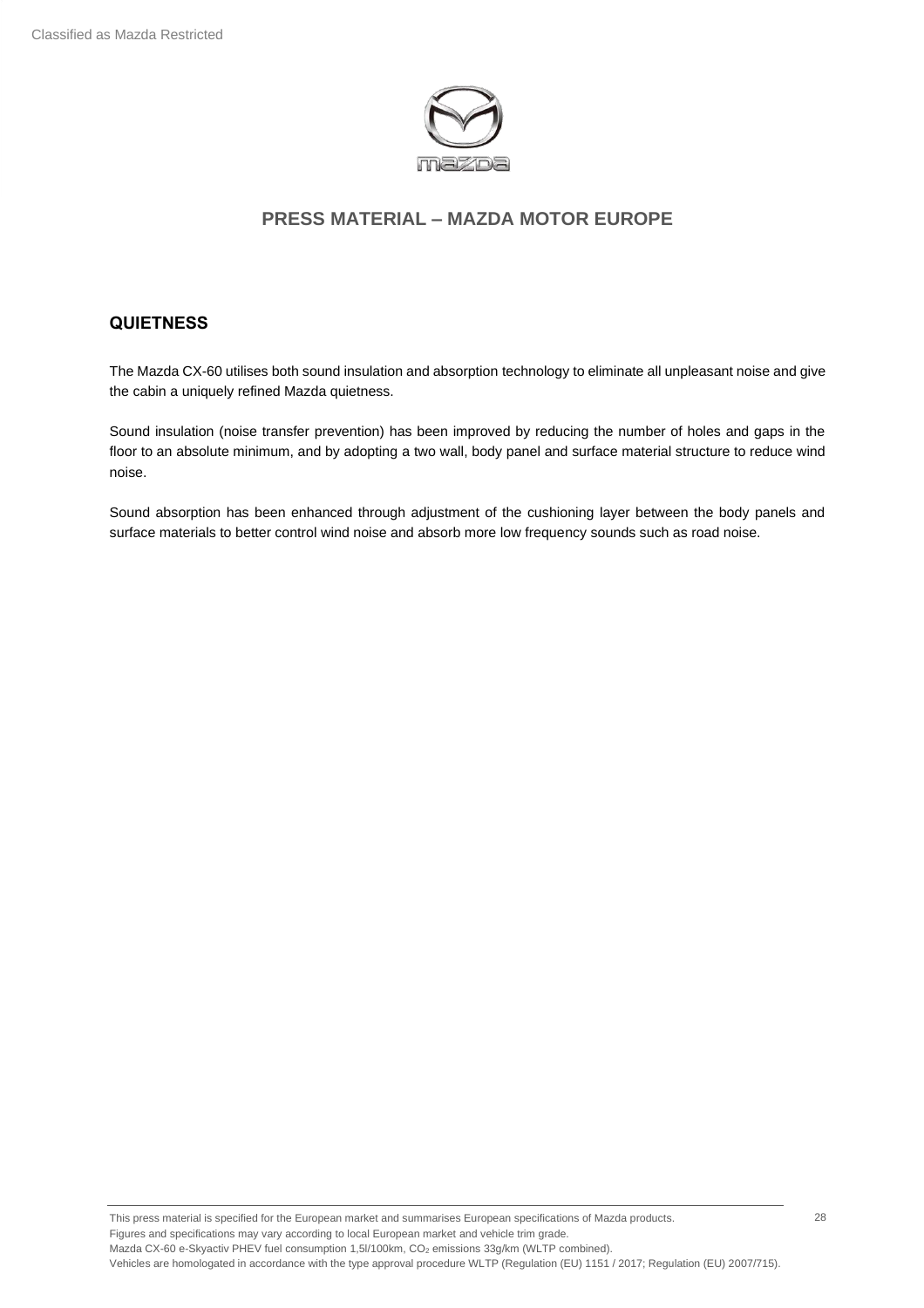

## <span id="page-28-0"></span>**7| SAFETY**

The Mazda CX-60's comprehensive range of advanced i-Activsense driver assistance systems ensure active safety at the highest level, and target a Euro NCAP 5-star safety rating.

Several new technologies debut in the Mazda CX-60: See-Through View - a next-generation 360-degree monitor with extended field of view at low speeds; Hill Descent Control (HDC), which assists in safely descending steep slopes with slippery or rough road surfaces; Cruise Control (i-ACC), which can now incorporate speed limits from Traffic Sign Recognition; and Vehicle Exit Warning (BSM) for rear-approaching road users.

Other i-Activsense systems include: Advanced Smart City Brake Assist (Advanced SCBS) with pedestrian and cyclist detection and intersection function, Rear Emergency Brake Assist (SBS-R) with pedestrian detection, Lane Keeping Assist with Steering Assist, Traffic Sign Recognition (TSR) and Drowsiness Detection (DAA).

#### **SEE-THROUGH VIEW**

Mazda's 360° View Monitor uses a four camera system that covers all sides of the vehicle to display a bird's-eye view of the car from above on the centre display, as well as a choice of front, rear and left or right side views.

The Mazda CX-60 adds See-Through View as a further evolution of the 360° View Monitor functionality. It displays an image on the screen that seemingly allows the driver to see through the front and rear corners of the car from their viewpoint, making it easier to spot objects obscured by the vehicle's bodywork.

This helps the driver remain fully aware of surrounding conditions when driving slowly in tight spaces such as parking lots and narrow alleys.

## **FURTHER I-ACTIVSENSE SYSTEMS**

Standard across the Mazda CX-60 range, Advanced Smart City Brake Support (Advanced SCBS) uses a forwardsensing camera to detect vehicles and pedestrians ahead -both by day and at night - and help avoid collisions or mitigate damage in the event one does occur. The system automatically stops or reduces the speed of the car when there is a risk of collision with the vehicle or pedestrian in front.

Other key i-Activsense driver-supporting technologies included as standard across the range include Mazda's Lanekeep Assist System and Blind Spot Monitoring with Rear Cross Traffic Alert.

Mazda CX-60 e-Skyactiv PHEV fuel consumption 1,5l/100km, CO<sub>2</sub> emissions 33g/km (WLTP combined).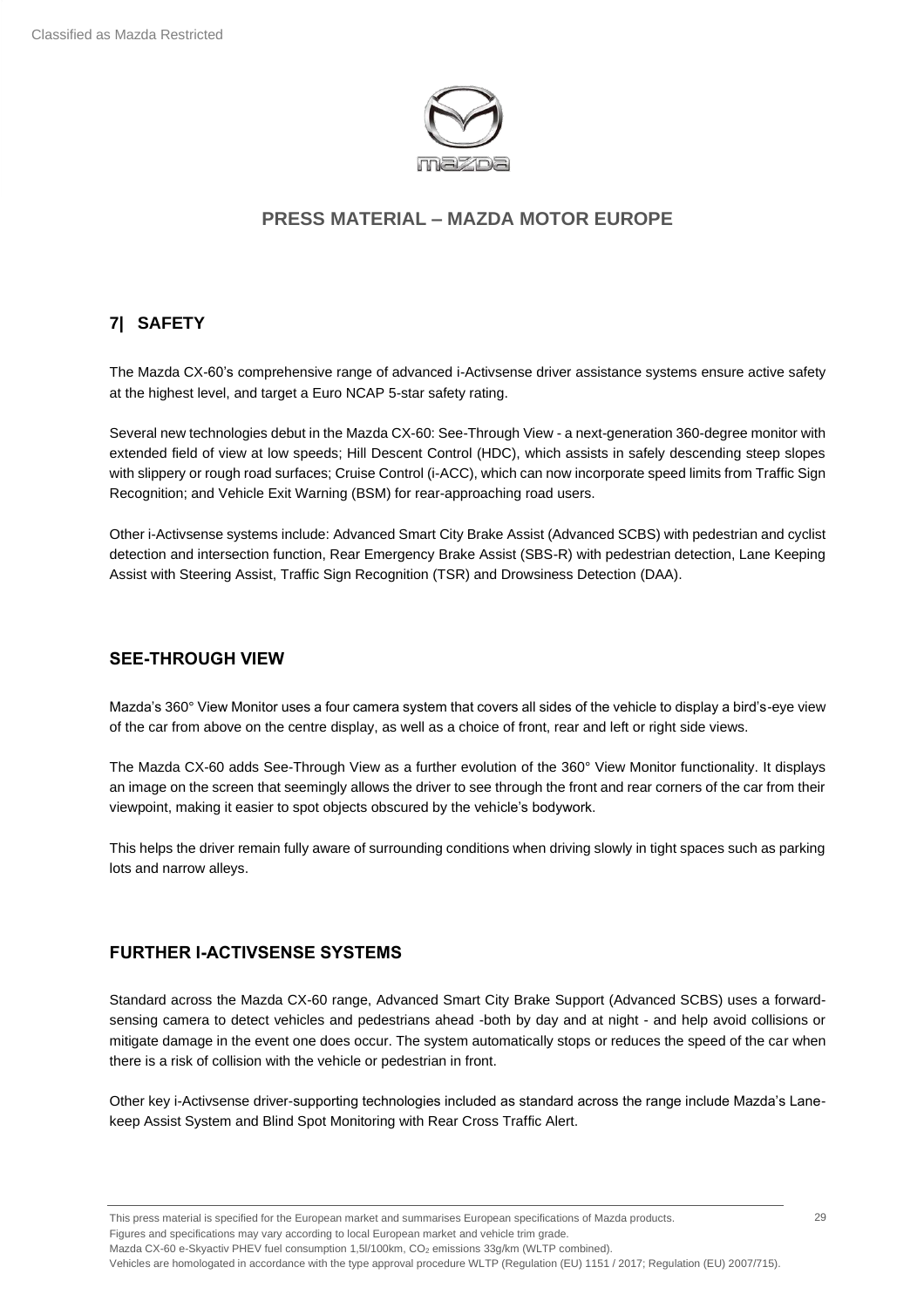

Blind Spot Monitoring keeps the driver aware of vehicles approaching when, for example, changing lanes. Its Rear Cross Traffic Alert function monitors the vehicle's surroundings when reversing, alerting the driver when it detects vehicles approaching from the sides.

Mazda Radar Cruise Control (MRCC) with Stop and Go function automatically maintains the appropriate vehicle speed and optimum following distance, even if the vehicle ahead comes to a complete standstill. i-Adaptive Cruise Control (i-ACC) is an additional function which allows drivers to easily set the MRCC to the speed limit by using Traffic Sign Recognition.

Further standard active safety equipment includes a four-wheel anti-lock braking system (4W-ABS) with Electronic Brakeforce Distribution (EBD) and Brake Assist, Dynamic Stability Control (DSC), a Traction Control System (TCS), an Emergency Stop Signaling System (ESS), Hill Launch Assist (HLA), and automatic headlamps which illuminate about 30 minutes before sunset, making it easier for pedestrians and other cars to notice the vehicle.

#### **PASSIVE SAFETY**

Mazda has carefully analysed real-world accidents to thoroughly refine passive safety technologies from various angles, including protection not only of the vehicle itself but also the one with which it collides to mitigate injuries within the other vehicle, as well as to better protect the elderly and pedestrians.

The company's passive safety technology has been developed with the goal of obtaining the highest European safety ratings.

#### **FRONTAL IMPACT PROTECTION**

Three breakthrough technologies combine to deliver excellent frontal collision safety performance: Firstly, the multipath structure efficiency absorbs energy through three separate load paths -main, upper and lower- to soften the impact on occupants and minimise cabin deformation.

Secondly, the axial compression frame doubles energy absorption efficiency whilst contributing to both space and weight savings. Thirdly, the framework is designed to be a straight as possible. These technologies not only ensure the Mazda CX-60 has outstanding forward collision resistance, but also support its design by contributing to a classleading short front overhang of only 842 mm.

This press material is specified for the European market and summarises European specifications of Mazda products. Figures and specifications may vary according to local European market and vehicle trim grade. Mazda CX-60 e-Skyactiv PHEV fuel consumption 1,5l/100km, CO<sub>2</sub> emissions 33g/km (WLTP combined). Vehicles are homologated in accordance with the type approval procedure WLTP (Regulation (EU) 1151 / 2017; Regulation (EU) 2007/715).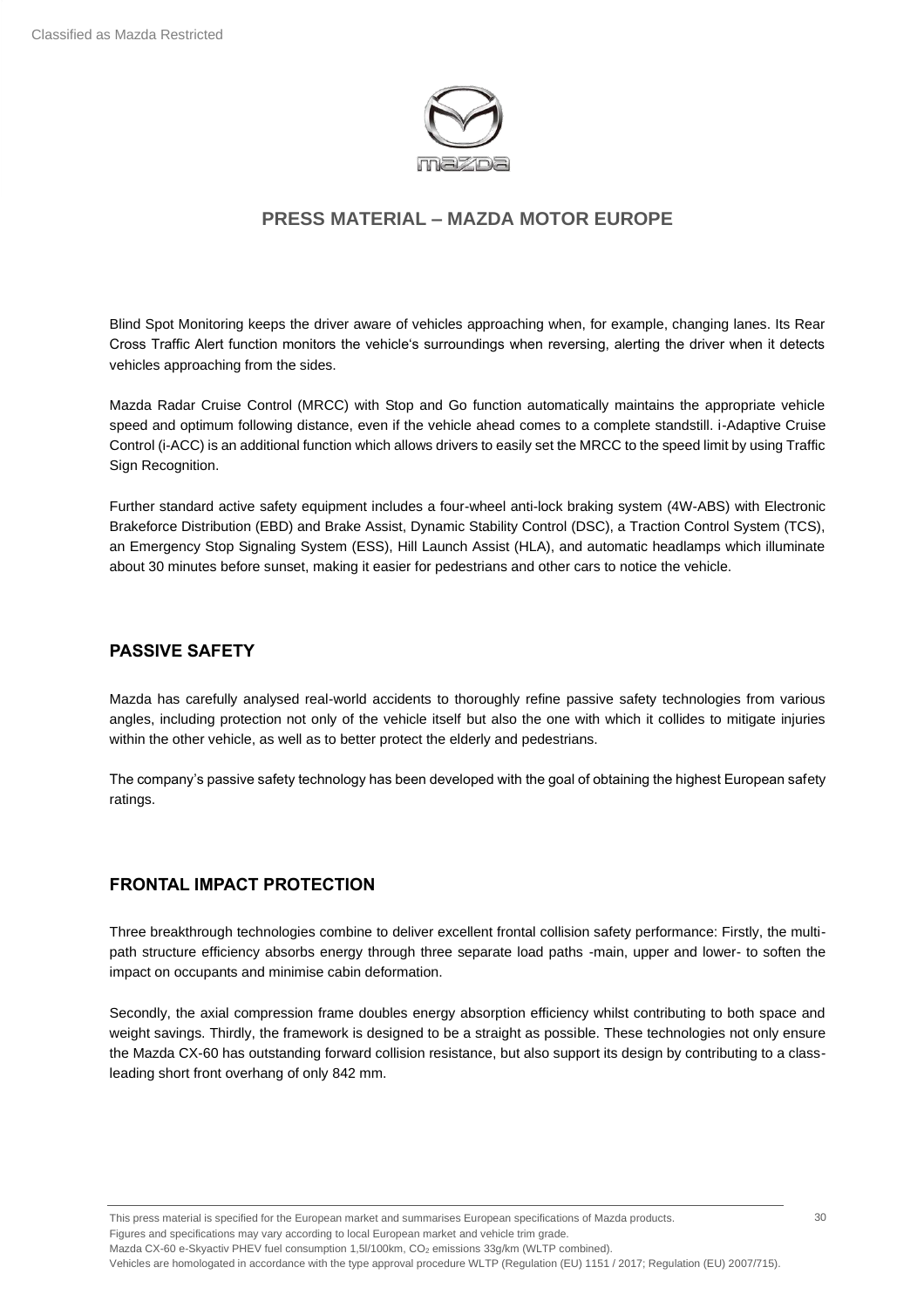

### **SIDE IMPACT PROTECTION**

The frame connections, which are traditionally a weak point in terms of bending and twisting, have been strengthened to distribute the load. An 1,800 MPa grade high-strength material made using Mazda's new moulding technology has been combined with conventional 1,300 MPa grade material in the same parts to enhance strength in non-bending areas whilst reducing it in bending areas, achieving an ideal deformation mode whilst reducing weight.

The roof design marries the open, airy feel of a panoramic roof with the strength required in the event of a roll over. The open feel has been maintained by adopting a thin roof bow, adjusting the roof cross-section, and using stronger materials for the bow itself – 980 MPa as opposed to 500MPa- to make the roof stronger.

Cabin occupant protection in the event of a side impact is further enhanced by the fitting of both centre airbags and rear seat side airbags.

## **REAR IMPACT PROTECTION**

The Mazda CX-60 is designed to absorb twice as much rear impact energy as the current CX-5. To date, Mazda vehicles have absorbed energy by the bending and deformation of the rear frame. However, the Mazda CX-60 uses axial deformation of the rear side frame to absorb double the energy. At the same time, the thickness of the side frame has been reduced to effect further weight saving.

## **HIGH VOLTAGE PROTECTION**

e-Skyactiv PHEV versions of the new Mazda CX-60 are equipped with comprehensive high voltage protection measures to protect vehicle occupants from the risk of electric shocks. In addition to the strength of the vehicle body, physical protection has been added to the battery itself, ensuring both direct and indirect contact protection as well as insulation resistance.

Specifically, this involved using malleable aluminium -an extremely strong, crack-resistant material- for the battery housing, as well as adding energy absorbing material to the outside of the housing to prevent it from breaking.

Multiple measures based on different electrical principles have also been implemented to cut off parts other than the battery from the high voltage system in the event of a collision. A circuit interrupter and voltage reducer are used to shut off the flow of electricity that would cause power dissipation.

This press material is specified for the European market and summarises European specifications of Mazda products. Figures and specifications may vary according to local European market and vehicle trim grade. Mazda CX-60 e-Skyactiv PHEV fuel consumption 1,5l/100km, CO<sub>2</sub> emissions 33g/km (WLTP combined).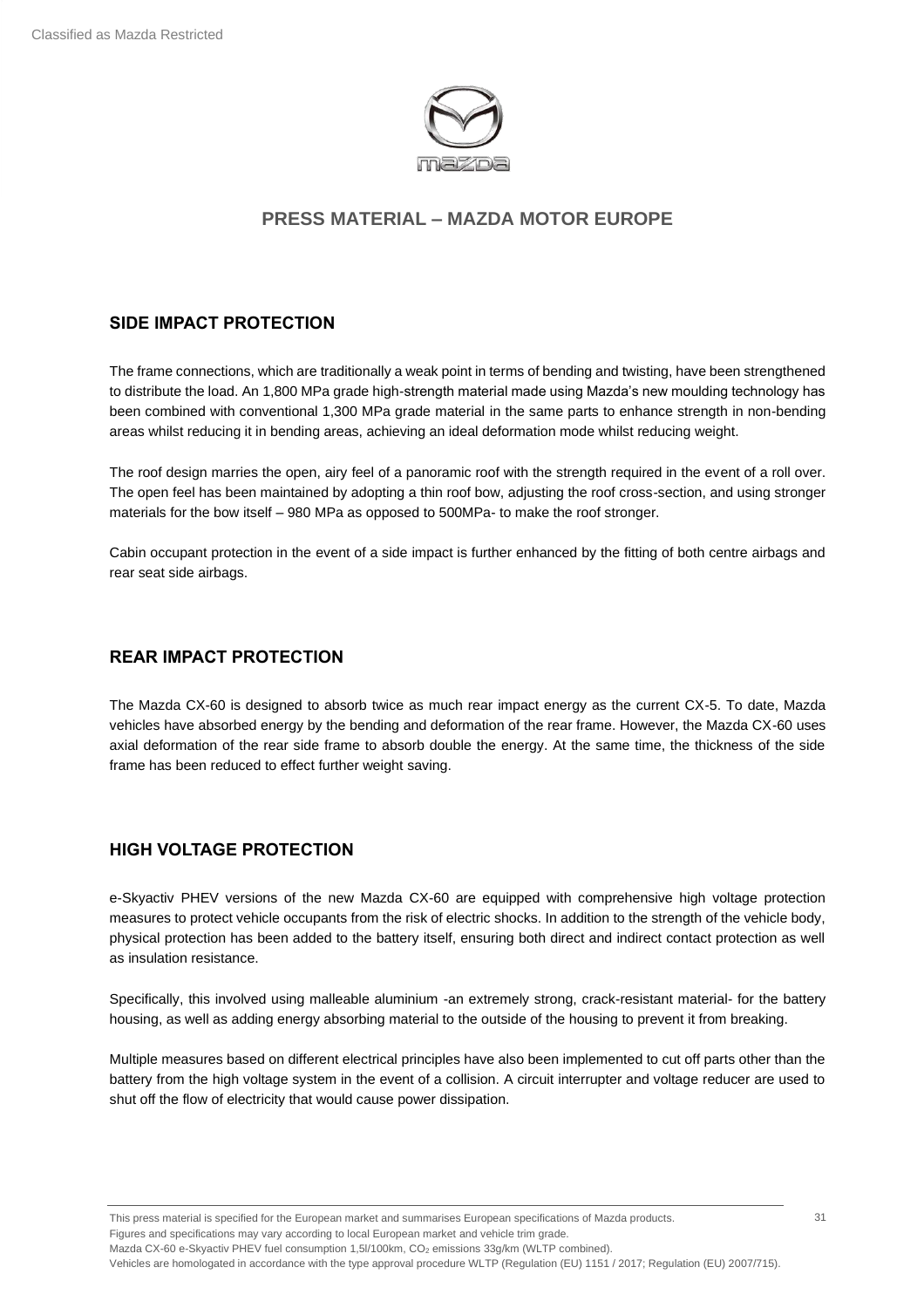

#### **PEDESTRIAN INJURY MITIGATION**

As 70% of pedestrian fatalities and serious injuries from car accidents involve injury to the head, legs, or hips, the Mazda CX-60's bonnet and front bumper face have been designed to protect these areas.

The bonnet achieves both pedestrian head protection and rigidity in a single structure by adopting a cross-sectional structure that divides the panel into an upper section that absorbs energy and a lower section that provides rigidity. In addition, the design ensures there is sufficient space between this structure and rigid under-bonnet parts such as the engine.

In addition, the front fenders have been given enough height to expand the bonnet crush zone so that it will gently absorb head impact in the case of a collision with a pedestrian.

The front bumper face ensures ample space between the bumper cover (design surface) and the bonnet and bumper beam. The weight of the internal structure of the bumper face has been carefully controlled so that it will gently absorb leg and hip impact. And the internal structure of the bumper face is divided vertically to absorb energy from straight ahead and above, while the inclusion of a support bracket helps prevent bumper hanging.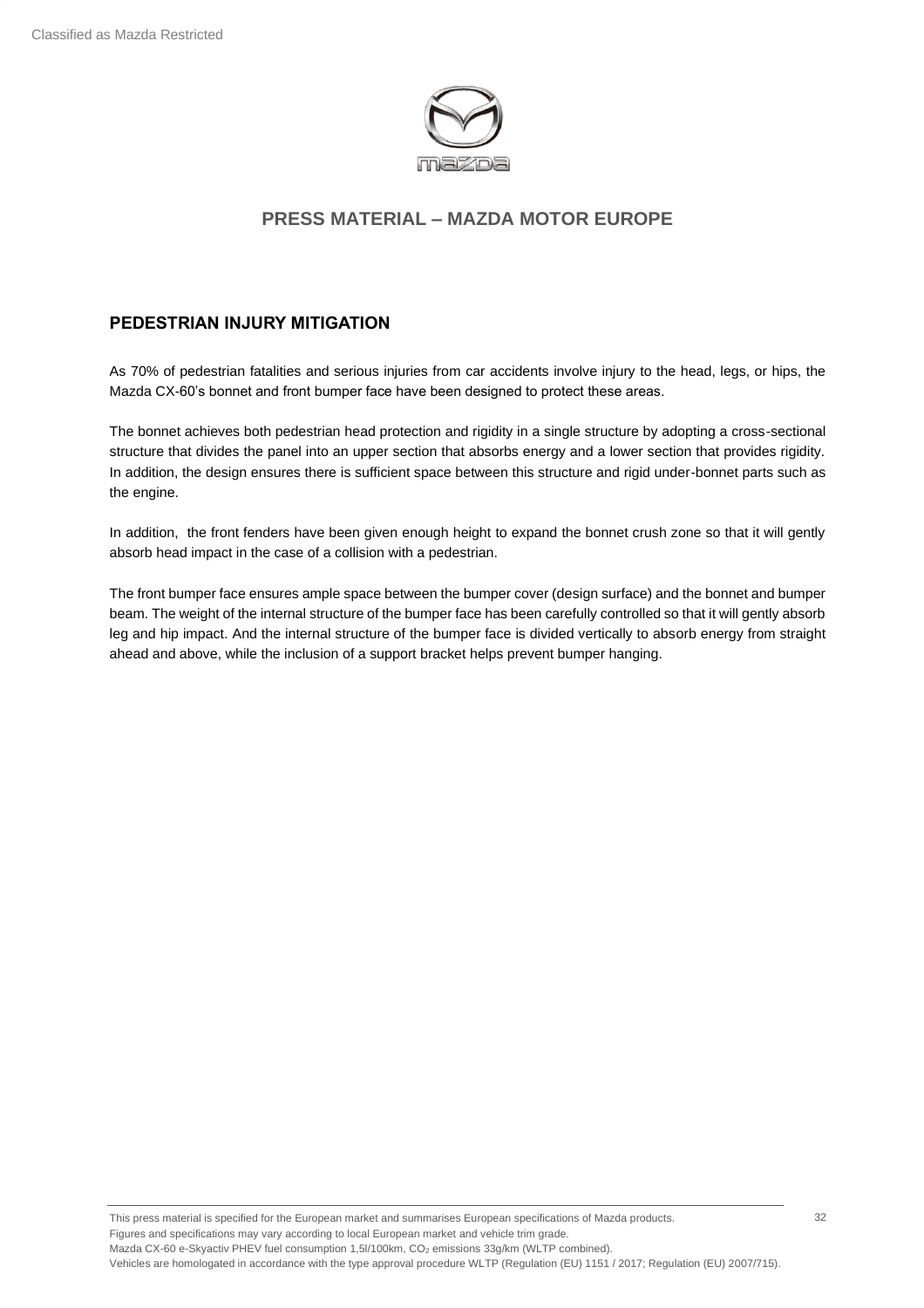

### <span id="page-32-0"></span>**8| TECHNICAL SPECIFICATIONS ALL-NEW MAZDA CX-60**

#### **DIMENSIONS**

|                                                                                  |              | 2.5 E-SKYACTIV PHEV 327PS<br><b>8-SPEED AUTOMATIC</b><br><b>AWD</b> |
|----------------------------------------------------------------------------------|--------------|---------------------------------------------------------------------|
| <b>Exterior</b>                                                                  |              |                                                                     |
| Overall length with number plate holder                                          | mm           | 4,745                                                               |
| Overall width                                                                    | mm           | 1,890                                                               |
| Overall height - 18" wheels laden/unladen                                        | mm           | 1,675/1,680                                                         |
| Overall height - 20" wheels laden/unladen                                        | mm           | 1,680/1,685                                                         |
| Wheelbase                                                                        | mm           | 2,870                                                               |
| Ground clearance between the axles - laden (18"/20" tyres)                       | mm           | 170/175                                                             |
| Front track                                                                      |              | 1,640                                                               |
| Rear track                                                                       |              | 1,645                                                               |
| Curb-to-curb turning circle radius (m)                                           | m            | 5.4                                                                 |
| <b>Interior</b>                                                                  |              |                                                                     |
| Front headroom - without sunroof                                                 | mm           | 1,004                                                               |
| Front shoulder room                                                              | mm           | 1,504                                                               |
| Front legroom                                                                    | mm           | 1,058                                                               |
| Rear headroom -without sunroof                                                   | mm           | 984                                                                 |
| Rear shoulder room                                                               | mm           | 1,441                                                               |
| Rear legroom                                                                     | mm           | 990                                                                 |
| Cargo area                                                                       |              |                                                                     |
| Cargo Volume (all seats up to beltline) / including underfloor storage           | $\mathbf{I}$ | 477 / 570                                                           |
| Cargo volume to ceiling (rear seats folded down)<br>including underfloor storage | ı            | 1,726                                                               |
| Height, floor to tonneau cover                                                   | mm           | 498.5                                                               |
| Load floor length after 2 <sup>nd</sup> row                                      | mm           | 975                                                                 |
| Width between rear tire house                                                    | mm           | 1,130                                                               |
| Width at floor                                                                   | mm           | 1,275                                                               |
| Boot opening threshold height, distance from ground                              | mm           | 740                                                                 |

This press material is specified for the European market and summarises European specifications of Mazda products. Figures and specifications may vary according to local European market and vehicle trim grade.

Mazda CX-60 e-Skyactiv PHEV fuel consumption 1,5l/100km, CO<sub>2</sub> emissions 33g/km (WLTP combined).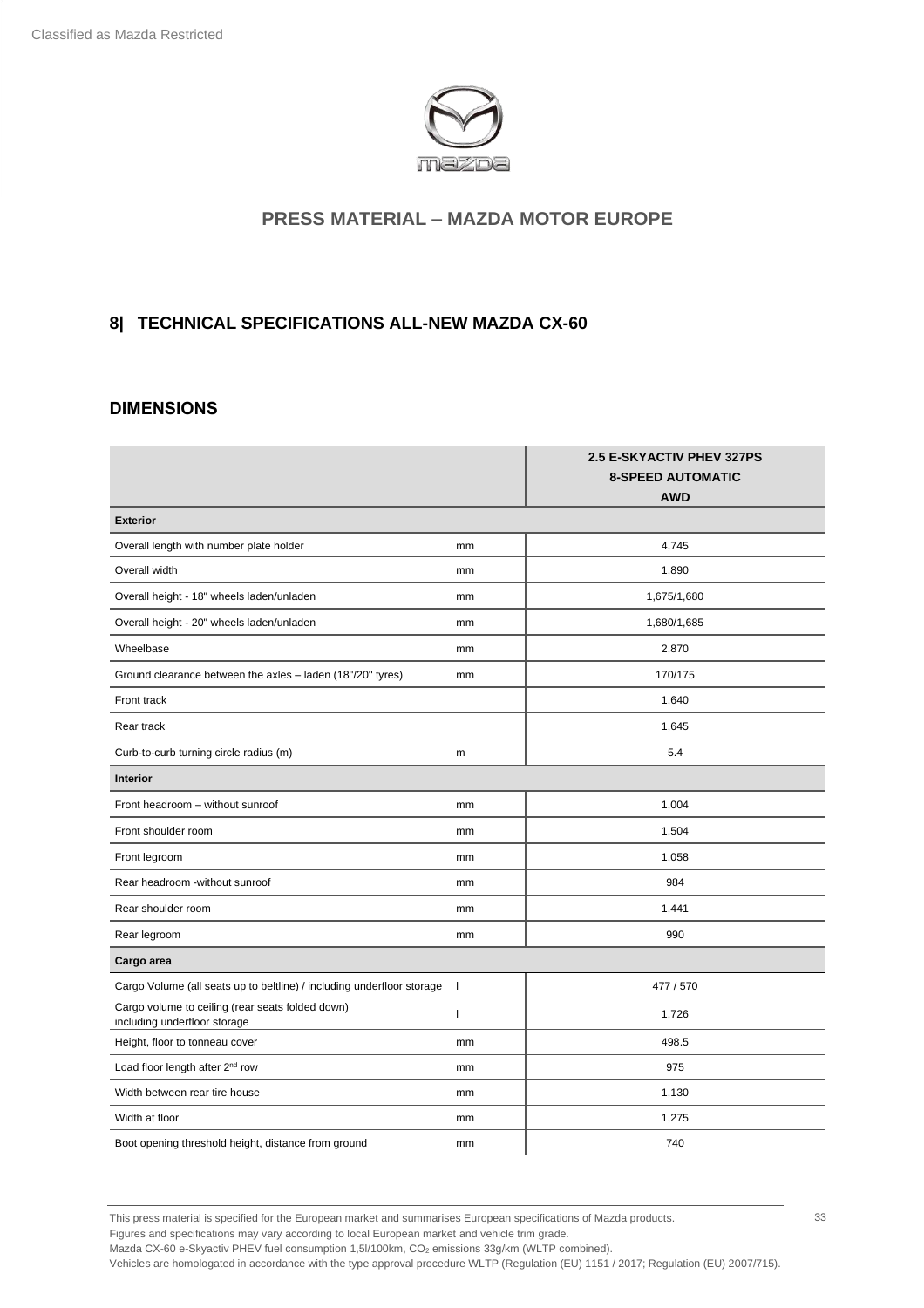

#### **WEIGHT**

|                                                             |    | <b>2.5 E-SKYACTIV PHEV 327PS</b><br><b>8-SPEED AUTOMATIC</b><br><b>AWD</b> |
|-------------------------------------------------------------|----|----------------------------------------------------------------------------|
| Minimum Curb weight without/with 75kg driver - 18" wheels   | kg | 1,980 / 2,055                                                              |
| Minimum Curb weight without/with 75kg driver - 20" wheels   | kg | 1,995 / 2,070                                                              |
| Maximum curb weight without/with 75kg driver - 18" wheels   | kg | 2,058/2,133                                                                |
| Maximum curb weight without/with 75kg driver - 20" A wheels | kg | 2,072/2,147                                                                |
| Max. permissible weight - total                             | kg | 2,667                                                                      |
| Permissible front axle weight                               | kg | 1,221                                                                      |
| Permissible rear axle weight                                | kg | 1,446                                                                      |
| Permissible tow weight, trailer without brakes              | kg | 750                                                                        |
| Permissible tow weight, trailer with brakes (8% slope)      | kg | 2,500                                                                      |
| Permissible tow weight, trailer with brakes (12% slope)     | kg | 2,500                                                                      |
| Maximum roof load                                           | kg | 100                                                                        |

# **ENGINE**

|                               |                | <b>2.5 E-SKYACTIV PHEV 327PS</b><br><b>8-SPEED AUTOMATIC</b><br><b>AWD</b> |
|-------------------------------|----------------|----------------------------------------------------------------------------|
| Drivetrain                    |                | AWD                                                                        |
| Transmission                  |                | 8EAT                                                                       |
| Engine type                   |                | 14 DOHC 16 valves                                                          |
| Fuel injection type           |                | Direct injection                                                           |
| Displacement                  | cc             | 2,488                                                                      |
| Bore x Stroke                 | $mm \times mm$ | 89.0 x 100.0                                                               |
| <b>Compression Ratio</b>      |                | 13.0                                                                       |
| Maximum combined output       | kW@rpm         | 241/4,000                                                                  |
| Maximum combined torque       | Nm             | 500                                                                        |
| Maximum engine output         | kW@rpm         | 141/6,000                                                                  |
| Maximum engine torque         | Nm             | 261                                                                        |
| Maximum electric motor output | kW             | 100                                                                        |

This press material is specified for the European market and summarises European specifications of Mazda products.

Figures and specifications may vary according to local European market and vehicle trim grade.

Mazda CX-60 e-Skyactiv PHEV fuel consumption 1,5l/100km, CO<sub>2</sub> emissions 33g/km (WLTP combined).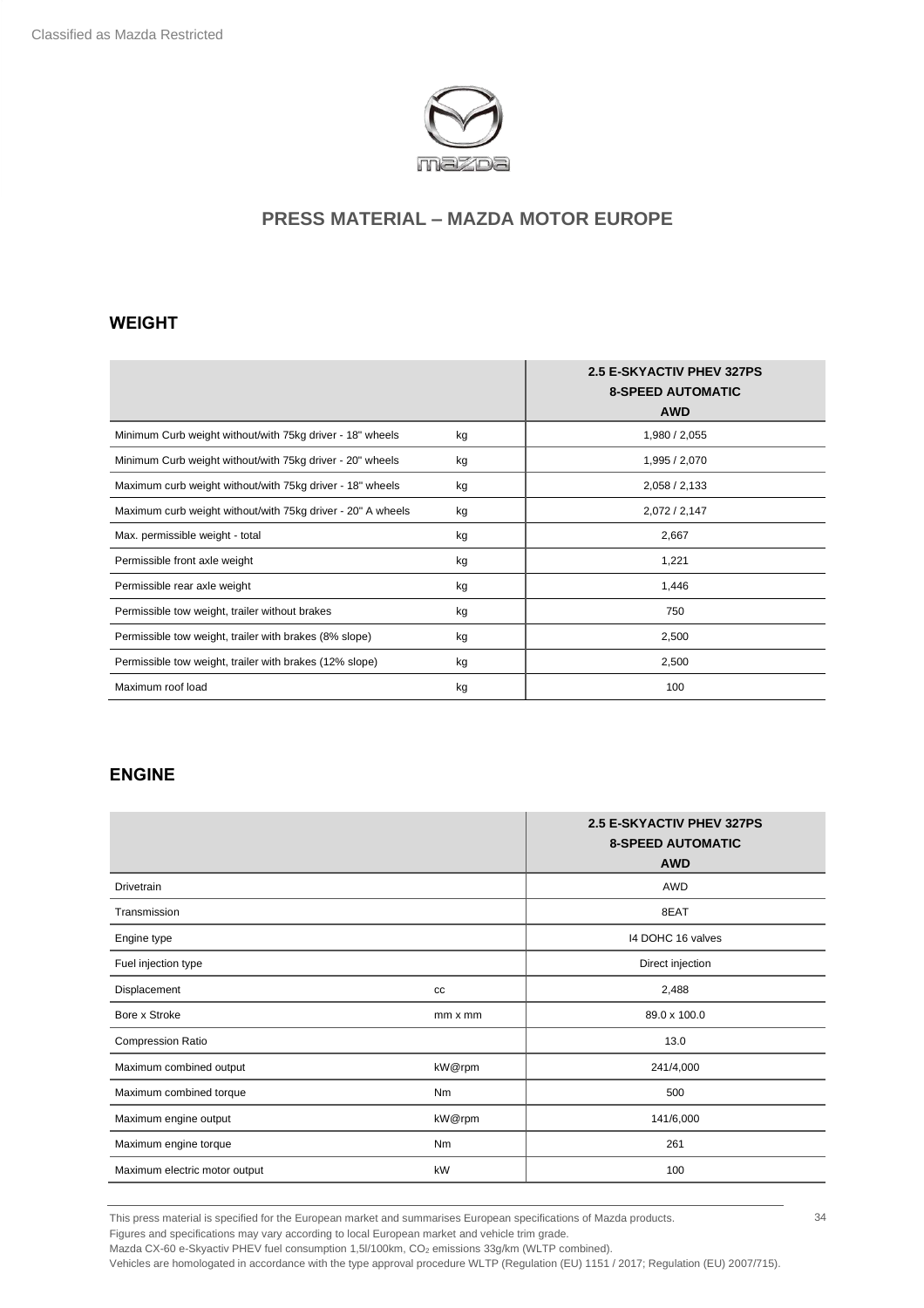

|                               |        | <b>2.5 E-SKYACTIV PHEV 327PS</b><br><b>8-SPEED AUTOMATIC</b><br><b>AWD</b> |
|-------------------------------|--------|----------------------------------------------------------------------------|
| Maximum electric motor torque | Nm     | 250                                                                        |
| Fuel tank capacity            | ┗      | 50                                                                         |
| Emission control device       |        | 3-way catalyst                                                             |
| 12 volt battery type          |        | $Q-85$                                                                     |
| <b>PHEV battery</b>           |        |                                                                            |
| Type                          |        | Lithium-ion                                                                |
| Voltage                       | $\vee$ | 355                                                                        |
| Discharge capacity            | Ah     | 50                                                                         |
| <b>Battery capacity</b>       | kWh    | 17.8                                                                       |
| <b>Battery Weight</b>         | kg     | 175.1                                                                      |

#### **TRANSMISSION**

|                    | 2.5 E-SKYACTIV PHEV 327PS<br><b>8-SPEED AUTOMATIC</b><br><b>AWD</b> |
|--------------------|---------------------------------------------------------------------|
| <b>Gear ratios</b> |                                                                     |
| 1 <sup>st</sup>    | 5,258                                                               |
| 2 <sup>nd</sup>    | 3,303                                                               |
| $3^{\rm rd}$       | 2,129                                                               |
| $4^{\text{th}}$    | 1,705                                                               |
| $5^{\rm th}$       | 1,300                                                               |
| $6^{\rm th}$       | 1,000                                                               |
| $7^{\rm th}$       | 0,822                                                               |
| 8 <sup>th</sup>    | 0,628                                                               |
| Reverse            | 4,034                                                               |
| Final gear         | 4,444                                                               |

This press material is specified for the European market and summarises European specifications of Mazda products. Figures and specifications may vary according to local European market and vehicle trim grade. Mazda CX-60 e-Skyactiv PHEV fuel consumption 1,5l/100km, CO<sub>2</sub> emissions 33g/km (WLTP combined).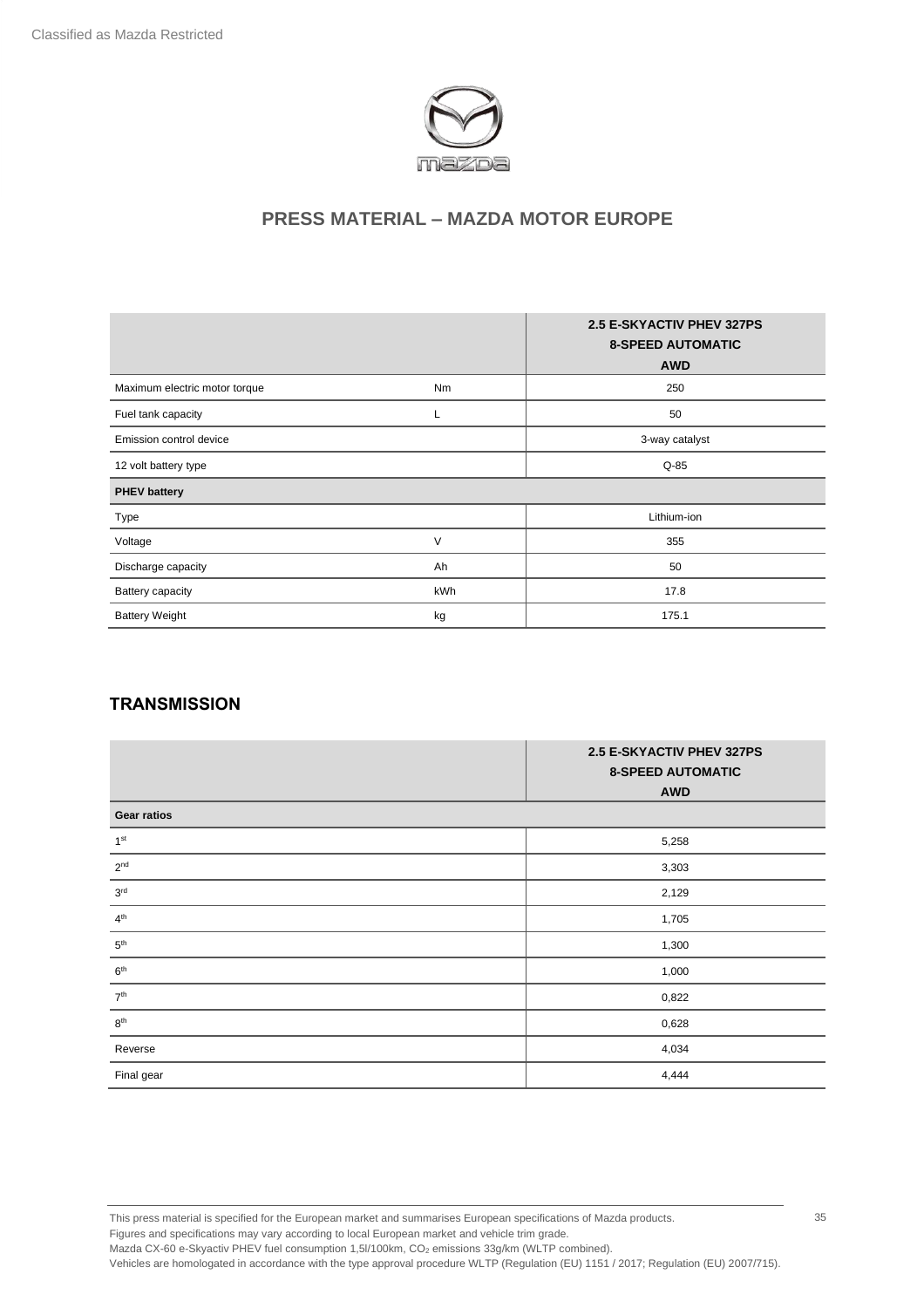

### **PERFORMANCE**

|                                    |         | <b>2.5 E-SKYACTIV PHEV 327PS</b><br><b>8-SPEED AUTOMATIC</b><br><b>AWD</b> |
|------------------------------------|---------|----------------------------------------------------------------------------|
| 0-100 km/h acceleration time       | s       | 5.8                                                                        |
| Top speed with limiter             | km/h    | 200                                                                        |
| <b>WLTP fuel comsumption</b>       |         |                                                                            |
| EV driving range - Combined        | km      | 63                                                                         |
| EV driving range - City            | km      | 68                                                                         |
| Electric consumption               | kWh     | 17.1                                                                       |
| Fuel consumption                   | l/100km | 1.5                                                                        |
| <b>WLTP emission</b>               |         |                                                                            |
| Combined CO <sub>2</sub> emissions | g/km    | 33                                                                         |
| European emission standards level  |         | Stage 6 G2                                                                 |

## **SUSPENSION & WHEELS**

|                          | 2.5 E-SKYACTIV PHEV 327PS<br><b>8-SPEED AUTOMATIC</b><br><b>AWD</b> |
|--------------------------|---------------------------------------------------------------------|
| Suspension               |                                                                     |
| Front suspension type    | Double wishbone                                                     |
| Front suspension type    | Multi-link                                                          |
| <b>Wheel &amp; Tyres</b> |                                                                     |
| 18" tyre size            | 235/60/R18                                                          |
| 20" tyre size            | 235/50/R20                                                          |
| 18" wheel size           | 18X7-1/2J                                                           |
| 20" wheel size           | 20X7-1/2J                                                           |

This press material is specified for the European market and summarises European specifications of Mazda products. Figures and specifications may vary according to local European market and vehicle trim grade. Mazda CX-60 e-Skyactiv PHEV fuel consumption 1,5l/100km, CO<sub>2</sub> emissions 33g/km (WLTP combined). Vehicles are homologated in accordance with the type approval procedure WLTP (Regulation (EU) 1151 / 2017; Regulation (EU) 2007/715).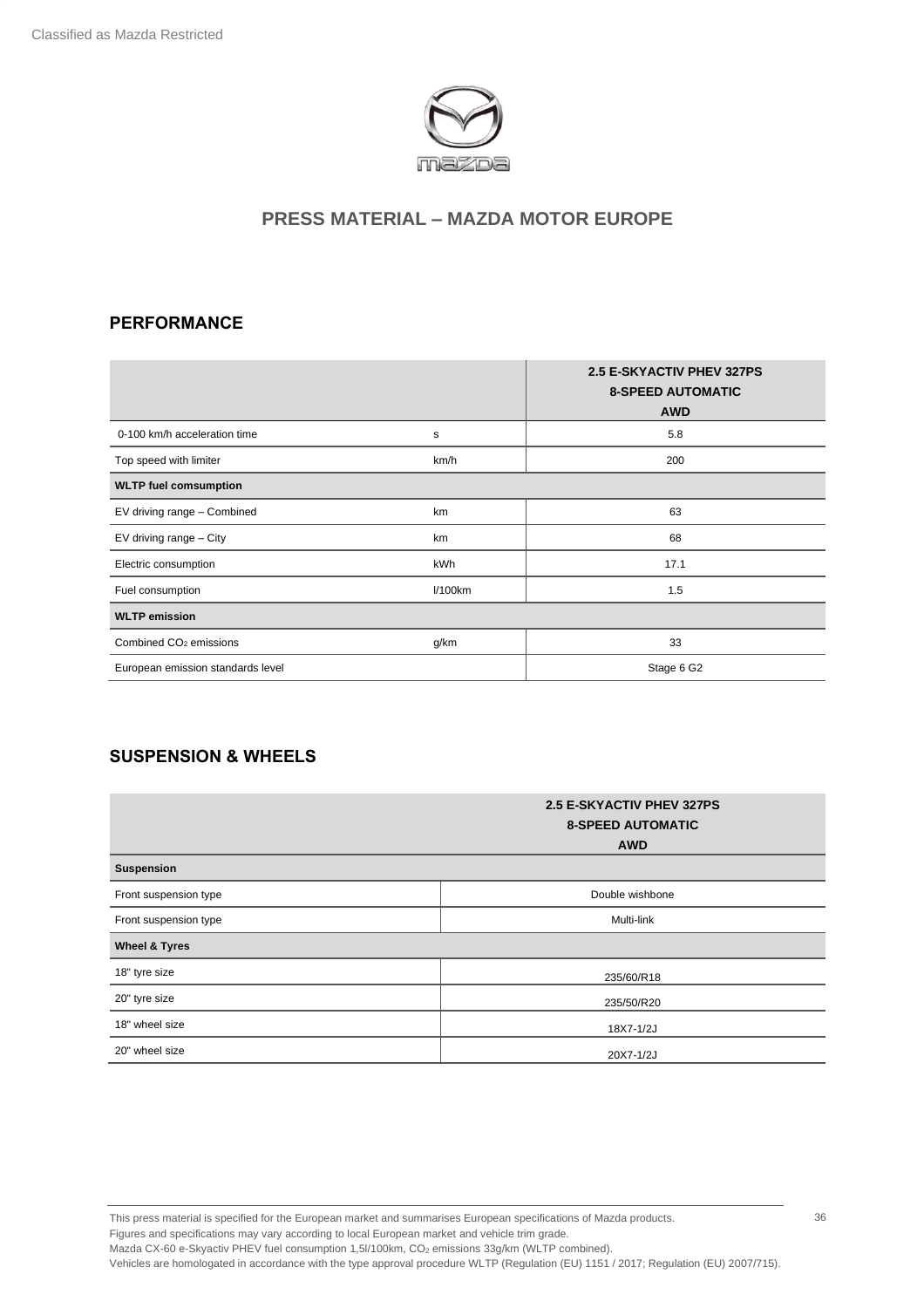

## **STEERING & BRAKES**

|                     |    | 2.5 E-SKYACTIV PHEV 327PS<br><b>8-SPEED AUTOMATIC</b><br><b>AWD</b> |
|---------------------|----|---------------------------------------------------------------------|
| Steering            |    |                                                                     |
| Steering type       |    | Electric power assisted rack and pinion                             |
| <b>Brakes</b>       |    |                                                                     |
| Brake disc type     |    | Ventilated discs front and rear                                     |
| Front disc diameter | mm | 347                                                                 |
| Rear disc diameter  | mm | 328                                                                 |
| Parking brake type  |    | Electric parking brake                                              |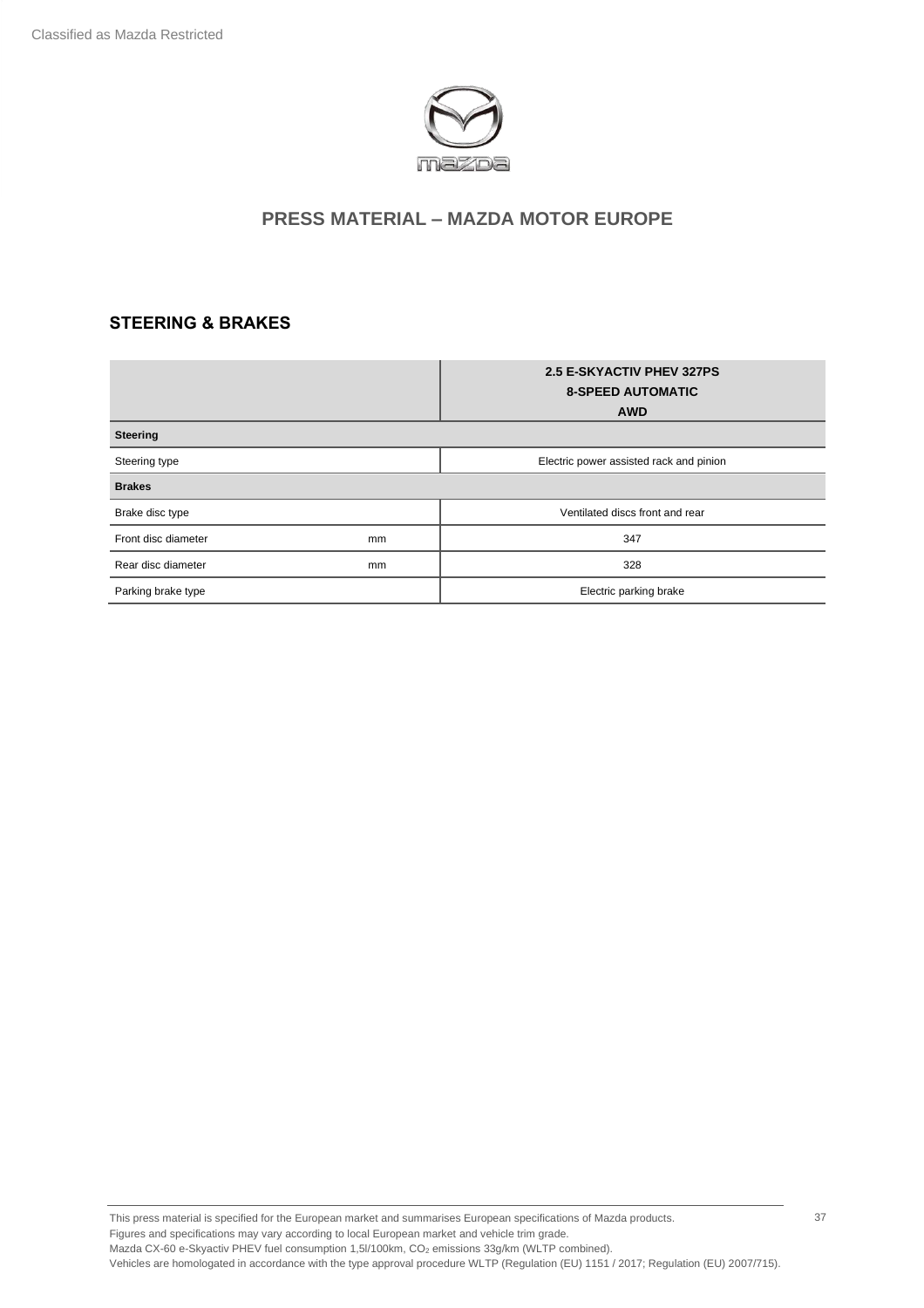

## <span id="page-37-0"></span>**9| CONTACTS**

| <b>Countries</b>                                                          | <b>Contacts</b>                                      | <b>Telephone</b>  |
|---------------------------------------------------------------------------|------------------------------------------------------|-------------------|
| <b>Europe</b><br>Mazda Motor Europe GmbH<br>www.mazda-press.com           | John Rivett<br>jrivett@mazdaeur.com                  | +49 160 3354 786  |
| Albania<br>Mazda Central and<br>South East Europe                         | Ivana Mudrovčić<br>mudrovcic@mazda.hr                | +385 1 6060 264   |
| Austria<br>Mazda Austria GmbH<br>www.mazda-press.at                       | Iris Schmid<br>iris.schmid@mazda.at                  | +43 463 3888 226  |
| <b>Belarus</b><br>Atlant-M Holpy                                          | Karolis Misevičius<br>karolis.misevicius@inchcape.lt | +370 620 90988    |
| <b>Belgium</b><br>Mazda Motor Belux<br>www.mazda-press.be                 | <b>Peter Gemoets</b><br>gemoetsp@mazdaeur.com        | +32 3 860 66 05   |
| Bosnia & Herzegovina<br>Mazda Central and<br>South East Europe            | Ivana Mudrovčić<br>mudrovcic@mazda.hr                | +385 1 6060 264   |
| <b>Bulgaria</b><br>Mazda Central and<br>South East Europe                 | Ivana Mudrovčić<br>mudrovcic@mazda.hr                | +385 1 6060 264   |
| Croatia<br>Mazda Motor Croatia<br>www.mazda-press.com.hr                  | Ivana Mudrovčić<br>mudrovcic@mazda.hr                | +385 1 6060 264   |
| Cyprus<br>Mazda Cyprus<br>A.Stephanides & Son<br>Automotive Ltd           | Liza Pieridou<br>l.pieridou@gpa.com.cy               | +357 22 581 254   |
| <b>Czech Republic</b><br>Mazda Motor Czech Republic<br>www.mazda-press.cz | Markéta Kuklová<br>mkuklova@mazdaeur.com             | +420 739 681 120  |
| <b>Denmark</b><br>Mazda Motor Danmark<br>www.mazda-press.dk               | Jannik Olsen<br>jolsen@mazdaeur.com                  | +45 43 25 21 06   |
| <b>Finland</b><br>Inchcape Motors Finland Oy                              | Lauri Rinnetmäki<br>lauri.rinnetmaki@inchcape.fi     | +358 50 576 5085  |
| <b>France</b><br>Mazda Automobiles France S.A.S.<br>www.mazda-presse.fr   | David Barrière<br>david.barriere@mazda.fr            | +33 1 61 01 65 95 |
| Germany<br>Mazda Motors (Deutschland) GmbH<br>www.mazda-presse.de         | Jochen Münzinger<br>jmuenzinger@mazda.de             | +49 2173 943 220  |
| Greece<br>Mazda AutoOne                                                   | Maria Katsarea<br>mkatsarea@autoone.gr               | +30 213 0140 430  |

This press material is specified for the European market and summarises European specifications of Mazda products.

Figures and specifications may vary according to local European market and vehicle trim grade.

Mazda CX-60 e-Skyactiv PHEV fuel consumption 1,5l/100km, CO<sub>2</sub> emissions 33g/km (WLTP combined).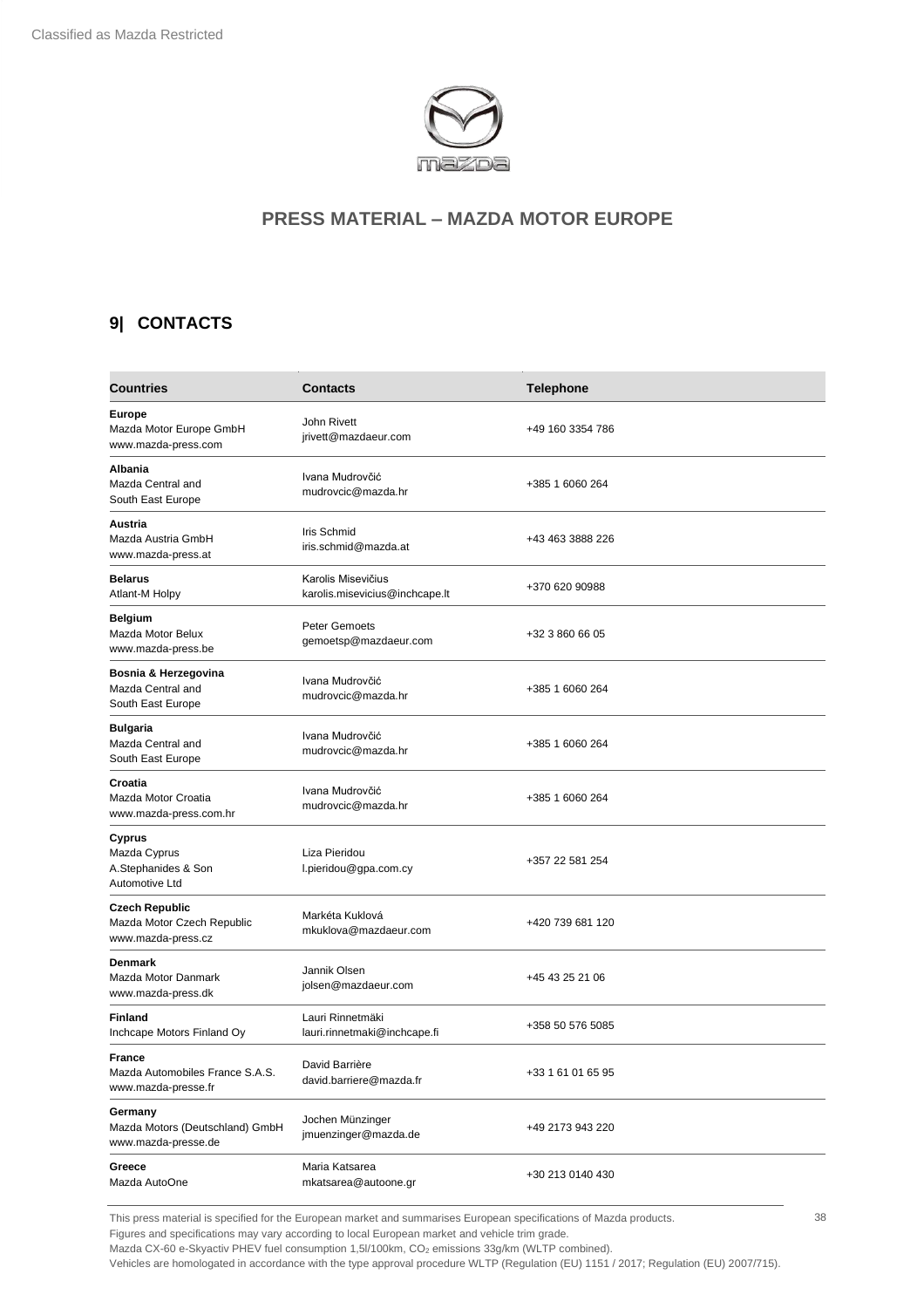

| Hungary<br>Mazda Motor Hungary KFT<br>www.mazda-press.hu          | <b>Eszter Burovinc</b><br>burovinc@mazda.hu       | +36 1 464 5007    |
|-------------------------------------------------------------------|---------------------------------------------------|-------------------|
| Rep. of Ireland<br>Mazda Motor Ireland<br>www.mazda-press.ie      | David Bannon<br>dbannon@mazdaeur.com              | +353 1233 476 0   |
| Italy<br>Mazda Motor Italia S.r.L<br>www.mazda-press.it           | Erika Giandomenico<br>egiandomenico@mazdaeur.com  | +39 06 60 297 800 |
| Luxemburg<br>Mazda Motor Belux<br>www.mazda-press.lu              | Peter Gemoets<br>gemoetsp@mazdaeur.com            | +32 3 860 66 05   |
| Malta<br>GasanZammit Motors Ltd.                                  | Sarah Kennard<br>skennard@mps.com.mt              | +356 2569 72 06   |
| Moldavia<br>Mazda Central and<br>South East Europe                | <b>Eszter Burovinc</b><br>burovinc@mazda.hu       | +36 1 464 5005    |
| Montenegro<br>Mazda Central and<br>South East Europe              | Ivana Mudrovčić<br>mudrovcic@mazda.hr             | +385 1 6060 264   |
| <b>Netherlands</b><br>Mazda Motor Nederland<br>www.mazda-press.nl | Marieke Mantje<br>mmantje@mazdaeur.com            | +31 182 685 080   |
| <b>North Macedonia</b><br>Mazda Central and<br>South East Europe  | Ivana Mudrovčić<br>mudrovcic@mazda.hr             | +385 1 6060 264   |
| Norway<br>Mazda Motor Norge<br>www.mazda-press.no                 | Petter Chr. Grüner Brinch<br>pbrinch@mazdaeur.com | +47 66 81 87 81   |
| Poland<br>Mazda Motor Poland<br>www.mazda-press.pl                | Szymon Soltysik<br>ssoltysik@mazdaeur.com         | +48 223 181 980   |
| Portugal<br>Mazda Motor de Portugal Lda<br>www.mazda-press.pt     | Sandra Ferro<br>sferro@mazdaeur.com               | +351 21 351 2774  |
| Romania<br><b>Free Communication</b>                              | Daniel Amzar<br>daniel.amzar@freecomm.ro          | +40 21 20 74 740  |
| Serbia<br>Mazda Central and<br>South East Europe                  | Ivana Mudrovčić<br>mudrovcic@mazda.hr             | +385 1 6060 264   |
| Slovakia<br>Mazda Motor Slovak Republic<br>www.mazda-press.sk     | Markéta Kuklová<br>mkuklova@mazdaeur.com          | +420 739 681 120  |
| Slovenia<br>Mazda Motors Slovenia (MMS d.o.o.)<br>www.mazda.si    | Dimitrij Vušnik<br>dimitrij.vusnik@mazda.si       | +386 1 420 40 89  |

This press material is specified for the European market and summarises European specifications of Mazda products.

Figures and specifications may vary according to local European market and vehicle trim grade.

Mazda CX-60 e-Skyactiv PHEV fuel consumption 1,5l/100km, CO<sub>2</sub> emissions 33g/km (WLTP combined).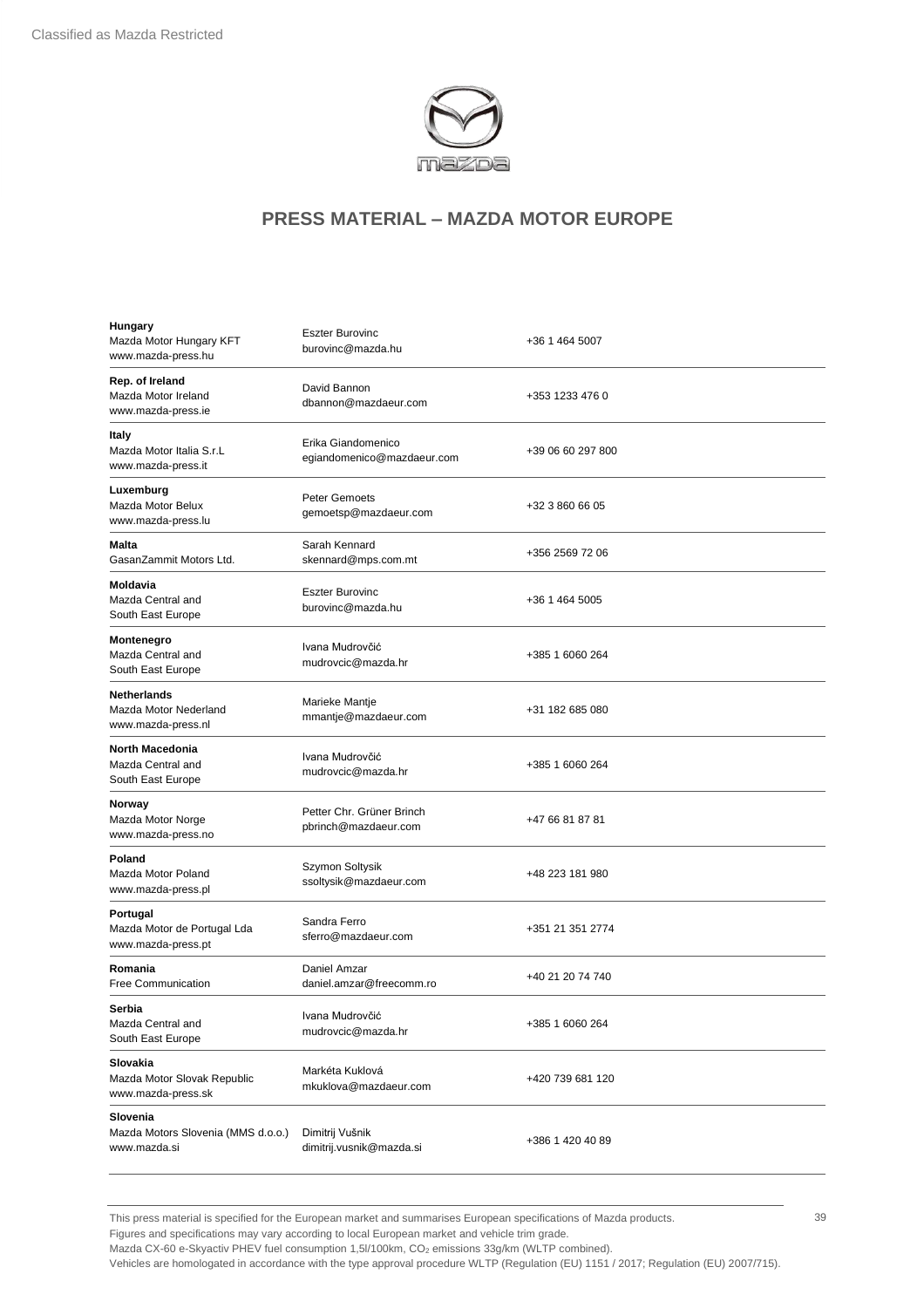

| Spain<br>Mazda Automóviles España S.A.<br>www.mazda-press.es           | Natalia García<br>ngarcia@mazdaeur.com       | +34 91 418 5468   |
|------------------------------------------------------------------------|----------------------------------------------|-------------------|
| Sweden<br>Mazda Motor Sverige<br>www.mazda-press.se                    | Johan Lagerström<br>jlagerstrom@mazdaeur.com | +46 300 31 810    |
| Switzerland<br>Mazda (Suisse) SA<br>www.mazda-press.ch                 | Gabi Maubert<br>gmaubert@mazda.ch            | +41 22 719 3360   |
| Turkey<br>Mazda Turkey<br>www.mazda-medya.com                          | Tamer Atsan<br>tatsan@mazdaeur.com           | +90 216 430 7040  |
| Ukraine<br><b>AUTO International</b>                                   | Julia Sivak<br>sivak@auto-intl.kiev.ua       | +380 442 30 15 04 |
| <b>United Kingdom</b><br>Mazda Motors UK Ltd.<br>www.mazda-press.co.uk | Graeme Fudge<br>gfudge@mazdaeur.com          | +44 1 322 622 691 |